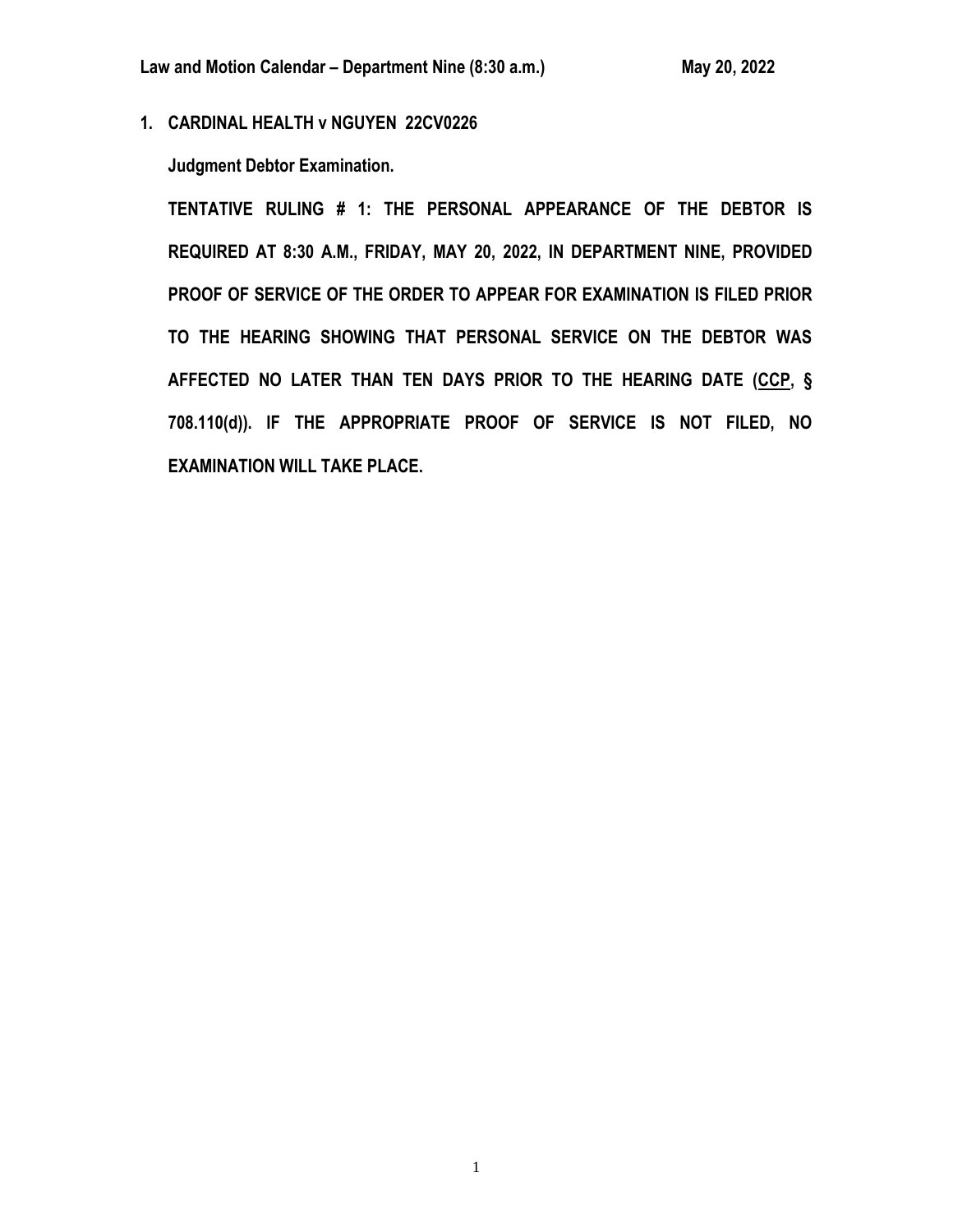**2. MATTER OF BRANDT 22CV0413**

**OSC Re: Name Change.**

**TENTATIVE RULING # 2: THE PETITION IS GRANTED.**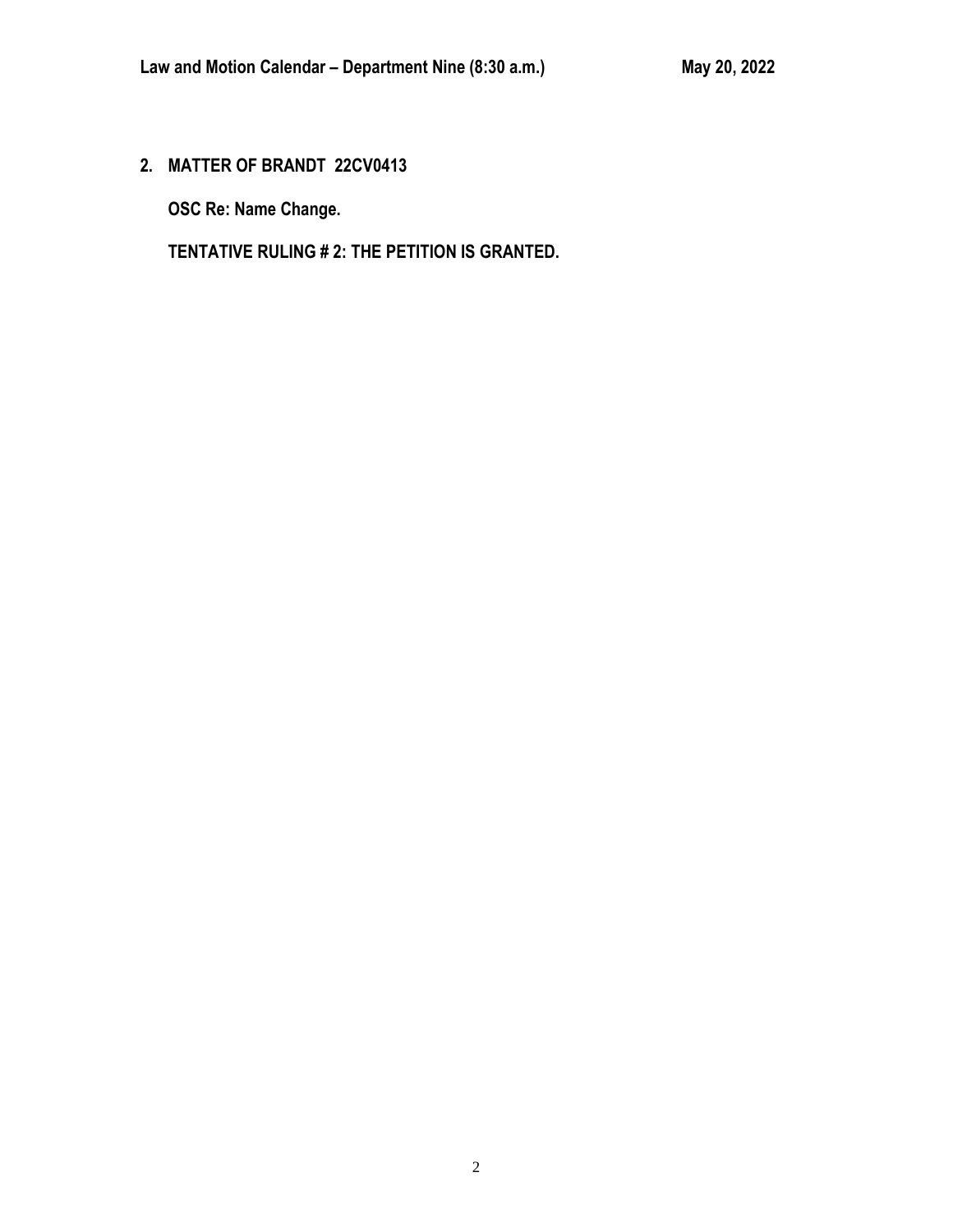# **3. MATTER OF SOOTH 22CV0337**

# **OSC Re: Name Change.**

 The petition seeks to change the name of two minors. The minors' father has not joined in the petition. While there is a proof of personal service of the petition and OSC on Adam K. in the court's file, the court is unable to determine if he is the minors' father, because the petition does not identify the father and his address. The court cannot rule on the merits of the petition until the issue of service on the father is resolved.

**TENTATIVE RULING # 3: APPEARANCES ARE REQUIRED AT 8:30 A.M. ON FRIDAY, MAY 20, 2022, IN DEPARTMENT NINE. IF A PARTY OR PARTIES WISH TO APPEAR TELEPHONICALLY THEY MUST APPEAR BY "VCOURT", WHICH MUST BE SCHEDULED AND PAID THROUGH THE COURT WEBSITE AT www.eldorado.courts.ca.gov/onlineservices/telephonic-appearances.**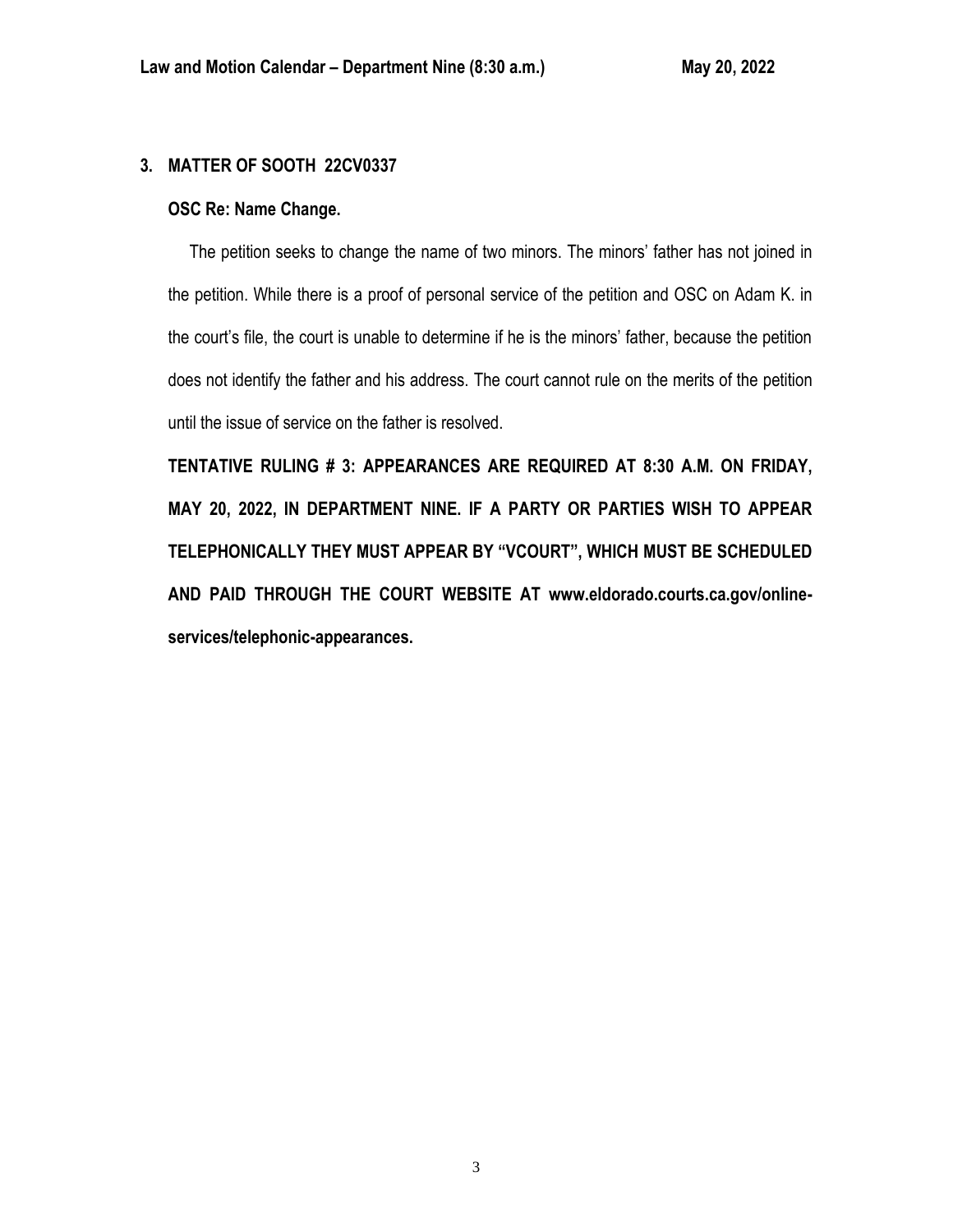**4. MATTER OF LIVIA D. 22CV0198**

**OSC Re: Name Change.**

**TENTATIVE RULING # 4: THE PETITION IS GRANTED.**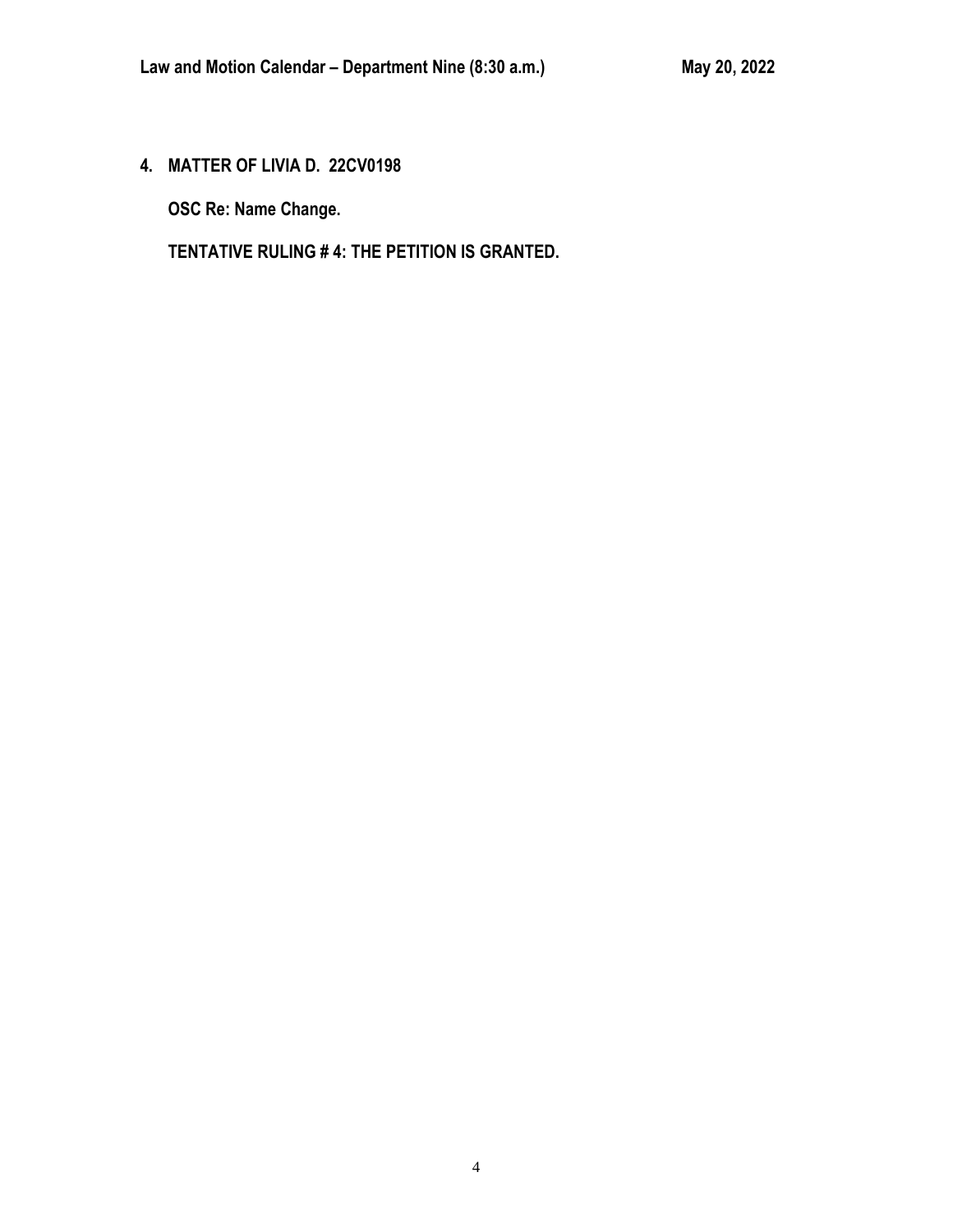## **5. PEOPLE v. VALENCIA PC-20200369**

#### **Petition for Forfeiture.**

 On August 3, 2020, the People filed a petition for forfeiture of cash seized in the amount of \$729,247.58 by the El Dorado County Sheriff's Department. The petition states: the funds are currently in the hands of the El Dorado County District Attorney's Office; and the property became subject to forfeiture pursuant to Health and Safety Code, § 11470(f), because that money was a thing of value furnished or intended to be furnished by a person in exchange for a controlled substance, the proceeds was traceable to such an exchange, and the money was used or intended to be used to facilitate a violation of various provisions of the Health and Safety Code. The People pray for judgment declaring that the money is forfeited to the State of California.

 Claimant Valencia filed a Judicial Council Form MC-200 claim opposing forfeiture in response to a notice of petition.

"The following are subject to forfeiture:  $\P$  \* \* \* (f) All moneys, negotiable instruments, securities, or other things of value furnished or intended to be furnished by any person in exchange for a controlled substance, all proceeds traceable to such an exchange, and all moneys, negotiable instruments, or securities used or intended to be used to facilitate any violation of Section 11351, 11351.5, 11352, 11355, 11359, 11360, 11378, 11378.5, 11379, 11379.5, 11379.6, 11380, 11382, or 11383 of this code, or Section 182 of the Penal Code, or a felony violation of Section 11366.8 of this code, insofar as the offense involves manufacture, sale, possession for sale, offer for sale, or offer to manufacture, or conspiracy to commit at least one of those offenses, if the exchange, violation, or other conduct which is the basis for the forfeiture occurred within five years of the seizure of the property, or the filing of a petition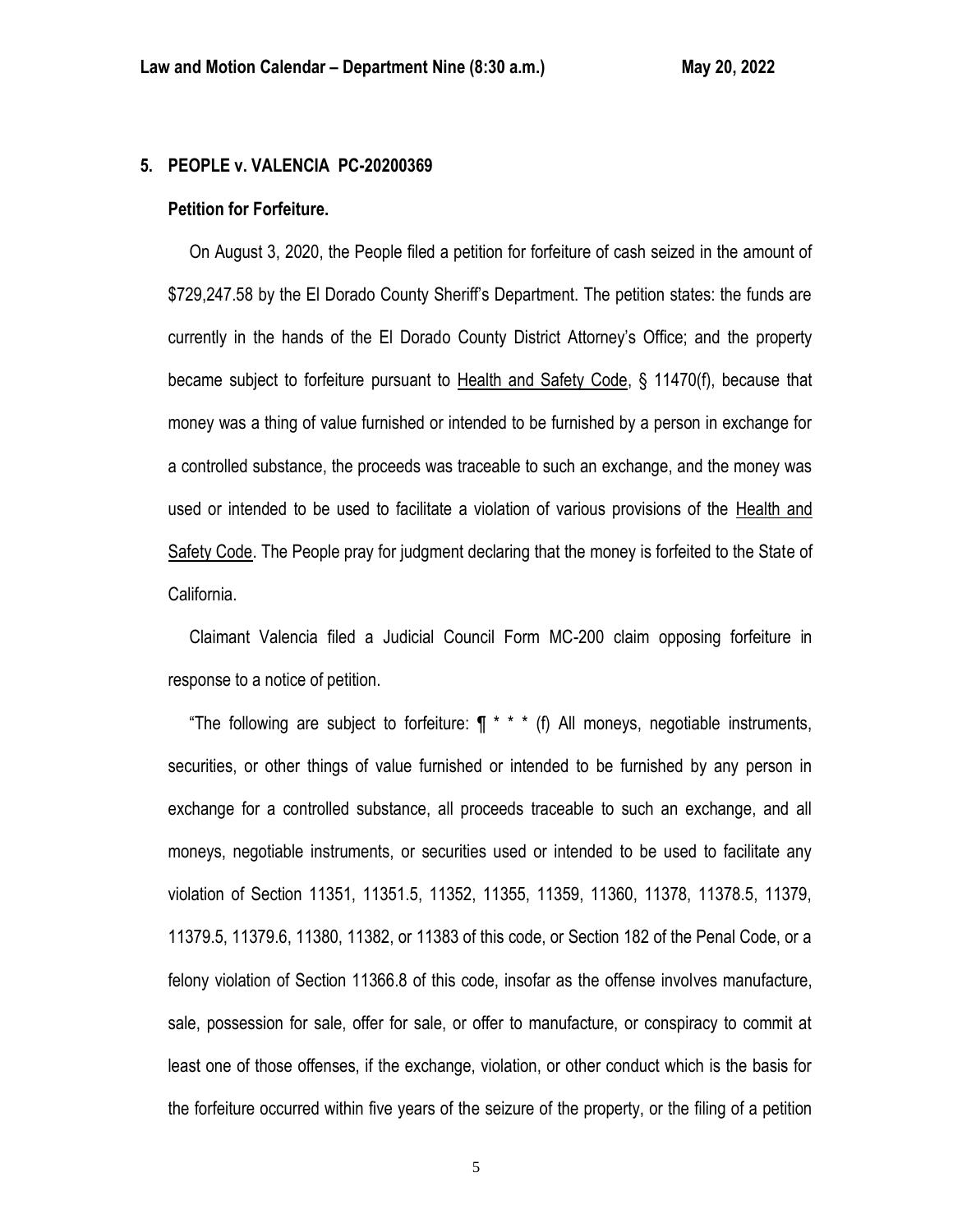under this chapter, or the issuance of an order of forfeiture of the property, whichever comes first." (Health and Safety Code, § 11470(f).)

 "(a) Except as provided in subdivision (j), if the Department of Justice or the local governmental entity determines that the factual circumstances do warrant that the moneys, negotiable instruments, securities, or other things of value seized or subject to forfeiture come within the provisions of subdivisions (a) to (g), inclusive, of Section 11470, and are not automatically made forfeitable or subject to court order of forfeiture or destruction by another provision of this chapter, the Attorney General or district attorney shall file a petition of forfeiture with the superior court of the county in which the defendant has been charged with the underlying criminal offense or in which the property subject to forfeiture has been seized or, if no seizure has occurred, in the county in which the property subject to forfeiture is located. If the petition alleges that real property is forfeitable, the prosecuting attorney shall cause a lis pendens to be recorded in the office of the county recorder of each county in which the real property is located. ¶ A petition of forfeiture under this subdivision shall be filed as soon as practicable, but in any case within one year of the seizure of the property which is subject to forfeiture, or as soon as practicable, but in any case within one year of the filing by the Attorney General or district attorney of a lis pendens or other process against the property, whichever is earlier." (Emphasis added.) (Health and Safety Code, § 11488.4(a).)

 "(a)(1) Any person claiming an interest in the property seized pursuant to Section 11488 may, unless for good cause shown the court extends the time for filing, at any time within 30 days from the date of the first publication of the notice of seizure, if that person was not personally served or served by mail, or within 30 days after receipt of actual notice, file with the superior court of the county in which the defendant has been charged with the underlying or related criminal offense or in which the property was seized or, if there was no seizure, in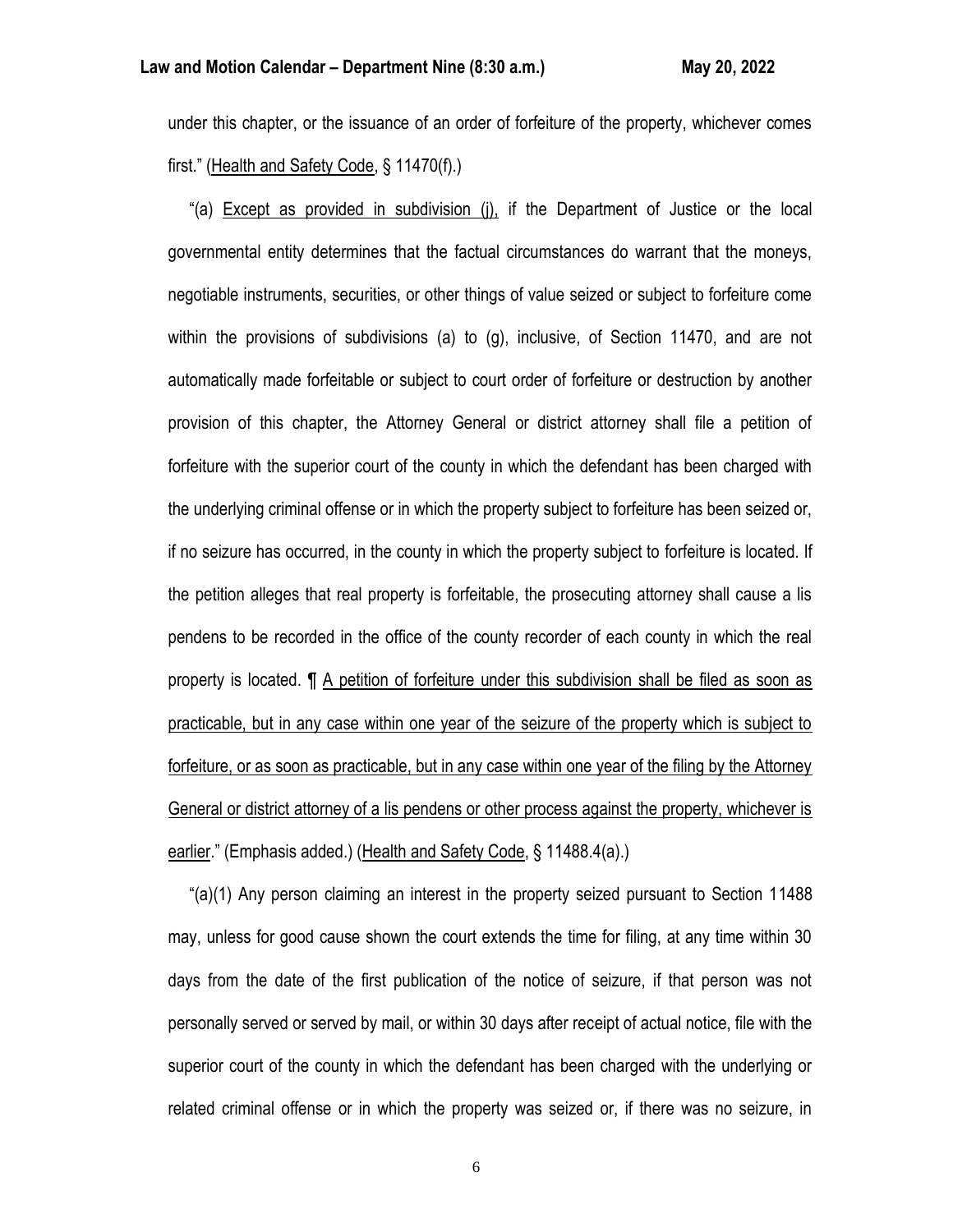which the property is located, a claim, verified in accordance with Section 446 of the Code of Civil Procedure, stating his or her interest in the property. An endorsed copy of the claim shall be served by the claimant on the Attorney General or district attorney, as appropriate, within 30 days of the filing of the claim..." (Health and Safety Code, § 11488.5(a)(1).)

 "(c)(1) If a verified claim is filed, the forfeiture proceeding shall be set for hearing on a day not less than 30 days therefrom, and the proceeding shall have priority over other civil cases. Notice of the hearing shall be given in the same manner as provided in Section 11488.4. Such a verified claim or a claim filed pursuant to subdivision (j) of Section 11488.4 shall not be admissible in the proceedings regarding the underlying or related criminal offense set forth in subdivision (a) of Section 11488. ¶ (2) The hearing shall be by jury, unless waived by consent of all parties. ¶ (3) The provisions of the Code of Civil Procedure shall apply to proceedings under this chapter unless otherwise inconsistent with the provisions or procedures set forth in this chapter. However, in proceedings under this chapter, there shall be no joinder of actions, coordination of actions, except for forfeiture proceedings, or cross-complaints, and the issues shall be limited strictly to the questions related to this chapter." (Emphasis added.) (Health and Safety Code, § 11488.5(c).)

" $(d)(1)$  At the hearing, the state or local governmental entity shall have the burden of establishing, pursuant to subdivision (i) of Section 11488.4, that the owner of any interest in the seized property consented to the use of the property with knowledge that it would be or was used for a purpose for which forfeiture is permitted, in accordance with the burden of proof set forth in subdivision (i) of Section 11488.4. ¶ (2) No interest in the seized property shall be affected by a forfeiture decree under this section unless the state or local governmental entity has proven that the owner of that interest consented to the use of the property with knowledge that it would be or was used for the purpose charged. Forfeiture shall be ordered when, at the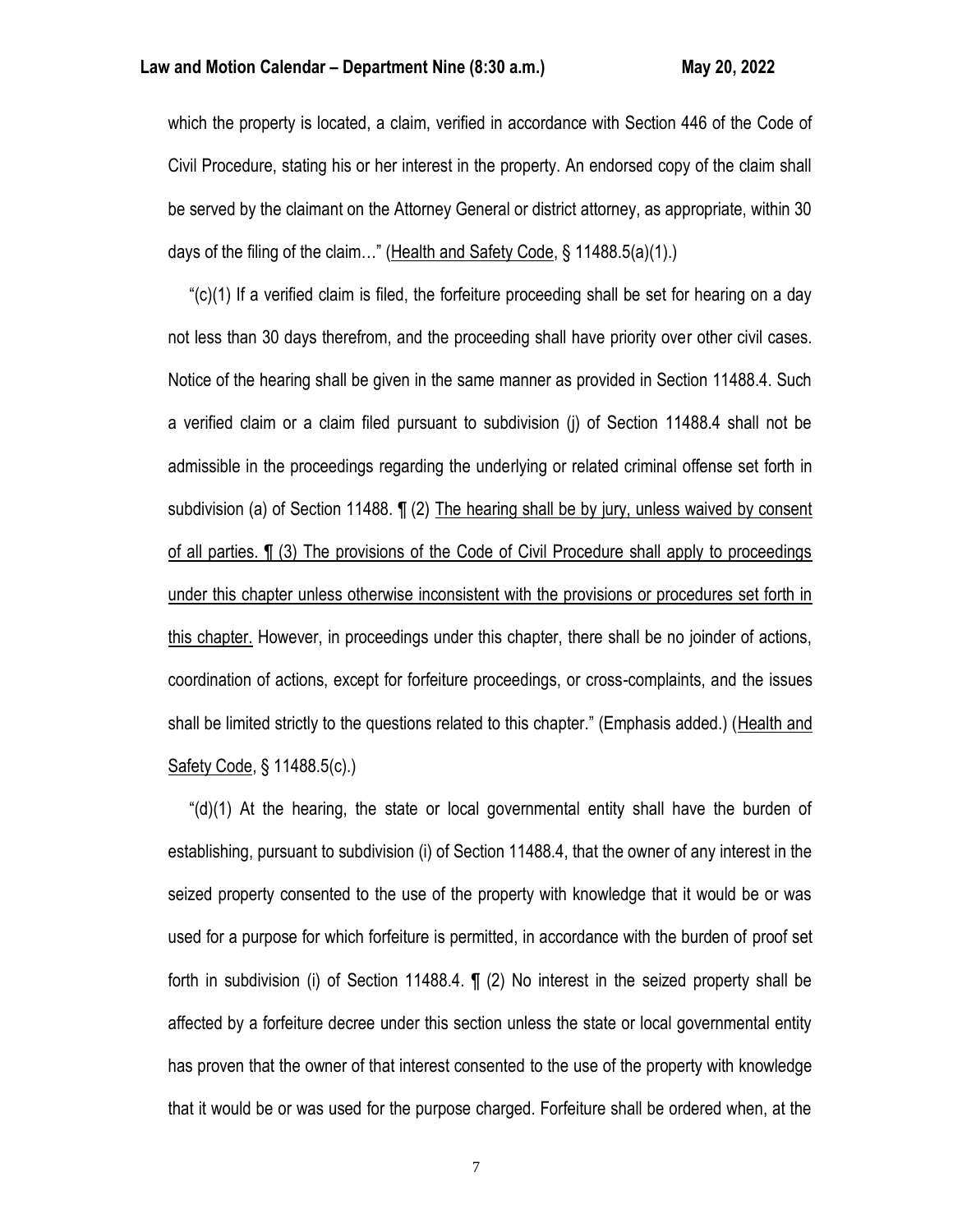hearing, the state or local governmental entity has shown that the assets in question are subject to forfeiture pursuant to Section 11470, in accordance with the burden of proof set forth in subdivision (i) of Section 11488.4." (Health and Safety Code, § 11488.5(d).)

 "(e) The forfeiture hearing shall be continued upon motion of the prosecution or the defendant until after a verdict of guilty on any criminal charges specified in this chapter and pending against the defendant have been decided. The forfeiture hearing shall be conducted in accordance with Sections 190 to 222.5, inclusive, Sections 224 to 234, inclusive, Section 237, and Sections 607 to 630 of the Code of Civil Procedure if trial by jury, and by Sections 631 to 636, inclusive, of the Code of Civil Procedure, if by the court. Unless the court or jury finds that the seized property was used for a purpose for which forfeiture is permitted, the court shall order the seized property released to the person it determines is entitled thereto. ¶ If the court or jury finds that the seized property was used for a purpose for which forfeiture is permitted, but does not find that a person claiming an interest therein, to which the court has determined he or she is entitled, had actual knowledge that the seized property would be or was used for a purpose for which forfeiture is permitted and consented to that use, the court shall order the seized property released to the claimant." (Emphasis added.) (Health and Safety Code, § 11488.5(e).)

 "In the case of property described in subdivision (f) of Section 11470 that is cash or negotiable instruments of a value of not less than twenty-five thousand dollars (\$25,000), the state or local governmental entity shall have the burden of proving by clear and convincing evidence that the property for which forfeiture is sought is such as is described in subdivision (f) of Section 11470. There is no requirement for forfeiture thereof that a criminal conviction be obtained in an underlying or related criminal offense." (Emphasis added.) (Health and Safety Code, § 11488.4(i)(4).)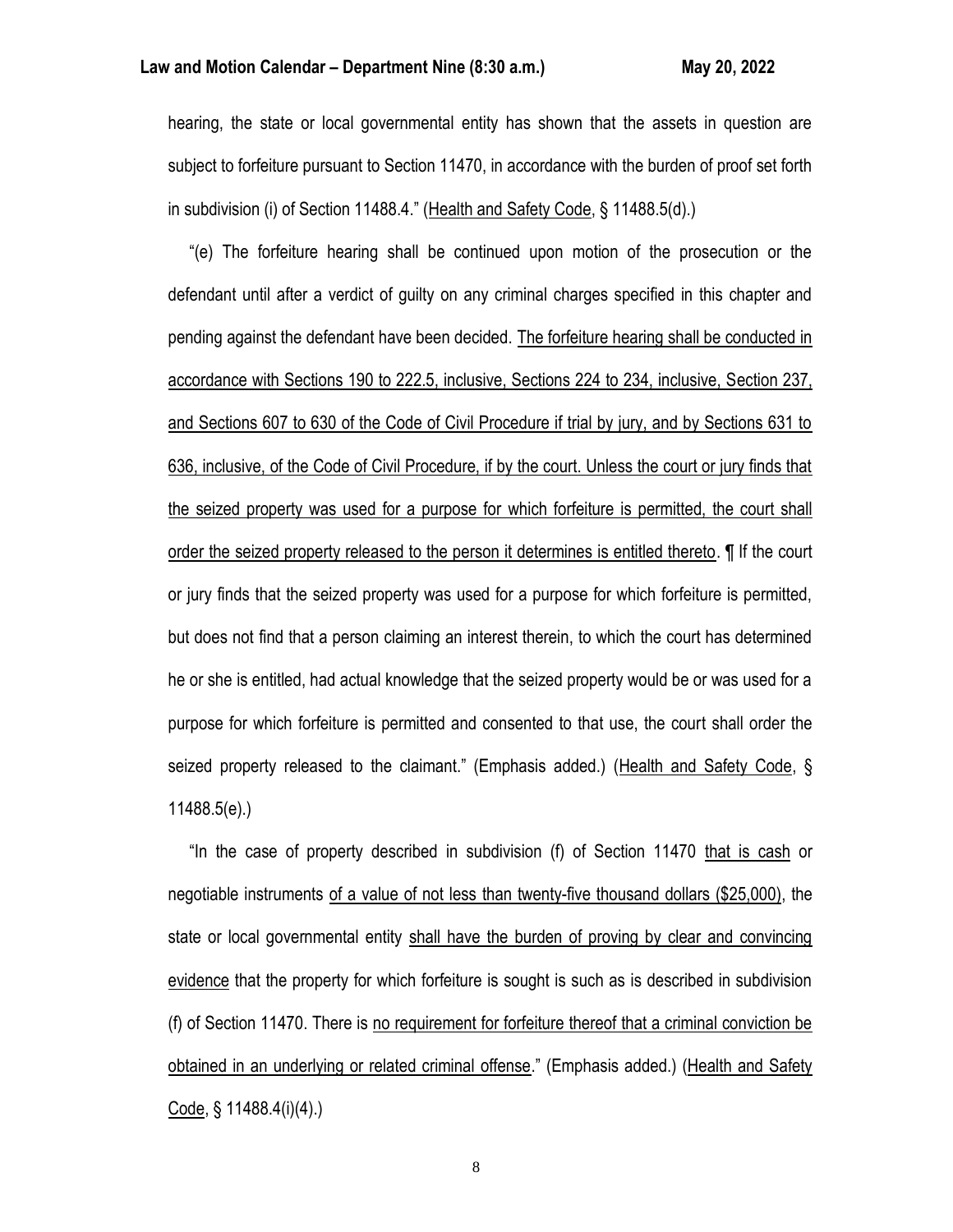"(5) If there is an underlying or related criminal action, and a criminal conviction is required before a judgment of forfeiture may be entered, the issue of forfeiture shall be tried in conjunction therewith. Trial shall be by jury unless waived by all parties. If there is no underlying or related criminal action, the presiding judge of the superior court shall assign the action brought pursuant to this chapter for trial." (Health and Safety Code, § 11488.4(i)(5).)

 Upon request of counsel, the hearing was continued from January 14, 2022, to May 20, 2022.

**TENTATIVE RULING # 5: APPEARANCES ARE REQUIRED AT 8:30 A.M. ON FRIDAY, MAY 20, 2022, IN DEPARTMENT NINE. IF A PARTY OR PARTIES WISH TO APPEAR TELEPHONICALLY THEY MUST APPEAR BY "VCOURT", WHICH MUST BE SCHEDULED AND PAID THROUGH THE COURT WEBSITE AT www.eldorado.courts.ca.gov/onlineservices/telephonic-appearances.**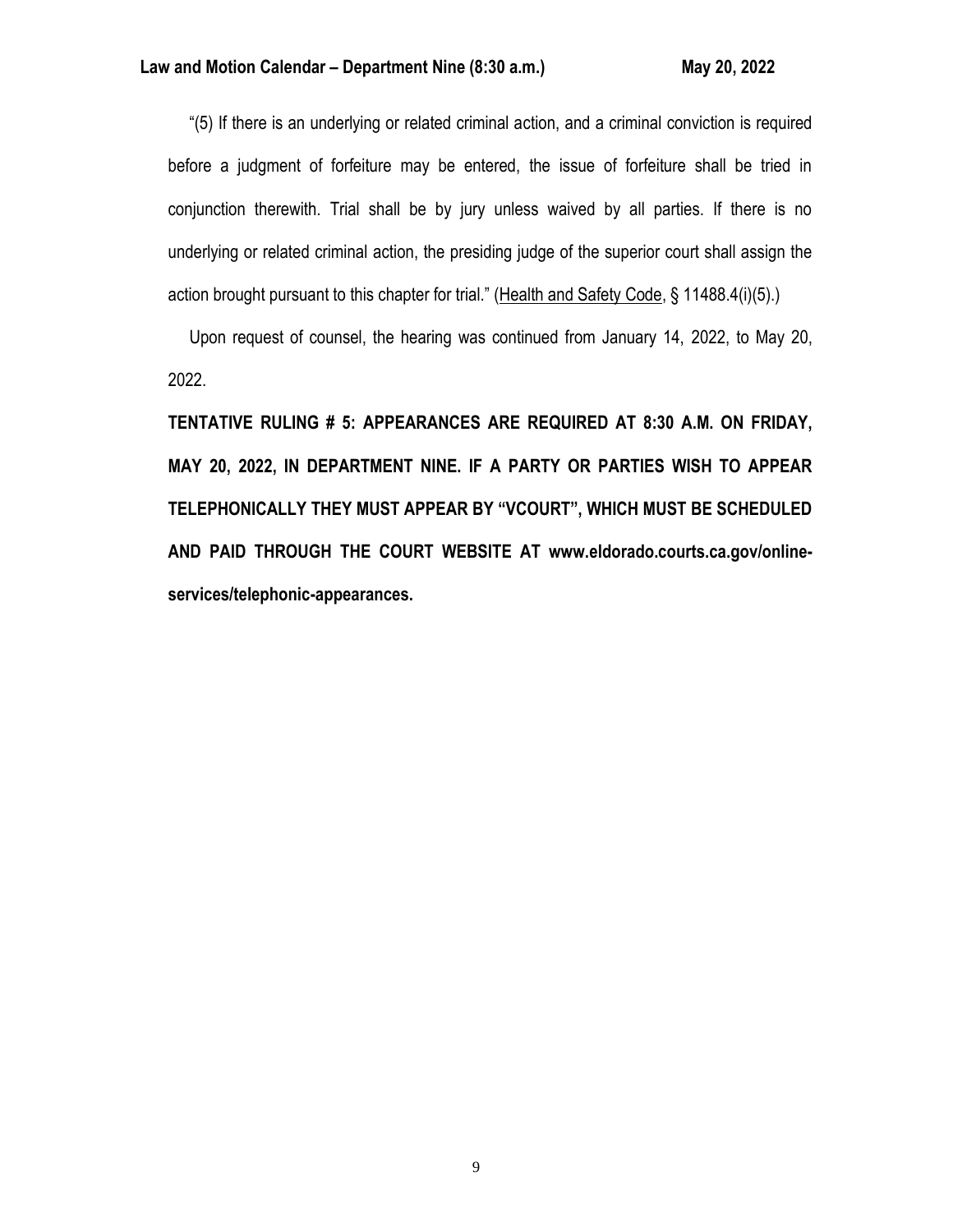### **6. PEOPLE v. HARRIS PC-20200368**

#### **Petition for Forfeiture.**

 On August 3, 2020, the People filed a petition for forfeiture of cash in the total amount of \$285,347.90 seized by the El Dorado County Sheriff's Department. The petition states: the funds are currently in the hands of the El Dorado County District Attorney's Office; and the property became subject to forfeiture pursuant to Health and Safety Code, § 11470(f), because that money was a thing of value furnished or intended to be furnished by a person in exchange for a controlled substance, the proceeds was traceable to such an exchange, and the money was used or intended to be used to facilitate a violation of various provisions of the Health and Safety Code. The People pray for judgment declaring that the money is forfeited to the State of California.

 Claimant Harris filed a Judicial Council Form MC-200 claim opposing forfeiture in response to a notice of petition.

"The following are subject to forfeiture:  $\P$  \* \* \* (f) All moneys, negotiable instruments, securities, or other things of value furnished or intended to be furnished by any person in exchange for a controlled substance, all proceeds traceable to such an exchange, and all moneys, negotiable instruments, or securities used or intended to be used to facilitate any violation of Section 11351, 11351.5, 11352, 11355, 11359, 11360, 11378, 11378.5, 11379, 11379.5, 11379.6, 11380, 11382, or 11383 of this code, or Section 182 of the Penal Code, or a felony violation of Section 11366.8 of this code, insofar as the offense involves manufacture, sale, possession for sale, offer for sale, or offer to manufacture, or conspiracy to commit at least one of those offenses, if the exchange, violation, or other conduct which is the basis for the forfeiture occurred within five years of the seizure of the property, or the filing of a petition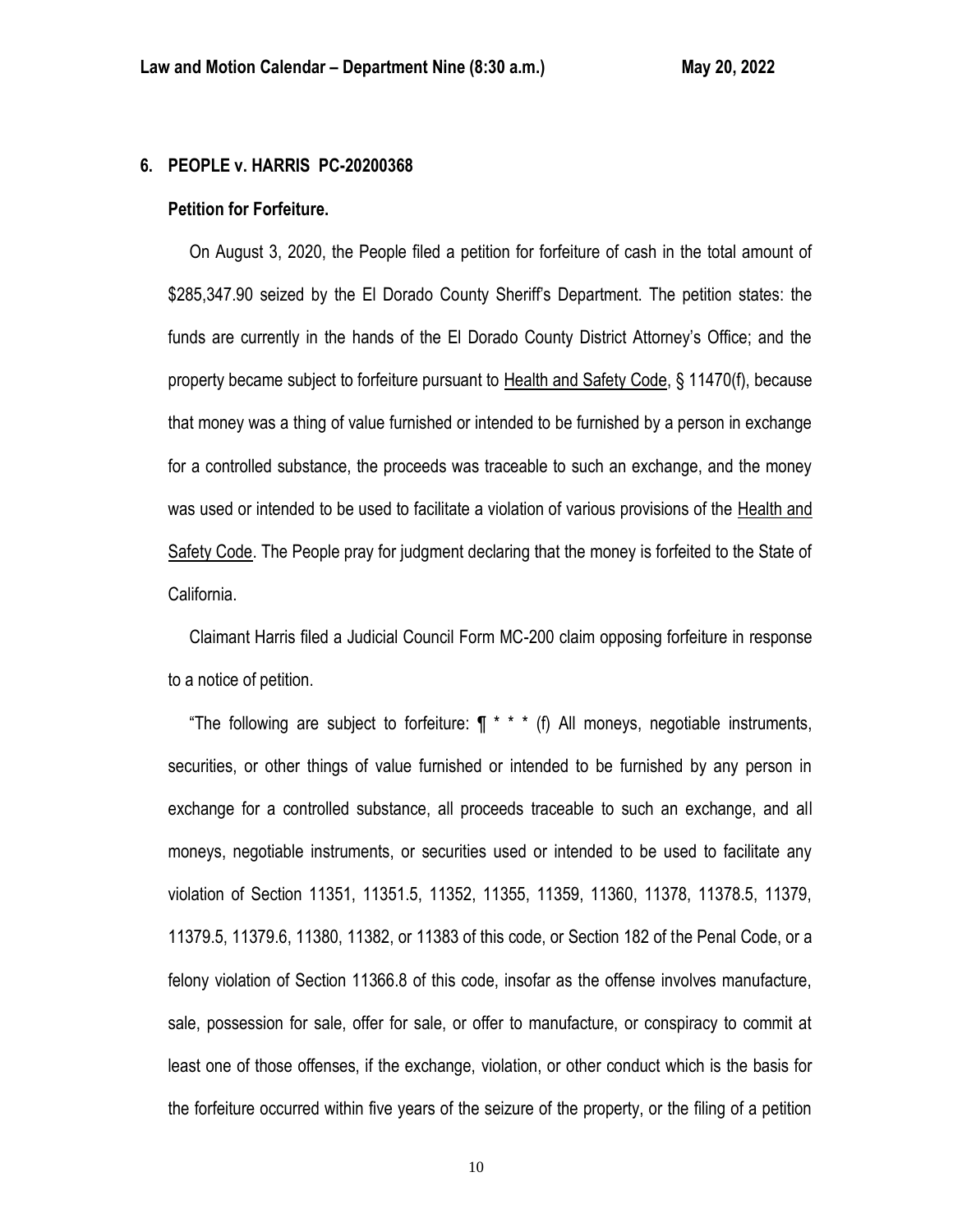under this chapter, or the issuance of an order of forfeiture of the property, whichever comes first." (Health and Safety Code, § 11470(f).)

 "(a) Except as provided in subdivision (j), if the Department of Justice or the local governmental entity determines that the factual circumstances do warrant that the moneys, negotiable instruments, securities, or other things of value seized or subject to forfeiture come within the provisions of subdivisions (a) to (g), inclusive, of Section 11470, and are not automatically made forfeitable or subject to court order of forfeiture or destruction by another provision of this chapter, the Attorney General or district attorney shall file a petition of forfeiture with the superior court of the county in which the defendant has been charged with the underlying criminal offense or in which the property subject to forfeiture has been seized or, if no seizure has occurred, in the county in which the property subject to forfeiture is located. If the petition alleges that real property is forfeitable, the prosecuting attorney shall cause a lis pendens to be recorded in the office of the county recorder of each county in which the real property is located. ¶ A petition of forfeiture under this subdivision shall be filed as soon as practicable, but in any case within one year of the seizure of the property which is subject to forfeiture, or as soon as practicable, but in any case within one year of the filing by the Attorney General or district attorney of a lis pendens or other process against the property, whichever is earlier." (Emphasis added.) (Health and Safety Code, § 11488.4(a).)

 "(a)(1) Any person claiming an interest in the property seized pursuant to Section 11488 may, unless for good cause shown the court extends the time for filing, at any time within 30 days from the date of the first publication of the notice of seizure, if that person was not personally served or served by mail, or within 30 days after receipt of actual notice, file with the superior court of the county in which the defendant has been charged with the underlying or related criminal offense or in which the property was seized or, if there was no seizure, in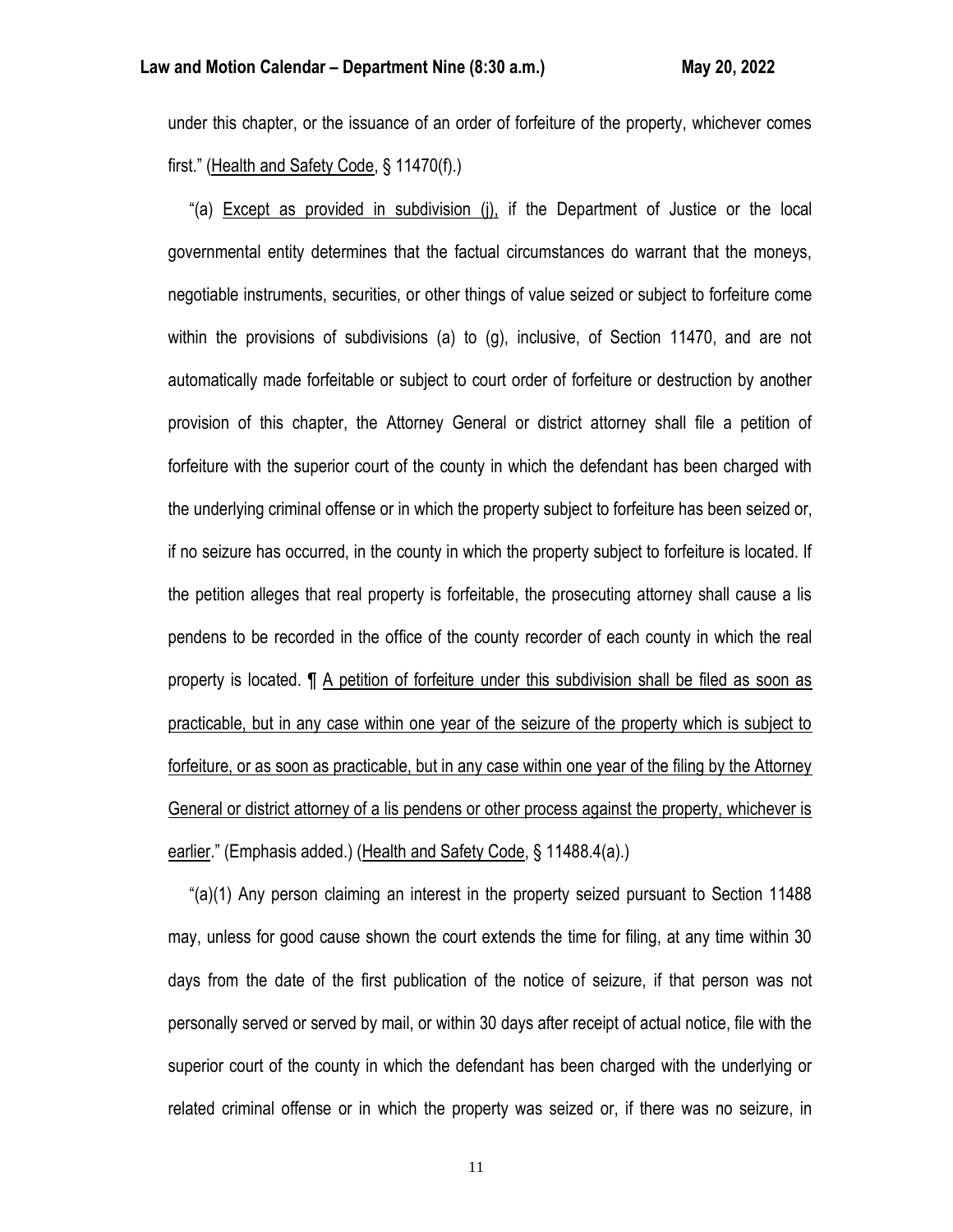which the property is located, a claim, verified in accordance with Section 446 of the Code of Civil Procedure, stating his or her interest in the property. An endorsed copy of the claim shall be served by the claimant on the Attorney General or district attorney, as appropriate, within 30 days of the filing of the claim..." (Health and Safety Code, § 11488.5(a)(1).)

 "(c)(1) If a verified claim is filed, the forfeiture proceeding shall be set for hearing on a day not less than 30 days therefrom, and the proceeding shall have priority over other civil cases. Notice of the hearing shall be given in the same manner as provided in Section 11488.4. Such a verified claim or a claim filed pursuant to subdivision (j) of Section 11488.4 shall not be admissible in the proceedings regarding the underlying or related criminal offense set forth in subdivision (a) of Section 11488. ¶ (2) The hearing shall be by jury, unless waived by consent of all parties. ¶ (3) The provisions of the Code of Civil Procedure shall apply to proceedings under this chapter unless otherwise inconsistent with the provisions or procedures set forth in this chapter. However, in proceedings under this chapter, there shall be no joinder of actions, coordination of actions, except for forfeiture proceedings, or cross-complaints, and the issues shall be limited strictly to the questions related to this chapter." (Emphasis added.) (Health and Safety Code, § 11488.5(c).)

" $(d)(1)$  At the hearing, the state or local governmental entity shall have the burden of establishing, pursuant to subdivision (i) of Section 11488.4, that the owner of any interest in the seized property consented to the use of the property with knowledge that it would be or was used for a purpose for which forfeiture is permitted, in accordance with the burden of proof set forth in subdivision (i) of Section 11488.4. ¶ (2) No interest in the seized property shall be affected by a forfeiture decree under this section unless the state or local governmental entity has proven that the owner of that interest consented to the use of the property with knowledge that it would be or was used for the purpose charged. Forfeiture shall be ordered when, at the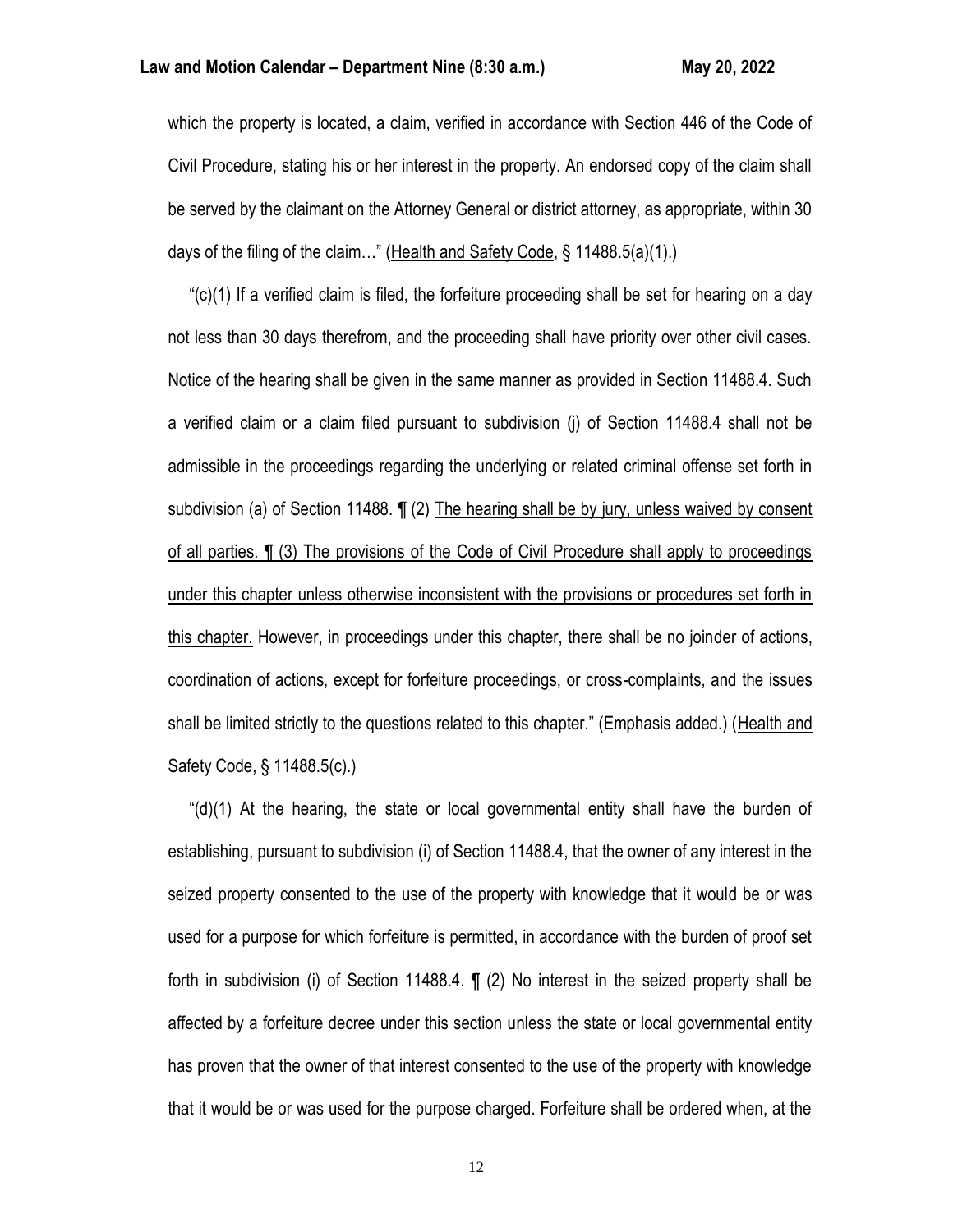hearing, the state or local governmental entity has shown that the assets in question are subject to forfeiture pursuant to Section 11470, in accordance with the burden of proof set forth in subdivision (i) of Section 11488.4." (Health and Safety Code, § 11488.5(d).)

 "(e) The forfeiture hearing shall be continued upon motion of the prosecution or the defendant until after a verdict of guilty on any criminal charges specified in this chapter and pending against the defendant have been decided. The forfeiture hearing shall be conducted in accordance with Sections 190 to 222.5, inclusive, Sections 224 to 234, inclusive, Section 237, and Sections 607 to 630 of the Code of Civil Procedure if trial by jury, and by Sections 631 to 636, inclusive, of the Code of Civil Procedure, if by the court. Unless the court or jury finds that the seized property was used for a purpose for which forfeiture is permitted, the court shall order the seized property released to the person it determines is entitled thereto. ¶ If the court or jury finds that the seized property was used for a purpose for which forfeiture is permitted, but does not find that a person claiming an interest therein, to which the court has determined he or she is entitled, had actual knowledge that the seized property would be or was used for a purpose for which forfeiture is permitted and consented to that use, the court shall order the seized property released to the claimant." (Emphasis added.) (Health and Safety Code, § 11488.5(e).)

 "In the case of property described in subdivision (f) of Section 11470 that is cash or negotiable instruments of a value of not less than twenty-five thousand dollars (\$25,000), the state or local governmental entity shall have the burden of proving by clear and convincing evidence that the property for which forfeiture is sought is such as is described in subdivision (f) of Section 11470. There is no requirement for forfeiture thereof that a criminal conviction be obtained in an underlying or related criminal offense." (Emphasis added.) (Health and Safety Code, § 11488.4(i)(4).)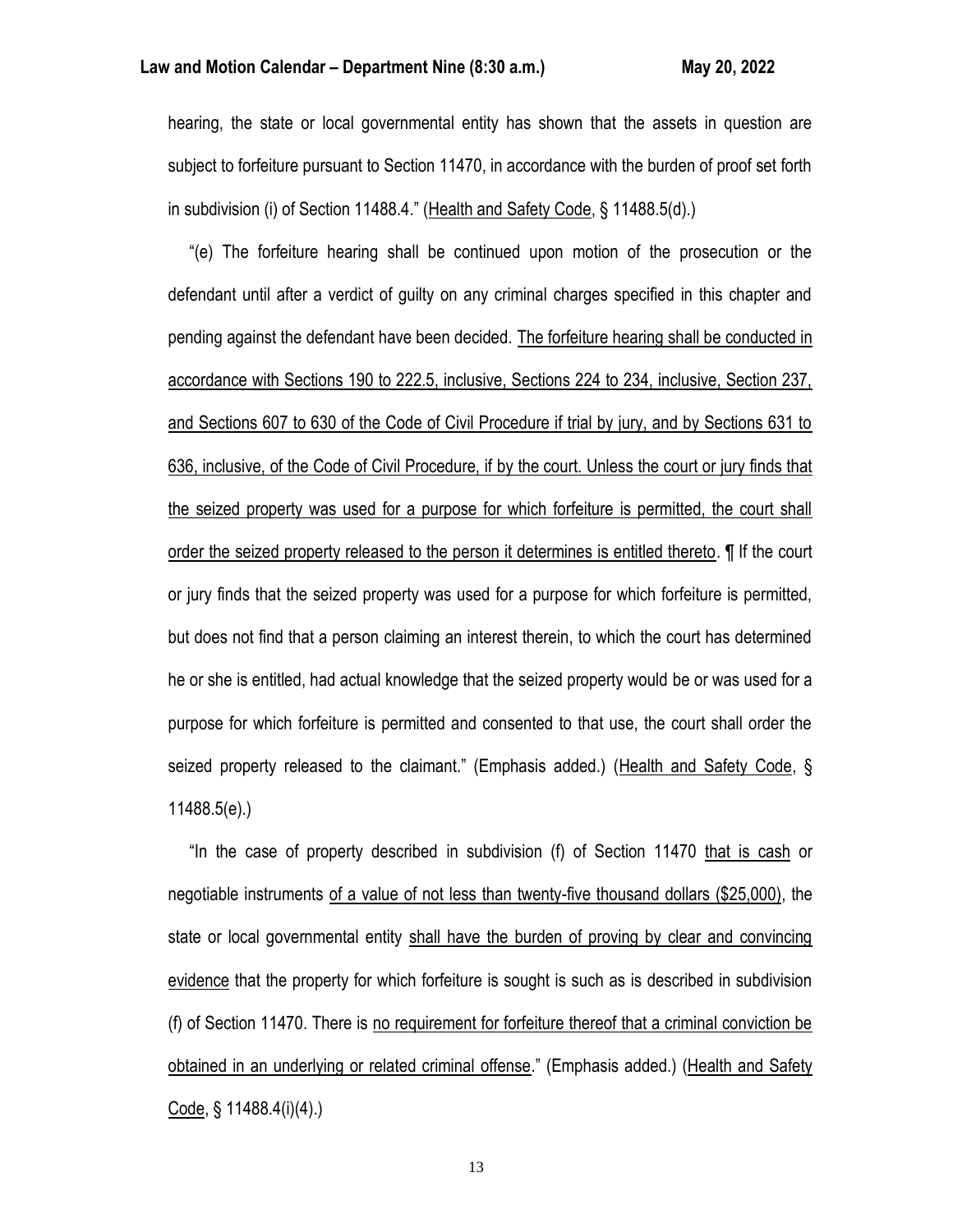"(5) If there is an underlying or related criminal action, and a criminal conviction is required before a judgment of forfeiture may be entered, the issue of forfeiture shall be tried in conjunction therewith. Trial shall be by jury unless waived by all parties. If there is no underlying or related criminal action, the presiding judge of the superior court shall assign the action brought pursuant to this chapter for trial." (Health and Safety Code, § 11488.4(i)(5).)

 Upon request of counsel, the hearing was continued from January 14, 2022, to May 20, 2022.

**TENTATIVE RULING # 6: APPEARANCES ARE REQUIRED AT 8:30 A.M. ON FRIDAY, MAY 20, 2022, IN DEPARTMENT NINE. IF A PARTY OR PARTIES WISH TO APPEAR TELEPHONICALLY THEY MUST APPEAR BY "VCOURT", WHICH MUST BE SCHEDULED AND PAID THROUGH THE COURT WEBSITE AT www.eldorado.courts.ca.gov/onlineservices/telephonic-appearances.**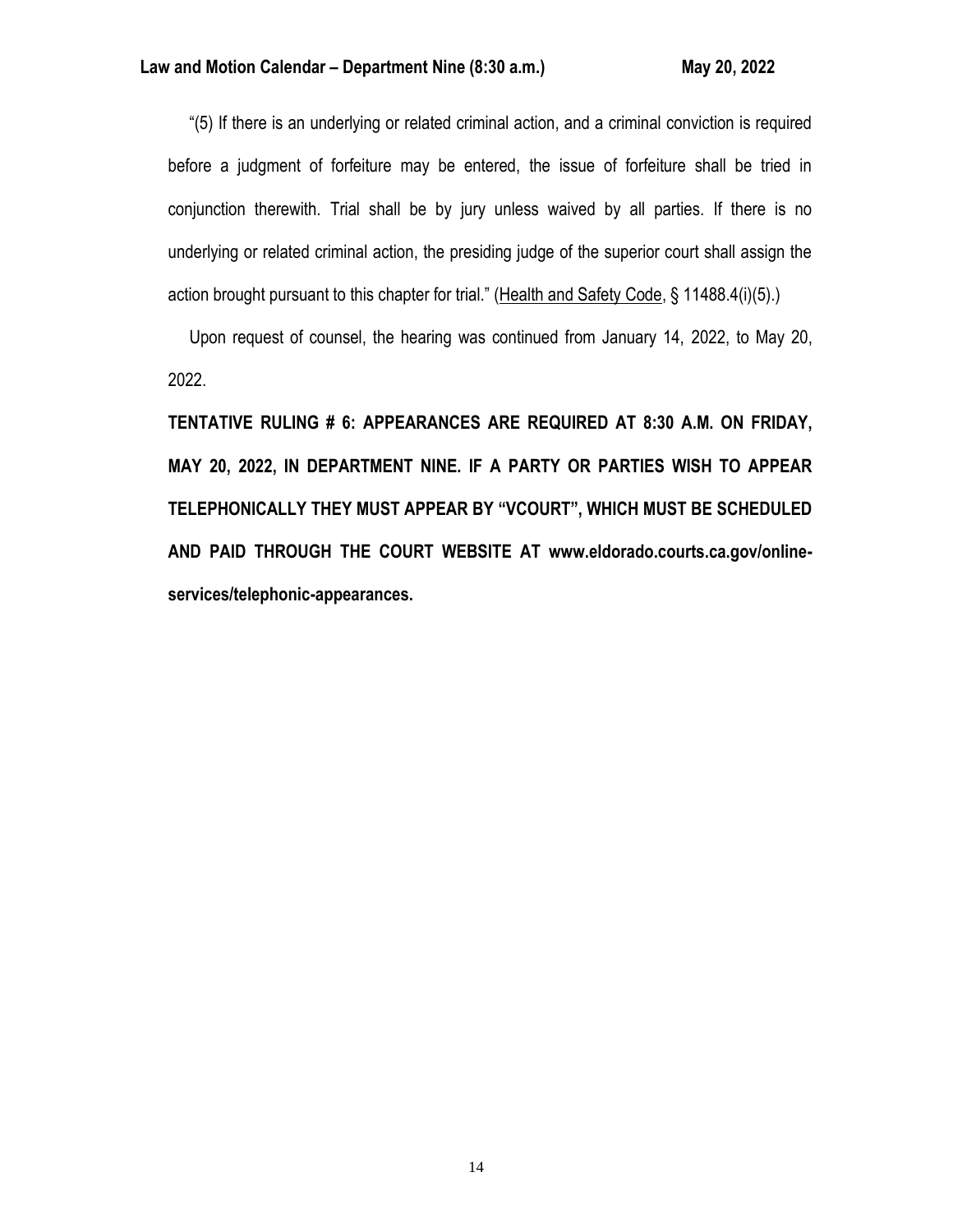# **7. PEOPLE v. CANALES PCL-20190258**

# **Trial Setting Conference.**

 The court was advised at the trial setting conference on February 4, 2022, that the criminal matter was still pending, and the next hearing was set for February 28, 2022.

 The hearing was continued to May 20, 2022. The court has not received any further word from the parties.

**TENTATIVE RULING # 7: APPEARANCES ARE REQUIRED AT 8:30 A.M. ON FRIDAY, MAY 20, 2022, IN DEPARTMENT NINE. IF A PARTY OR PARTIES WISH TO APPEAR TELEPHONICALLY THEY MUST APPEAR BY "VCOURT", WHICH MUST BE SCHEDULED AND PAID THROUGH THE COURT WEBSITE AT www.eldorado.courts.ca.gov/onlineservices/telephonic-appearances.**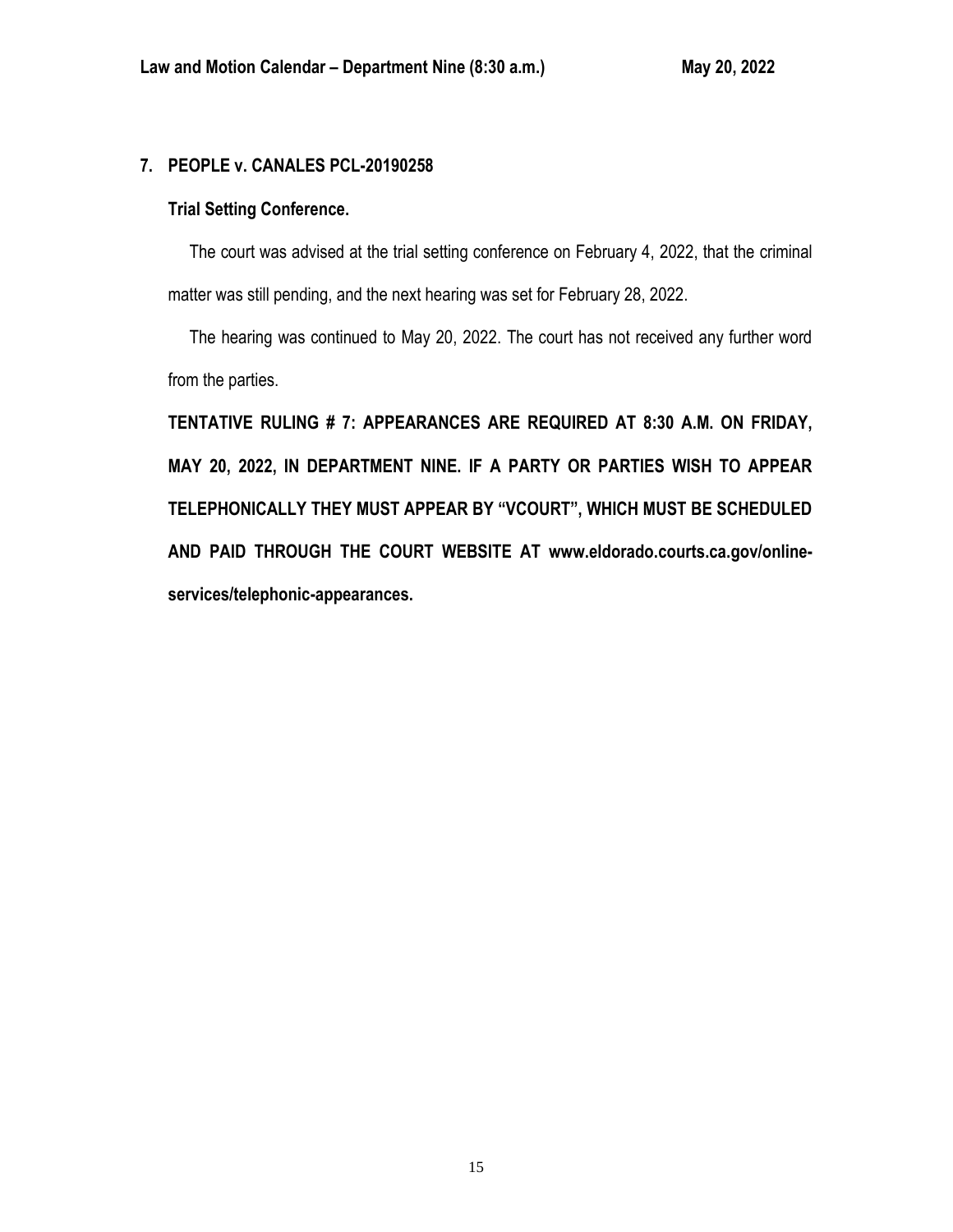# **8. PEOPLE v. WILLIAM MCDONALD PCL-20210445**

### **Hearing Re: Claim Opposing Forfeiture.**

 Claimant William McDonald filed a claim opposing forfeiture in response to a notice of administrative proceedings to determine that certain funds are forfeited. The proof of service of non-judicial asset forfeiture proceedings dated May 13, 2021, is attached to the claim. The claim contends: the \$11,500 in cash seized is from rent money and he does not keep large balances in the bank, because the Franchise Tax Board has locked the account and seized funds on deposit; and he claims all the cash is rightfully his.

"The following are subject to forfeiture:  $\int \pi^*$  \* (f) All moneys, negotiable instruments, securities, or other things of value furnished or intended to be furnished by any person in exchange for a controlled substance, all proceeds traceable to such an exchange, and all moneys, negotiable instruments, or securities used or intended to be used to facilitate any violation of Section 11351, 11351.5, 11352, 11355, 11359, 11360, 11378, 11378.5, 11379, 11379.5, 11379.6, 11380, 11382, or 11383 of this code, or Section 182 of the Penal Code, or a felony violation of Section 11366.8 of this code, insofar as the offense involves manufacture, sale, possession for sale, offer for sale, or offer to manufacture, or conspiracy to commit at least one of those offenses, if the exchange, violation, or other conduct which is the basis for the forfeiture occurred within five years of the seizure of the property, or the filing of a petition under this chapter, or the issuance of an order of forfeiture of the property, whichever comes first." (Health and Safety Code, § 11470(f).)

 "(j) The Attorney General or the district attorney of the county in which property is subject to forfeiture under Section 11470 may, pursuant to this subdivision, order forfeiture of personal property not exceeding twenty-five thousand dollars (\$25,000) in value. The Attorney General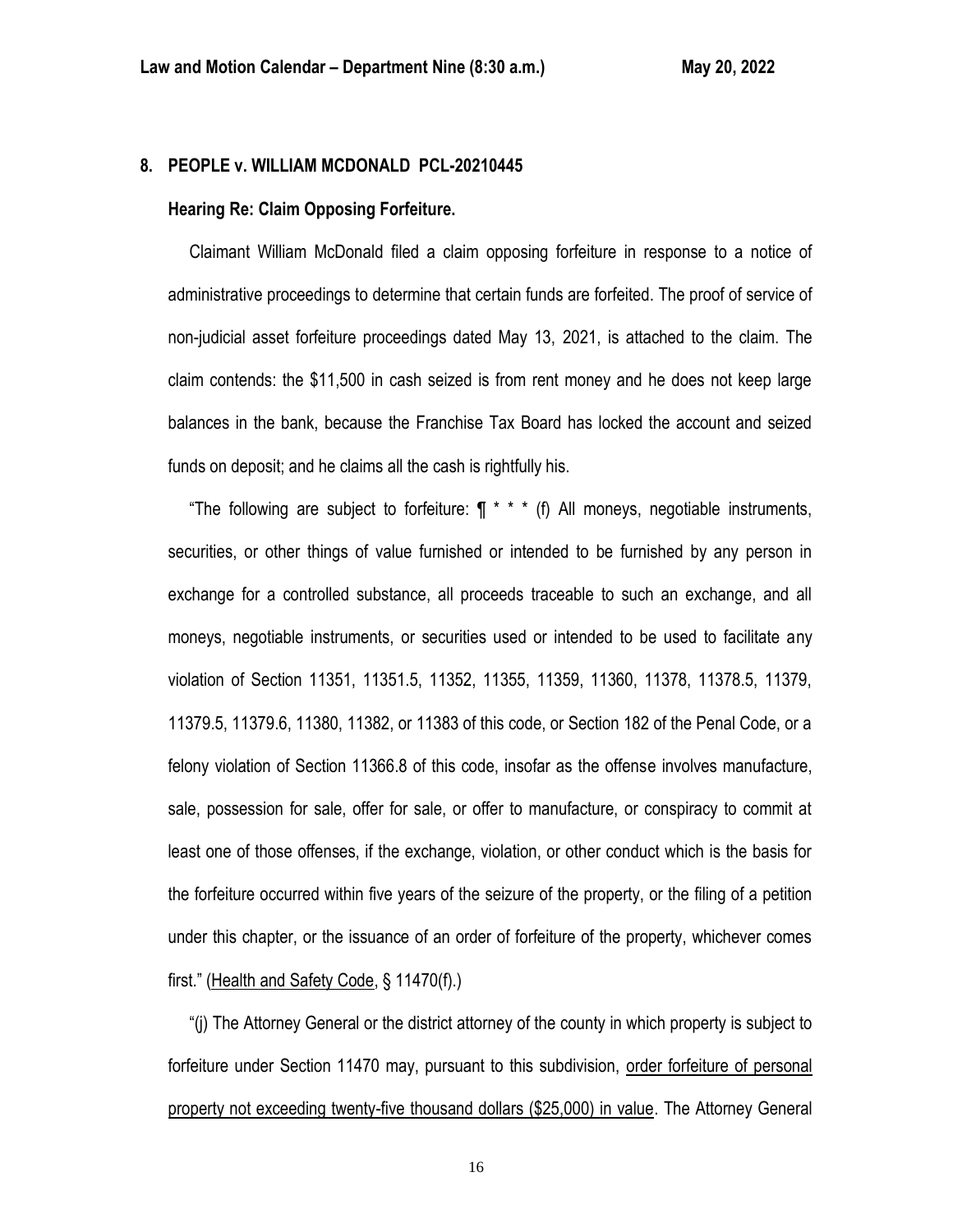or district attorney shall provide notice of proceedings under this subdivision pursuant to subdivisions (c), (d), (e), and (f), including:  $\P$  (1) A description of the property.  $\P$  (2) The appraised value of the property. ¶ (3) The date and place of seizure or location of any property not seized but subject to forfeiture. ¶ (4) The violation of law alleged with respect to forfeiture of the property. ¶ (5) The instructions for filing and serving a claim with the Attorney General or the district attorney pursuant to Section 11488.5 and time limits for filing a claim and claim form. ¶ If no claims are timely filed, the Attorney General or the district attorney shall prepare a written declaration of forfeiture of the subject property to the state and dispose of the property in accordance with Section 11489. A written declaration of forfeiture signed by the Attorney General or district attorney under this subdivision shall be deemed to provide good and sufficient title to the forfeited property. The prosecuting agency ordering forfeiture pursuant to this subdivision shall provide a copy of the declaration of forfeiture to any person listed in the receipt given at the time of seizure and to any person personally served notice of the forfeiture proceedings. ¶ If a claim is timely filed, then the Attorney General or district attorney shall file a petition of forfeiture pursuant to this section within 30 days of the receipt of the claim. The petition of forfeiture shall then proceed pursuant to other provisions of this chapter, except that no additional notice need be given and no additional claim need be filed." (Emphasis added.) (Health and Safety Code, § 11488.4(j).)

"(a) Except as provided in subdivision (i), if the Department of Justice or the local governmental entity determines that the factual circumstances do warrant that the moneys, negotiable instruments, securities, or other things of value seized or subject to forfeiture come within the provisions of subdivisions (a) to (g), inclusive, of Section 11470, and are not automatically made forfeitable or subject to court order of forfeiture or destruction by another provision of this chapter, the Attorney General or district attorney shall file a petition of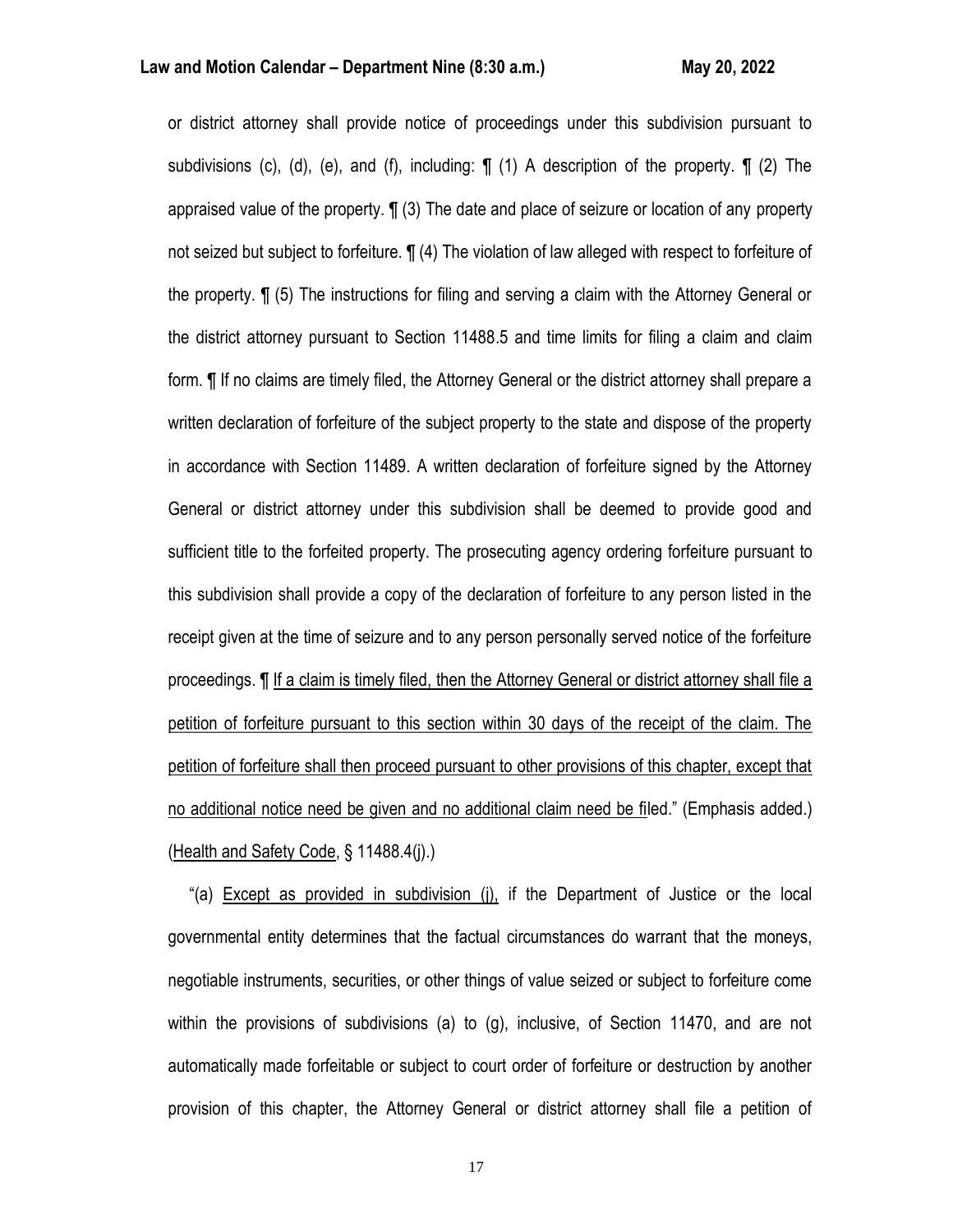forfeiture with the superior court of the county in which the defendant has been charged with the underlying criminal offense or in which the property subject to forfeiture has been seized or, if no seizure has occurred, in the county in which the property subject to forfeiture is located. If the petition alleges that real property is forfeitable, the prosecuting attorney shall cause a lis pendens to be recorded in the office of the county recorder of each county in which the real property is located. ¶ A petition of forfeiture under this subdivision shall be filed as soon as practicable, but in any case within one year of the seizure of the property which is subject to forfeiture, or as soon as practicable, but in any case within one year of the filing by the Attorney General or district attorney of a lis pendens or other process against the property, whichever is earlier." (Emphasis added.) (Health and Safety Code, § 11488.4(a).)

 "(a)(1) Any person claiming an interest in the property seized pursuant to Section 11488 may, unless for good cause shown the court extends the time for filing, at any time within 30 days from the date of the first publication of the notice of seizure, if that person was not personally served or served by mail, or within 30 days after receipt of actual notice, file with the superior court of the county in which the defendant has been charged with the underlying or related criminal offense or in which the property was seized or, if there was no seizure, in which the property is located, a claim, verified in accordance with Section 446 of the Code of Civil Procedure, stating his or her interest in the property. An endorsed copy of the claim shall be served by the claimant on the Attorney General or district attorney, as appropriate, within 30 days of the filing of the claim…" (Health and Safety Code, § 11488.5(a)(1).)

 The petition for forfeiture was filed on August 2, 2021. The proof of service declares it was served by mail on the claimant/respondent on August 2, 2021.

 "(c)(1) If a verified claim is filed, the forfeiture proceeding shall be set for hearing on a day not less than 30 days therefrom, and the proceeding shall have priority over other civil cases.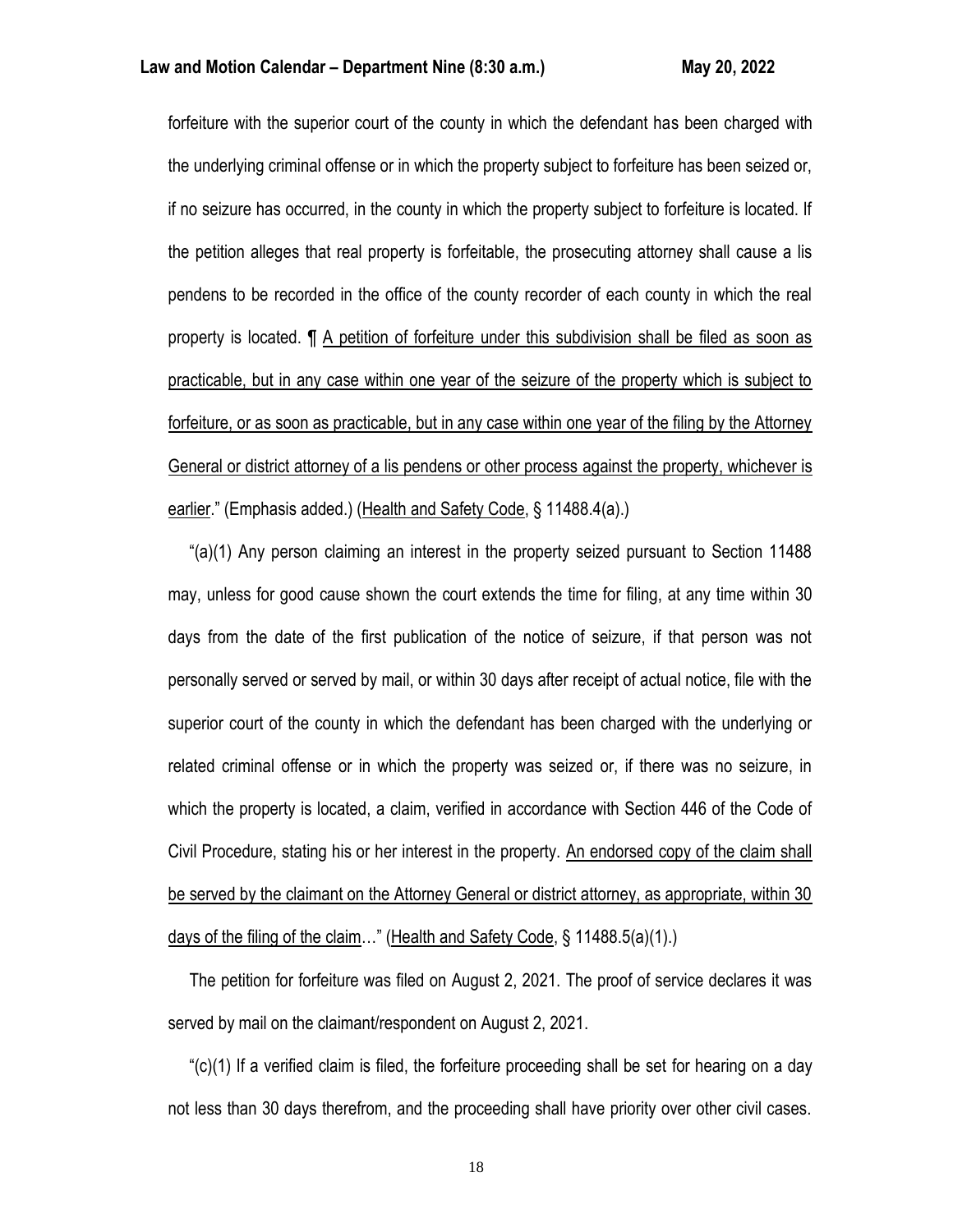Notice of the hearing shall be given in the same manner as provided in Section 11488.4. Such a verified claim or a claim filed pursuant to subdivision (j) of Section 11488.4 shall not be admissible in the proceedings regarding the underlying or related criminal offense set forth in subdivision (a) of Section 11488. ¶ (2) The hearing shall be by jury, unless waived by consent of all parties. ¶ (3) The provisions of the Code of Civil Procedure shall apply to proceedings under this chapter unless otherwise inconsistent with the provisions or procedures set forth in this chapter. However, in proceedings under this chapter, there shall be no joinder of actions, coordination of actions, except for forfeiture proceedings, or cross-complaints, and the issues shall be limited strictly to the questions related to this chapter." (Health and Safety Code, § 11488.5(c).)

 "(d)(1) At the hearing, the state or local governmental entity shall have the burden of establishing, pursuant to subdivision (i) of Section 11488.4, that the owner of any interest in the seized property consented to the use of the property with knowledge that it would be or was used for a purpose for which forfeiture is permitted, in accordance with the burden of proof set forth in subdivision (i) of Section 11488.4. ¶ (2) No interest in the seized property shall be affected by a forfeiture decree under this section unless the state or local governmental entity has proven that the owner of that interest consented to the use of the property with knowledge that it would be or was used for the purpose charged. Forfeiture shall be ordered when, at the hearing, the state or local governmental entity has shown that the assets in question are subject to forfeiture pursuant to Section 11470, in accordance with the burden of proof set forth in subdivision (i) of Section 11488.4." (Health and Safety Code, § 11488.5(d).)

 "(e) The forfeiture hearing shall be continued upon motion of the prosecution or the defendant until after a verdict of guilty on any criminal charges specified in this chapter and pending against the defendant have been decided. The forfeiture hearing shall be conducted in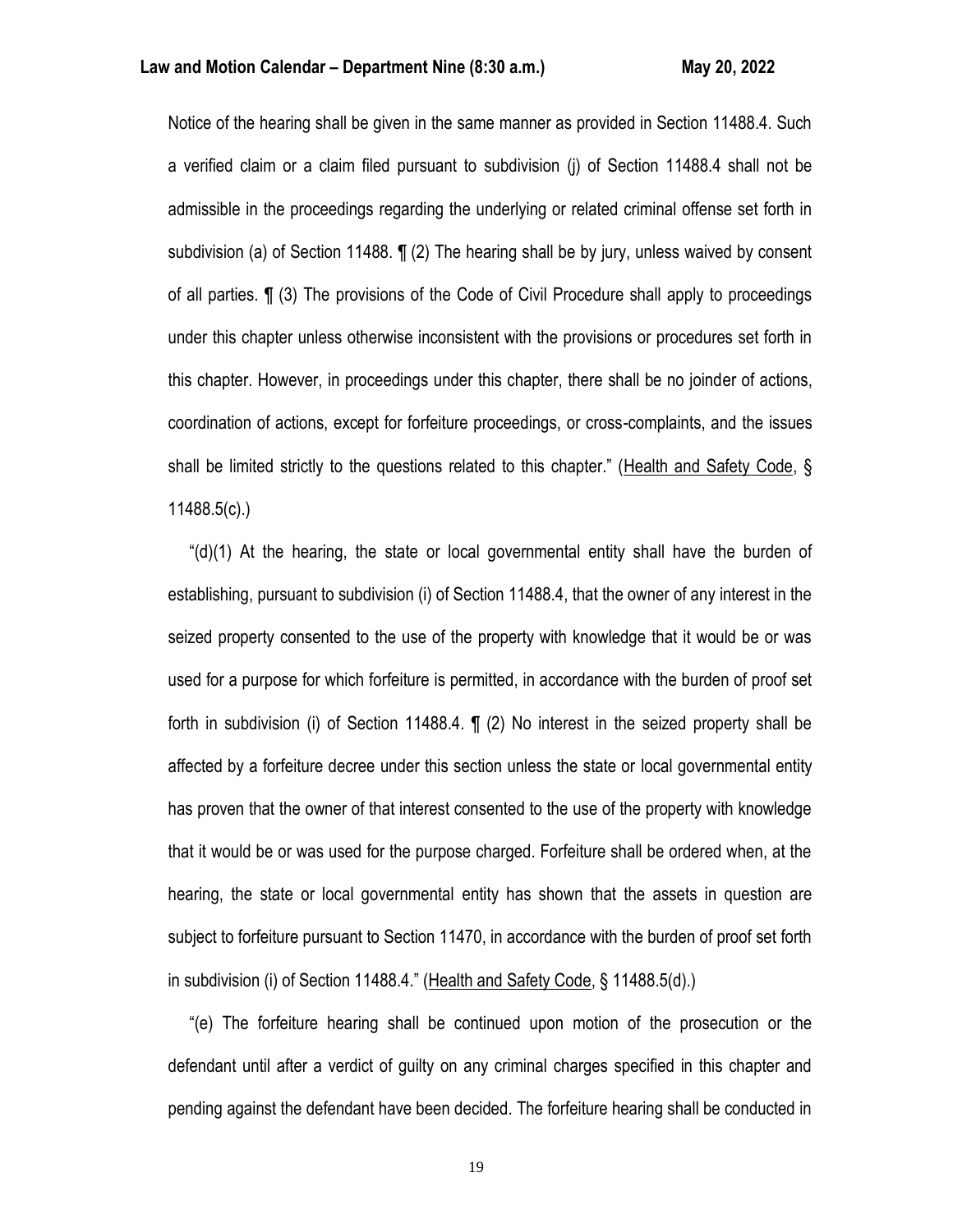### **Law and Motion Calendar – Department Nine (8:30 a.m.) May 20, 2022**

accordance with Sections 190 to 222.5, inclusive, Sections 224 to 234, inclusive, Section 237, and Sections 607 to 630 of the Code of Civil Procedure if trial by jury, and by Sections 631 to 636, inclusive, of the Code of Civil Procedure, if by the court. Unless the court or jury finds that the seized property was used for a purpose for which forfeiture is permitted, the court shall order the seized property released to the person it determines is entitled thereto. ¶ If the court or jury finds that the seized property was used for a purpose for which forfeiture is permitted, but does not find that a person claiming an interest therein, to which the court has determined he or she is entitled, had actual knowledge that the seized property would be or was used for a purpose for which forfeiture is permitted and consented to that use, the court shall order the seized property released to the claimant." (Health and Safety Code, § 11488.5(e).)

 "(2) In the case of property described in subdivision (f) of Section 11470, except cash, negotiable instruments, or other cash equivalents of a value of not less than twenty-five thousand dollars (\$25,000), for which forfeiture is sought and as to which forfeiture is contested, the state or local governmental entity shall have the burden of proving beyond a reasonable doubt that the property for which forfeiture is sought meets the criteria for forfeiture described in subdivision (f) of Section 11470." (Emphasis added.) (Health and Safety Code, § 11488.4(i)(2).)

 "(3) In the case of property described in paragraphs (1) and (2), a judgment of forfeiture requires as a condition precedent thereto, that a defendant be convicted in an underlying or related criminal action of an offense specified in subdivision (f) or (g) of Section 11470 which offense occurred within five years of the seizure of the property subject to forfeiture or within five years of the notification of intention to seek forfeiture. If the defendant is found guilty of the underlying or related criminal offense, the issue of forfeiture shall be tried before the same jury, if the trial was by jury, or tried before the same court, if trial was by court, unless waived by all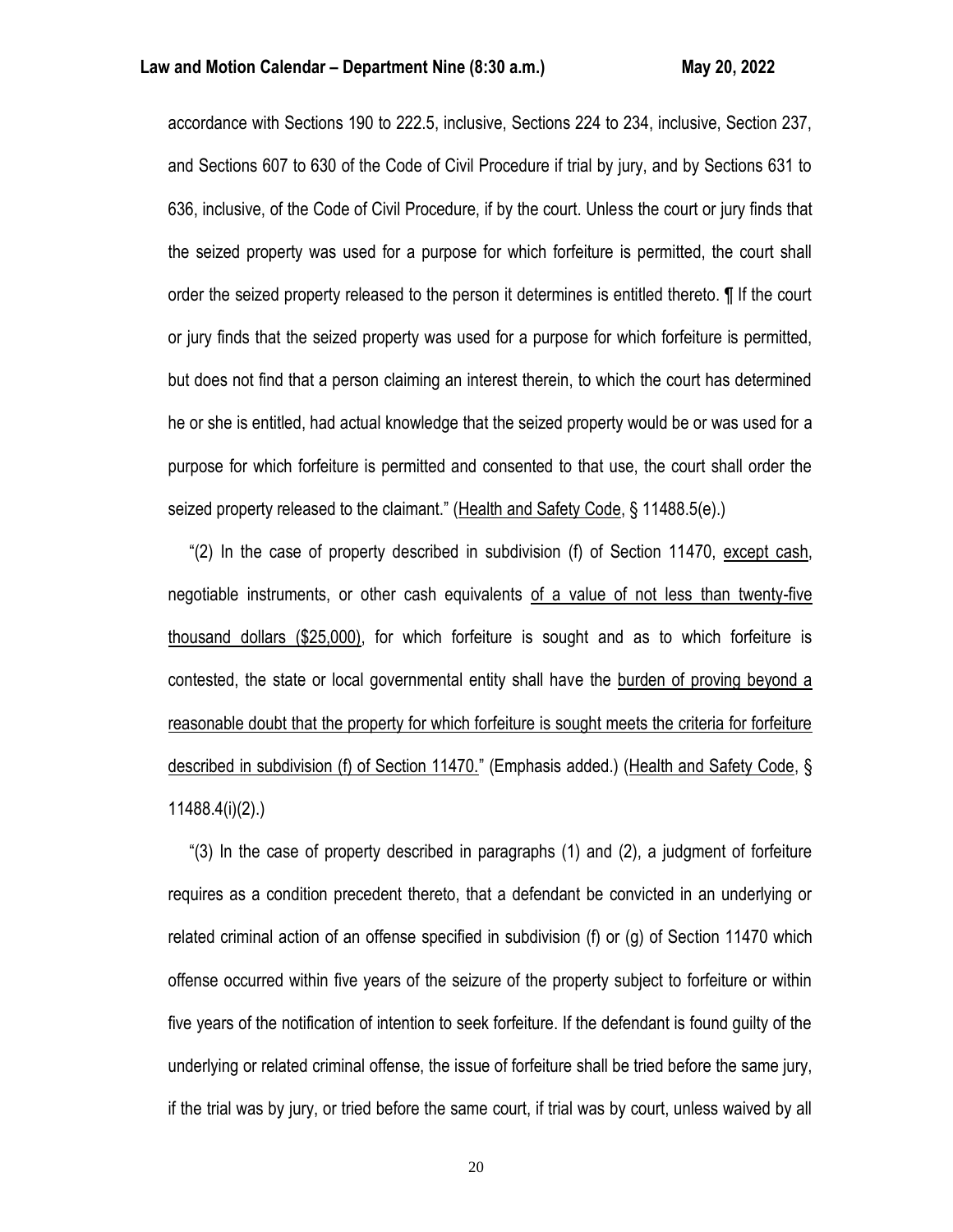### **Law and Motion Calendar – Department Nine (8:30 a.m.) May 20, 2022**

parties. The issue of forfeiture shall be bifurcated from the criminal trial and tried after conviction unless waived by all the parties." (Health and Safety Code, § 11488.4(i)(3).)

 "(5) If there is an underlying or related criminal action, and a criminal conviction is required before a judgment of forfeiture may be entered, the issue of forfeiture shall be tried in conjunction therewith. Trial shall be by jury unless waived by all parties. If there is no underlying or related criminal action, the presiding judge of the superior court shall assign the action brought pursuant to this chapter for trial." (Health and Safety Code, § 11488.4(i)(5).)

 The People appeared at the hearing on February 4, 2022. William McDonald did not appear. The People advised the court that William McDonald had notice of the hearing, the criminal case was now concluded, and the People needed to publish the seizure and requested a continuance of the hearing.

 The hearing was continued to May 20, 2022. The February 4, 2022, minute order continuing the hearing was mailed to William McDonald's address of record on February 4, 2022, and placed in the Department 7 will call box for the District Attorney on that same date. The court has not received any further word from the parties.

**TENTATIVE RULING # 8: APPEARANCES ARE REQUIRED AT 8:30 A.M. ON FRIDAY, MAY 20, 2022, IN DEPARTMENT NINE. IF A PARTY OR PARTIES WISH TO APPEAR TELEPHONICALLY THEY MUST APPEAR BY "VCOURT", WHICH MUST BE SCHEDULED AND PAID THROUGH THE COURT WEBSITE AT www.eldorado.courts.ca.gov/onlineservices/telephonic-appearances.**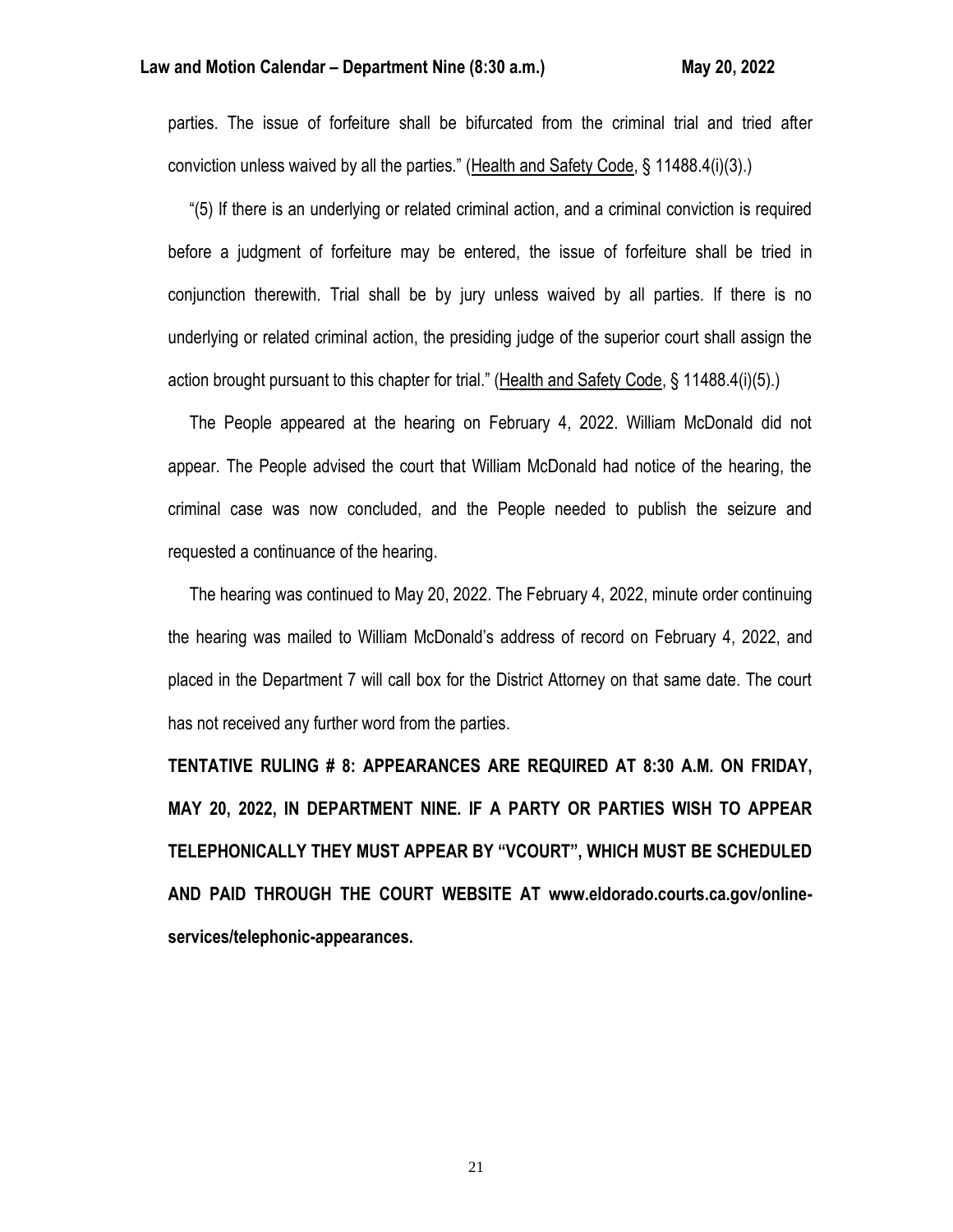# **9. PEOPLE v. KUNG PC-20210120**

#### **Petition for Forfeiture.**

 On March 11, 2021, the People filed a petition for forfeiture of cash in the amount of \$29,000 that was seized by the El Dorado County Sheriff's Department. The petition states: the funds are currently in the hands of the El Dorado County District Attorney's Office; the property became subject to forfeiture pursuant to Health and Safety Code, § 11470(f), because that money was a thing of value furnished or intended to be furnished by a person in exchange for a controlled substance, the proceeds was traceable to such an exchange, and the money was used or intended to be used to facilitate a violation of various provisions of the Health and Safety Code; and that a criminal case alleging violations of Health and Safety Code, §§ 11360 and 11366 was filed on January 31, 2020. The People pray for judgment declaring that the money is forfeited to the State of California.

"The following are subject to forfeiture:  $\P$  \* \* \* (f) All moneys, negotiable instruments, securities, or other things of value furnished or intended to be furnished by any person in exchange for a controlled substance, all proceeds traceable to such an exchange, and all moneys, negotiable instruments, or securities used or intended to be used to facilitate any violation of Section 11351, 11351.5, 11352, 11355, 11359, 11360, 11378, 11378.5, 11379, 11379.5, 11379.6, 11380, 11382, or 11383 of this code, or Section 182 of the Penal Code, or a felony violation of Section 11366.8 of this code, insofar as the offense involves manufacture, sale, possession for sale, offer for sale, or offer to manufacture, or conspiracy to commit at least one of those offenses, if the exchange, violation, or other conduct which is the basis for the forfeiture occurred within five years of the seizure of the property, or the filing of a petition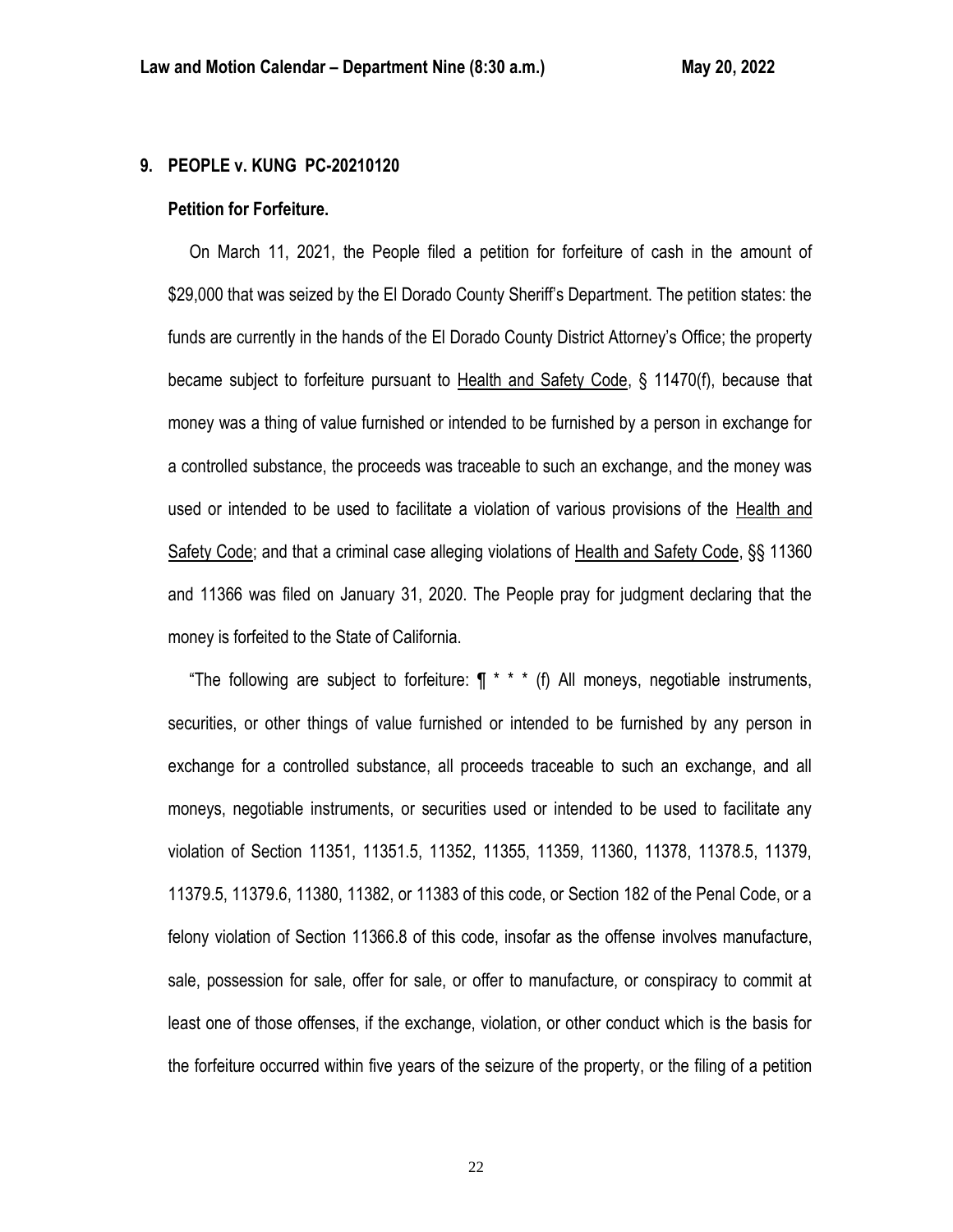under this chapter, or the issuance of an order of forfeiture of the property, whichever comes first." (Health and Safety Code, § 11470(f).)

 "(a) Except as provided in subdivision (j), if the Department of Justice or the local governmental entity determines that the factual circumstances do warrant that the moneys, negotiable instruments, securities, or other things of value seized or subject to forfeiture come within the provisions of subdivisions (a) to (g), inclusive, of Section 11470, and are not automatically made forfeitable or subject to court order of forfeiture or destruction by another provision of this chapter, the Attorney General or district attorney shall file a petition of forfeiture with the superior court of the county in which the defendant has been charged with the underlying criminal offense or in which the property subject to forfeiture has been seized or, if no seizure has occurred, in the county in which the property subject to forfeiture is located. If the petition alleges that real property is forfeitable, the prosecuting attorney shall cause a lis pendens to be recorded in the office of the county recorder of each county in which the real property is located. ¶ A petition of forfeiture under this subdivision shall be filed as soon as practicable, but in any case within one year of the seizure of the property which is subject to forfeiture, or as soon as practicable, but in any case within one year of the filing by the Attorney General or district attorney of a lis pendens or other process against the property, whichever is earlier." (Emphasis added.) (Health and Safety Code, § 11488.4(a).)

 "(c) The Attorney General or district attorney shall make service of process regarding this petition upon every individual designated in a receipt issued for the property seized. In addition, the Attorney General or district attorney shall cause a notice of the seizure, if any, and of the intended forfeiture proceeding, as well as a notice stating that any interested party may file a verified claim with the superior court of the county in which the property was seized or if the property was not seized, a notice of the initiation of forfeiture proceedings with respect to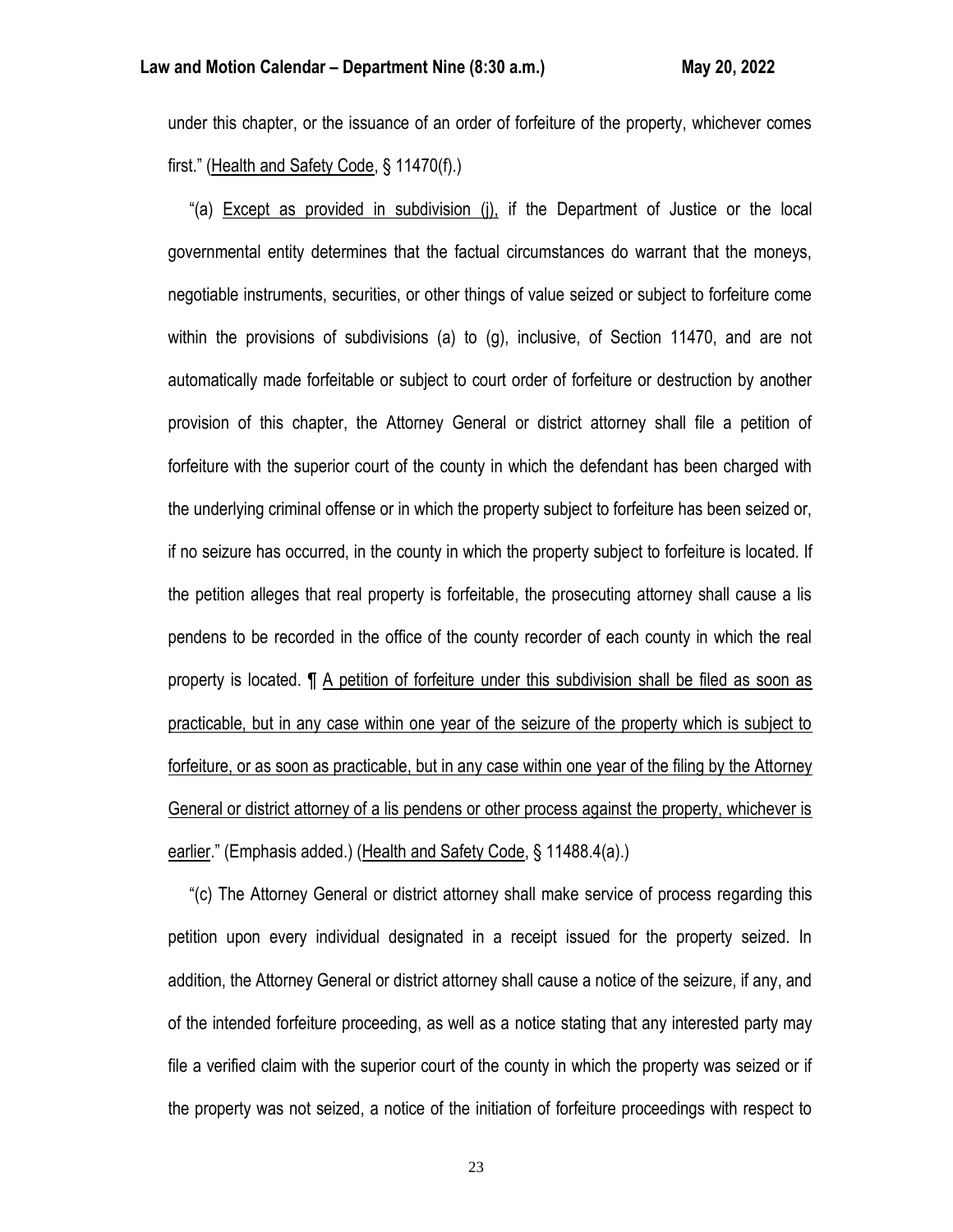any interest in the property seized or subject to forfeiture, to be served by personal delivery or by registered mail upon any person who has an interest in the seized property or property subject to forfeiture other than persons designated in a receipt issued for the property seized. Whenever a notice is delivered pursuant to this section, it shall be accompanied by a claim form as described in Section 11488.5 and directions for the filing and service of a claim." (Health & Safety Code, § 11488.4(c).)

 The proof of service declares that on April 22, 2021, respondent was served notice of the hearing, the petition for forfeiture, a blank claim form opposing forfeiture, and a blank disclaimer of interest form by certified mail.

 "(a)(1) Any person claiming an interest in the property seized pursuant to Section 11488 may, unless for good cause shown the court extends the time for filing, at any time within 30 days from the date of the first publication of the notice of seizure, if that person was not personally served or served by mail, or within 30 days after receipt of actual notice, file with the superior court of the county in which the defendant has been charged with the underlying or related criminal offense or in which the property was seized or, if there was no seizure, in which the property is located, a claim, verified in accordance with Section 446 of the Code of Civil Procedure, stating his or her interest in the property. An endorsed copy of the claim shall be served by the claimant on the Attorney General or district attorney, as appropriate, within 30 days of the filing of the claim..." (Health and Safety Code, § 11488.5(a)(1).)

 "(c)(1) If a verified claim is filed, the forfeiture proceeding shall be set for hearing on a day not less than 30 days therefrom, and the proceeding shall have priority over other civil cases. Notice of the hearing shall be given in the same manner as provided in Section 11488.4. Such a verified claim or a claim filed pursuant to subdivision (j) of Section 11488.4 shall not be admissible in the proceedings regarding the underlying or related criminal offense set forth in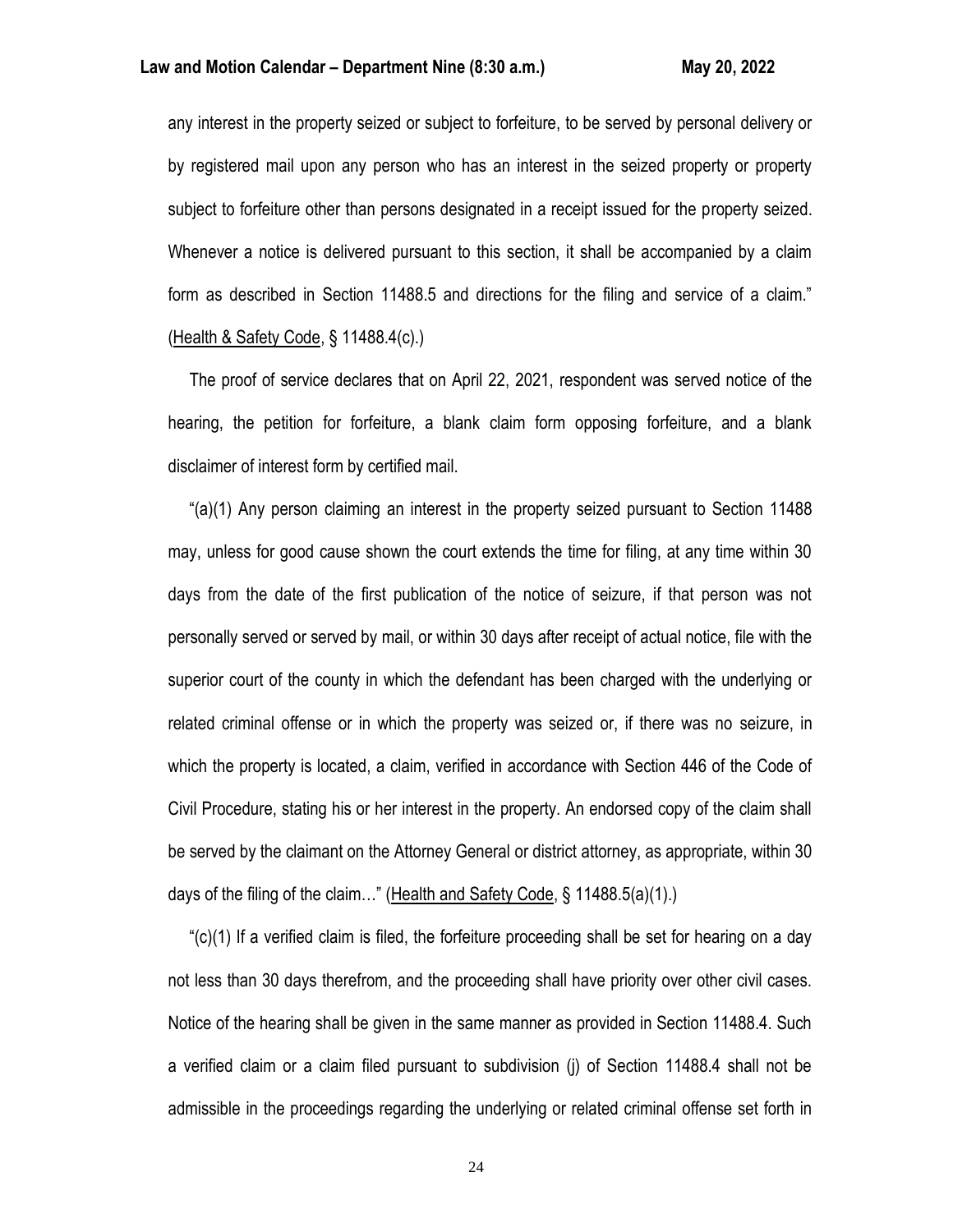subdivision (a) of Section 11488. ¶ (2) The hearing shall be by jury, unless waived by consent of all parties. ¶ (3) The provisions of the Code of Civil Procedure shall apply to proceedings under this chapter unless otherwise inconsistent with the provisions or procedures set forth in this chapter. However, in proceedings under this chapter, there shall be no joinder of actions, coordination of actions, except for forfeiture proceedings, or cross-complaints, and the issues shall be limited strictly to the questions related to this chapter." (Health and Safety Code, § 11488.5(c).)

 "(d)(1) At the hearing, the state or local governmental entity shall have the burden of establishing, pursuant to subdivision (i) of Section 11488.4, that the owner of any interest in the seized property consented to the use of the property with knowledge that it would be or was used for a purpose for which forfeiture is permitted, in accordance with the burden of proof set forth in subdivision (i) of Section 11488.4. ¶ (2) No interest in the seized property shall be affected by a forfeiture decree under this section unless the state or local governmental entity has proven that the owner of that interest consented to the use of the property with knowledge that it would be or was used for the purpose charged. Forfeiture shall be ordered when, at the hearing, the state or local governmental entity has shown that the assets in question are subject to forfeiture pursuant to Section 11470, in accordance with the burden of proof set forth in subdivision (i) of Section 11488.4." (Health and Safety Code, § 11488.5(d).)

 "(e) The forfeiture hearing shall be continued upon motion of the prosecution or the defendant until after a verdict of guilty on any criminal charges specified in this chapter and pending against the defendant have been decided. The forfeiture hearing shall be conducted in accordance with Sections 190 to 222.5, inclusive, Sections 224 to 234, inclusive, Section 237, and Sections 607 to 630 of the Code of Civil Procedure if trial by jury, and by Sections 631 to 636, inclusive, of the Code of Civil Procedure, if by the court. Unless the court or jury finds that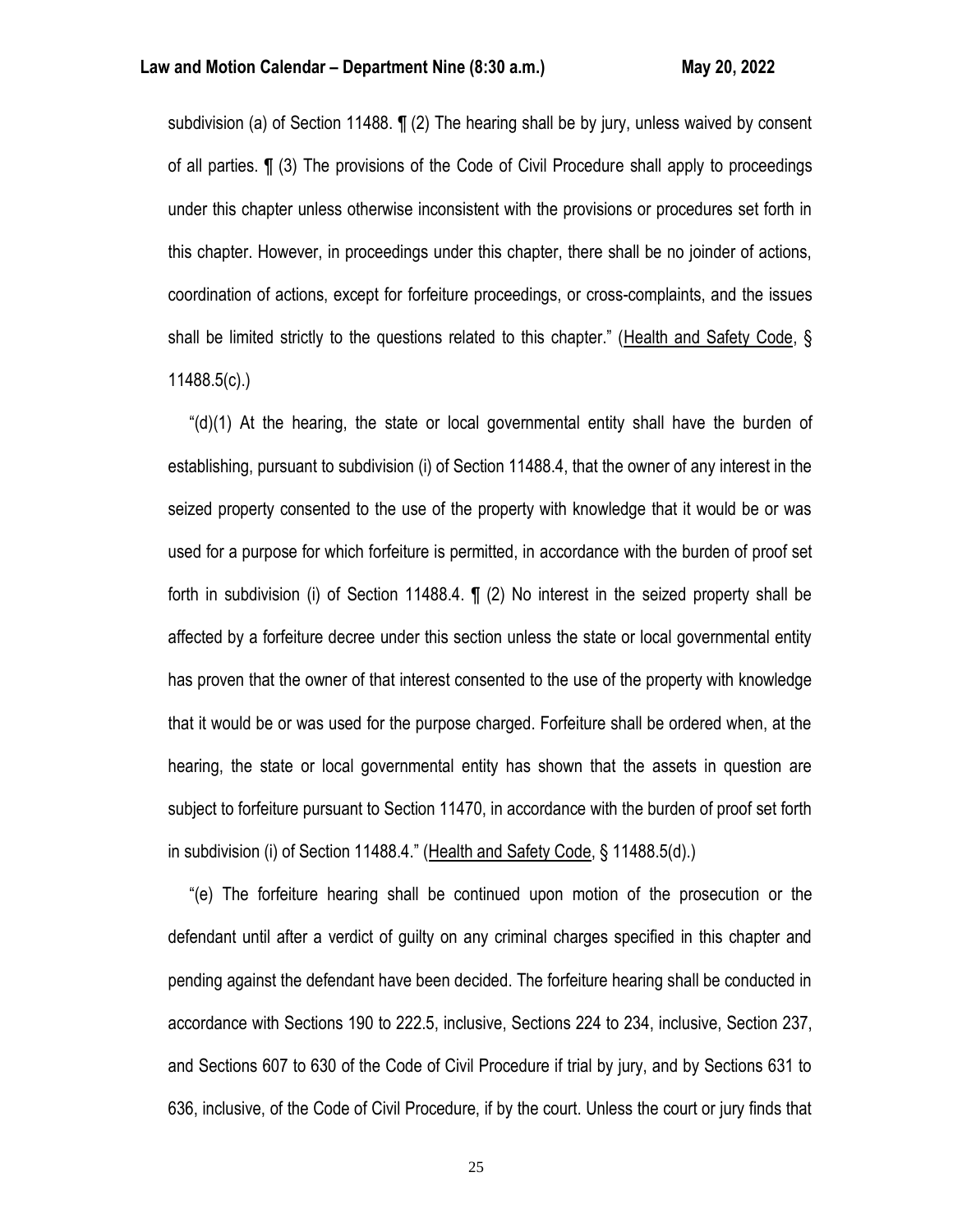the seized property was used for a purpose for which forfeiture is permitted, the court shall order the seized property released to the person it determines is entitled thereto. ¶ If the court or jury finds that the seized property was used for a purpose for which forfeiture is permitted, but does not find that a person claiming an interest therein, to which the court has determined he or she is entitled, had actual knowledge that the seized property would be or was used for a purpose for which forfeiture is permitted and consented to that use, the court shall order the seized property released to the claimant." (Health and Safety Code, § 11488.5(e).)

 "(2) In the case of property described in subdivision (f) of Section 11470, except cash, negotiable instruments, or other cash equivalents of a value of not less than twenty-five thousand dollars (\$25,000), for which forfeiture is sought and as to which forfeiture is contested, the state or local governmental entity shall have the burden of proving beyond a reasonable doubt that the property for which forfeiture is sought meets the criteria for forfeiture described in subdivision (f) of Section 11470." (Emphasis added.) (Health and Safety Code, § 11488.4(i)(2).)

 "(3) In the case of property described in paragraphs (1) and (2), a judgment of forfeiture requires as a condition precedent thereto, that a defendant be convicted in an underlying or related criminal action of an offense specified in subdivision (f) or (g) of Section 11470 which offense occurred within five years of the seizure of the property subject to forfeiture or within five years of the notification of intention to seek forfeiture. If the defendant is found guilty of the underlying or related criminal offense, the issue of forfeiture shall be tried before the same jury, if the trial was by jury, or tried before the same court, if trial was by court, unless waived by all parties. The issue of forfeiture shall be bifurcated from the criminal trial and tried after conviction unless waived by all the parties." (Health and Safety Code, § 11488.4(i)(3).)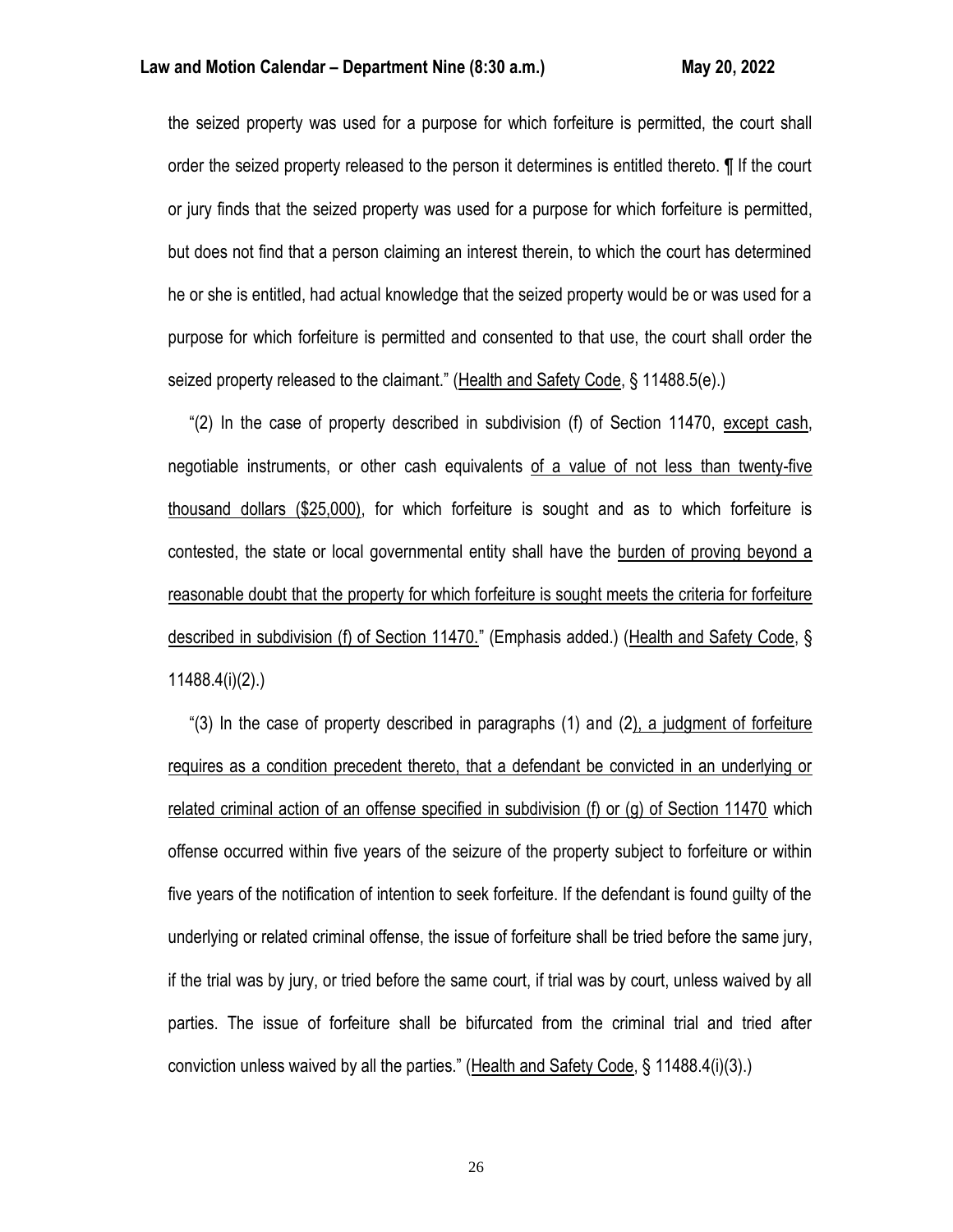"In the case of property described in subdivision (f) of Section 11470 that is cash or negotiable instruments of a value of not less than twenty-five thousand dollars (\$25,000), the state or local governmental entity shall have the burden of proving by clear and convincing evidence that the property for which forfeiture is sought is such as is described in subdivision (f) of Section 11470. There is no requirement for forfeiture thereof that a criminal conviction be obtained in an underlying or related criminal offense." (Emphasis added.) (Health and Safety Code, § 11488.4(i)(4).)

 "(5) If there is an underlying or related criminal action, and a criminal conviction is required before a judgment of forfeiture may be entered, the issue of forfeiture shall be tried in conjunction therewith. Trial shall be by jury unless waived by all parties. If there is no underlying or related criminal action, the presiding judge of the superior court shall assign the action brought pursuant to this chapter for trial." (Health and Safety Code, § 11488.4(i)(5).)

 Counsel appeared on behalf of Giar Kung at the January 14, 2022, hearing, and stated that the claim opposing forfeiture was filed and served. The court is unable to find the claim opposing forfeiture in the court's file.

The People advised the court that the preliminary hearing was set in May.

 The hearing was continued from January 14, 2022, to May 20, 2022. The parties waived notice.

**TENTATIVE RUING # 9: APPEARANCES ARE REQUIRED AT 8:30 A.M. ON FRIDAY, MAY 20, 2022, IN DEPARTMENT NINE. IF A PARTY OR PARTIES WISH TO APPEAR TELEPHONICALLY THEY MUST APPEAR BY "VCOURT", WHICH MUST BE SCHEDULED AND PAID THROUGH THE COURT WEBSITE AT www.eldorado.courts.ca.gov/onlineservices/telephonic-appearances.**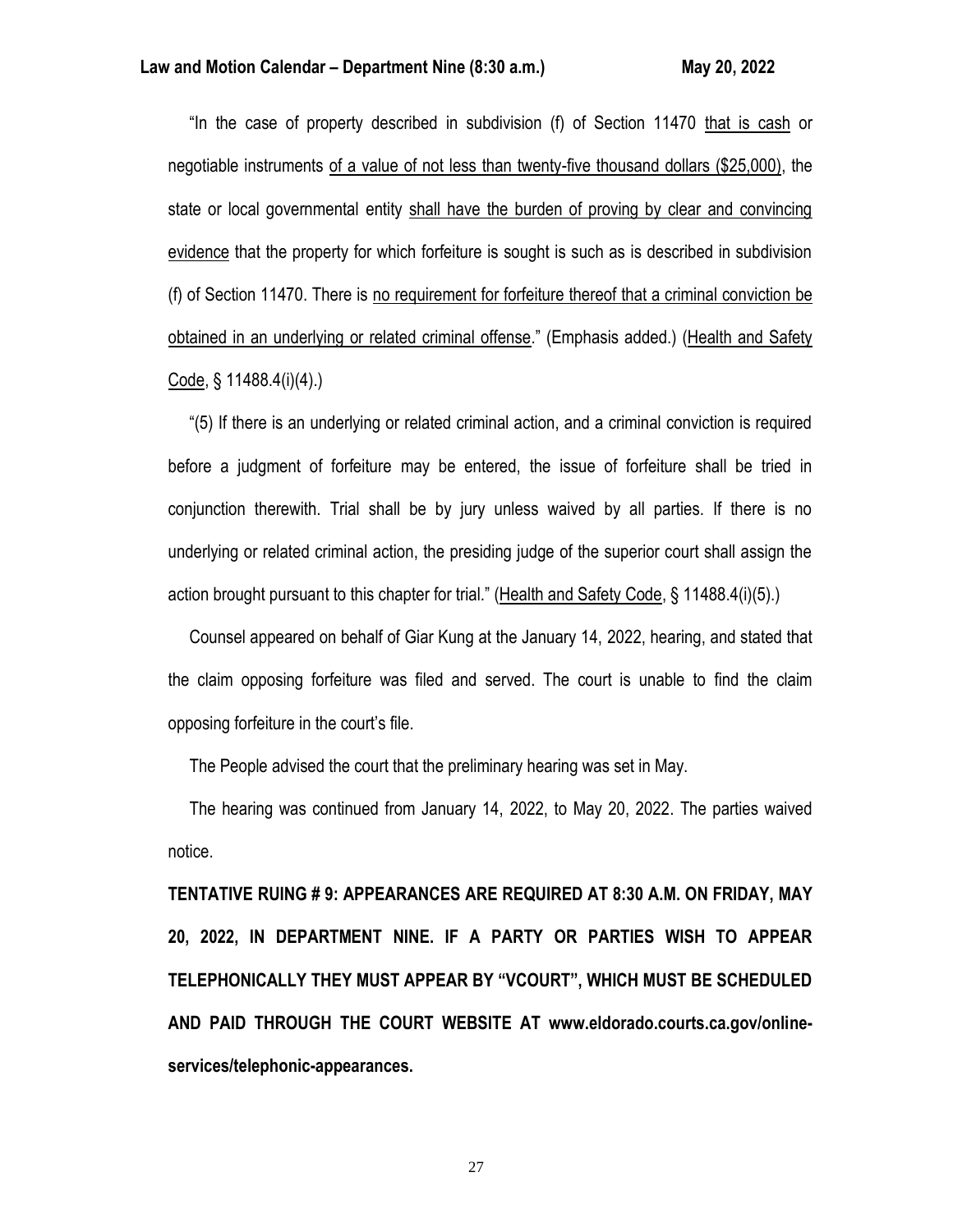# **10. PEOPLE v. BUTTERFIELD 21CV0167**

#### **Petition for Forfeiture.**

 Claimant Butterfield filed a claim opposing forfeiture in response to a notice of administrative proceedings to determine that certain funds are forfeited. The proof of service declares that a Deputy District Attorney was served the claim opposing forfeiture by mail on November 5, 2021

 The People responded by filing a petition for forfeiture. The unverified petition contends: \$4,000 in U.S. Currency was seized by the El Dorado County Sheriff's Office; such funds are currently in the hands of the El Dorado County District Attorney's Office; and the property became subject to forfeiture pursuant to Health and Safety Code, § 11470(f), because that money was a thing of value furnished or intended to be furnished by a person in exchange for a controlled substance, the proceeds was traceable to such an exchange, and the money was used or intended to be used to facilitate a violation of Health and Safety Code, § 11358. The People pray for judgment declaring that the money is forfeited to the State of California.

 There is no proof of service of the petition for forfeiture on claimant's counsel of record in the court's file. The court cannot consider the petition for forfeiture until adequate proof of service of the petition on the claimant is filed.

"The following are subject to forfeiture:  $\P$  \* \* \* (f) All moneys, negotiable instruments, securities, or other things of value furnished or intended to be furnished by any person in exchange for a controlled substance, all proceeds traceable to such an exchange, and all moneys, negotiable instruments, or securities used or intended to be used to facilitate any violation of Section 11351, 11351.5, 11352, 11355, 11359, 11360, 11378, 11378.5, 11379, 11379.5, 11379.6, 11380, 11382, or 11383 of this code, or Section 182 of the Penal Code, or a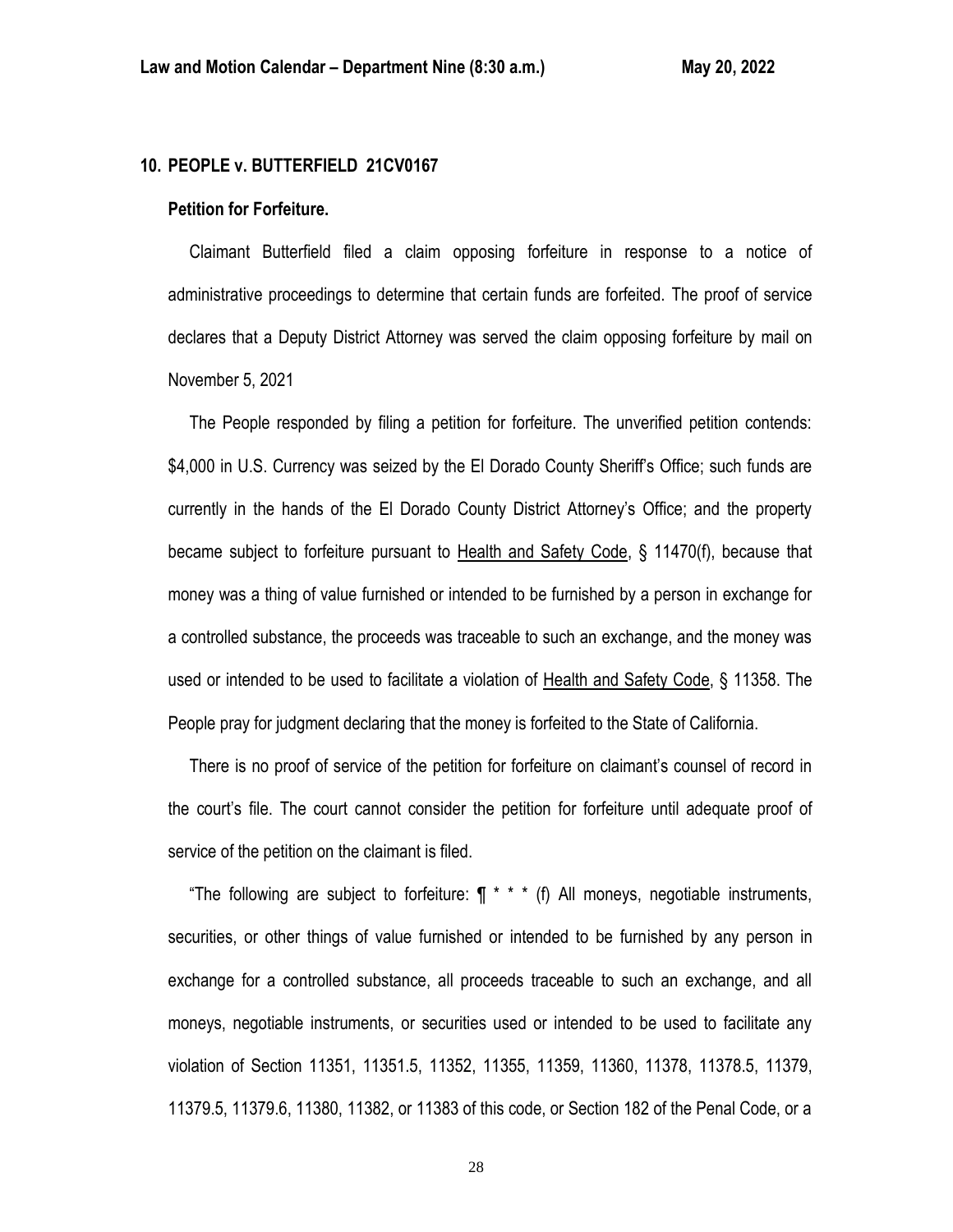felony violation of Section 11366.8 of this code, insofar as the offense involves manufacture, sale, possession for sale, offer for sale, or offer to manufacture, or conspiracy to commit at least one of those offenses, if the exchange, violation, or other conduct which is the basis for the forfeiture occurred within five years of the seizure of the property, or the filing of a petition under this chapter, or the issuance of an order of forfeiture of the property, whichever comes first." (Health and Safety Code, § 11470(f).)

"(a) **Except as provided in subdivision (i)**, if the Department of Justice or the local governmental entity determines that the factual circumstances do warrant that the moneys, negotiable instruments, securities, or other things of value seized or subject to forfeiture come within the provisions of subdivisions (a) to (g), inclusive, of Section 11470, and are not automatically made forfeitable or subject to court order of forfeiture or destruction by another provision of this chapter, the Attorney General or district attorney shall file a petition of forfeiture with the superior court of the county in which the defendant has been charged with the underlying criminal offense or in which the property subject to forfeiture has been seized or, if no seizure has occurred, in the county in which the property subject to forfeiture is located. If the petition alleges that real property is forfeitable, the prosecuting attorney shall cause a lis pendens to be recorded in the office of the county recorder of each county in which the real property is located. ¶ A petition of forfeiture under this subdivision shall be filed as soon as practicable, but in any case within one year of the seizure of the property which is subject to forfeiture, or as soon as practicable, but in any case within one year of the filing by the Attorney General or district attorney of a lis pendens or other process against the property, whichever is earlier." (Emphasis added.) (Health and Safety Code, § 11488.4(a).)

 "(a)(1) Any person claiming an interest in the property seized pursuant to Section 11488 may, unless for good cause shown the court extends the time for filing, at any time within 30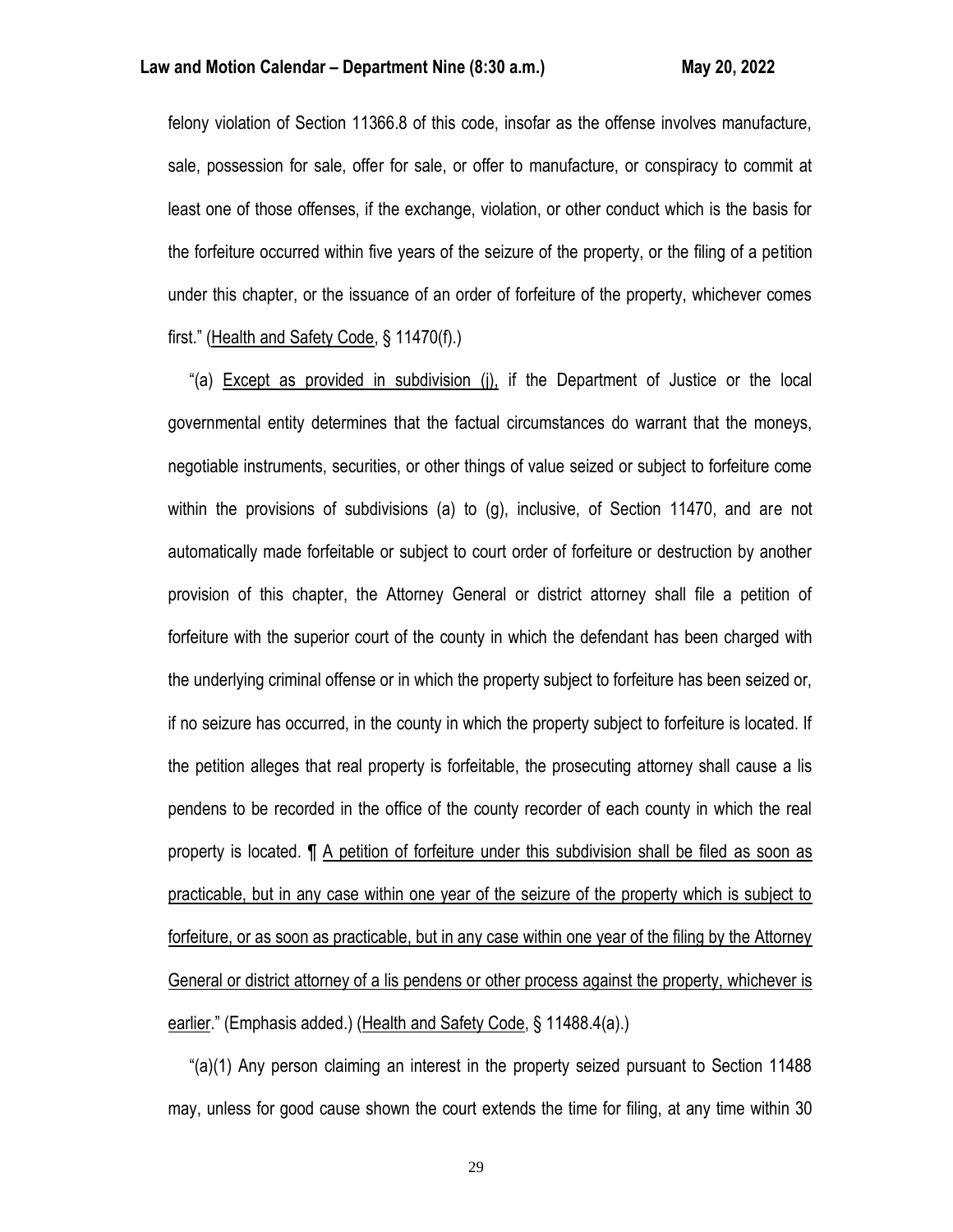days from the date of the first publication of the notice of seizure, if that person was not personally served or served by mail, or within 30 days after receipt of actual notice, file with the superior court of the county in which the defendant has been charged with the underlying or related criminal offense or in which the property was seized or, if there was no seizure, in which the property is located, a claim, verified in accordance with Section 446 of the Code of Civil Procedure, stating his or her interest in the property. An endorsed copy of the claim shall be served by the claimant on the Attorney General or district attorney, as appropriate, within 30 days of the filing of the claim..." (Health and Safety Code, § 11488.5(a)(1).)

" $(c)(1)$  If a verified claim is filed, the forfeiture proceeding shall be set for hearing on a day not less than 30 days therefrom, and the proceeding shall have priority over other civil cases. Notice of the hearing shall be given in the same manner as provided in Section 11488.4. Such a verified claim or a claim filed pursuant to subdivision (j) of Section 11488.4 shall not be admissible in the proceedings regarding the underlying or related criminal offense set forth in subdivision (a) of Section 11488.  $\P$  (2) The hearing shall be by jury, unless waived by consent of all parties. ¶ (3) The provisions of the Code of Civil Procedure shall apply to proceedings under this chapter unless otherwise inconsistent with the provisions or procedures set forth in this chapter. However, in proceedings under this chapter, there shall be no joinder of actions, coordination of actions, except for forfeiture proceedings, or cross-complaints, and the issues shall be limited strictly to the questions related to this chapter." (Health and Safety Code, § 11488.5(c).)

 "(d)(1) At the hearing, the state or local governmental entity shall have the burden of establishing, pursuant to subdivision (i) of Section 11488.4, that the owner of any interest in the seized property consented to the use of the property with knowledge that it would be or was used for a purpose for which forfeiture is permitted, in accordance with the burden of proof set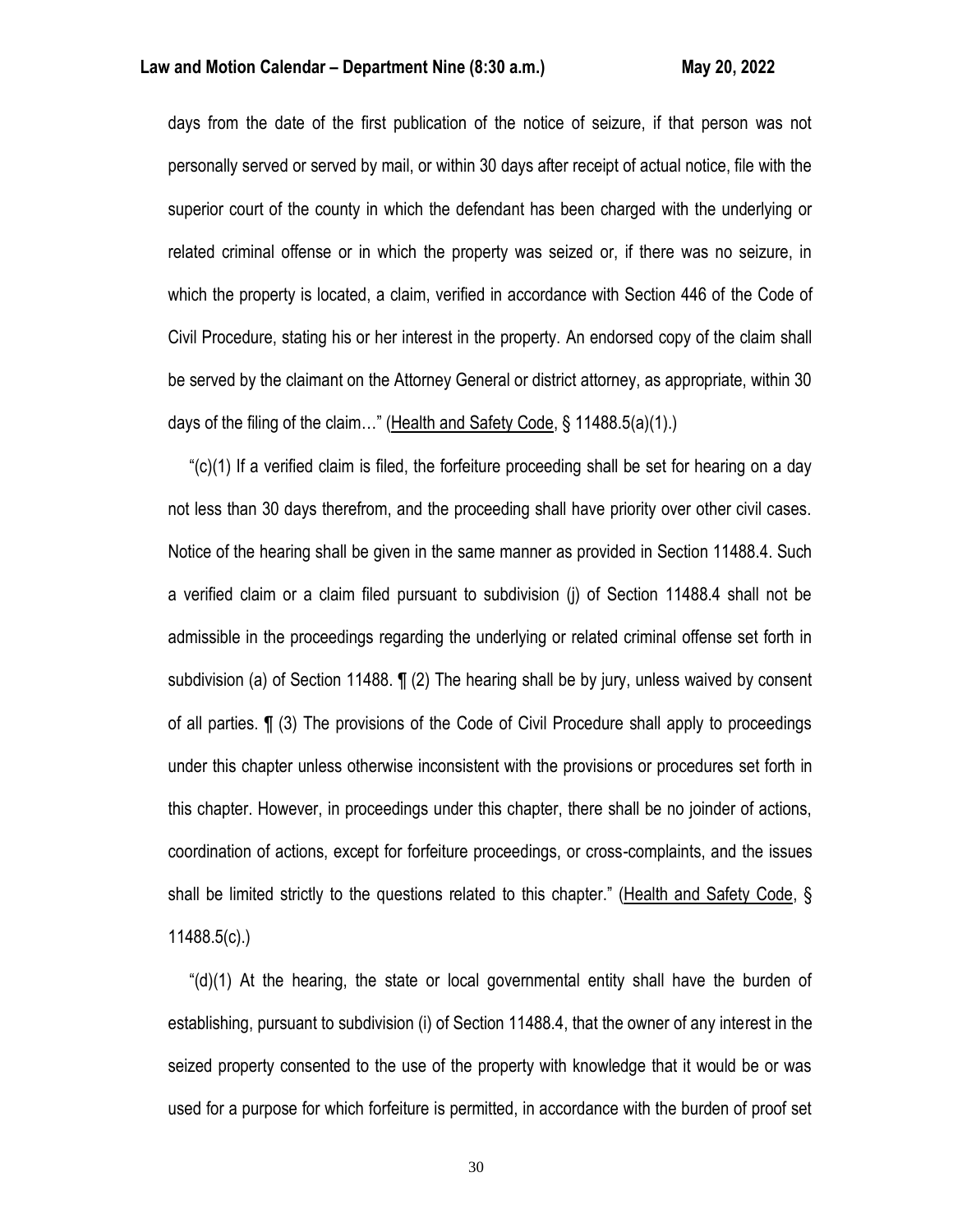forth in subdivision (i) of Section 11488.4. ¶ (2) No interest in the seized property shall be affected by a forfeiture decree under this section unless the state or local governmental entity has proven that the owner of that interest consented to the use of the property with knowledge that it would be or was used for the purpose charged. Forfeiture shall be ordered when, at the hearing, the state or local governmental entity has shown that the assets in question are subject to forfeiture pursuant to Section 11470, in accordance with the burden of proof set forth in subdivision (i) of Section 11488.4." (Health and Safety Code, § 11488.5(d).)

 "(e) The forfeiture hearing shall be continued upon motion of the prosecution or the defendant until after a verdict of guilty on any criminal charges specified in this chapter and pending against the defendant have been decided. The forfeiture hearing shall be conducted in accordance with Sections 190 to 222.5, inclusive, Sections 224 to 234, inclusive, Section 237, and Sections 607 to 630 of the Code of Civil Procedure if trial by jury, and by Sections 631 to 636, inclusive, of the Code of Civil Procedure, if by the court. Unless the court or jury finds that the seized property was used for a purpose for which forfeiture is permitted, the court shall order the seized property released to the person it determines is entitled thereto. ¶ If the court or jury finds that the seized property was used for a purpose for which forfeiture is permitted, but does not find that a person claiming an interest therein, to which the court has determined he or she is entitled, had actual knowledge that the seized property would be or was used for a purpose for which forfeiture is permitted and consented to that use, the court shall order the seized property released to the claimant." (Health and Safety Code, § 11488.5(e).)

 "(5) If there is an underlying or related criminal action, and a criminal conviction is required before a judgment of forfeiture may be entered, the issue of forfeiture shall be tried in conjunction therewith. Trial shall be by jury unless waived by all parties. If there is no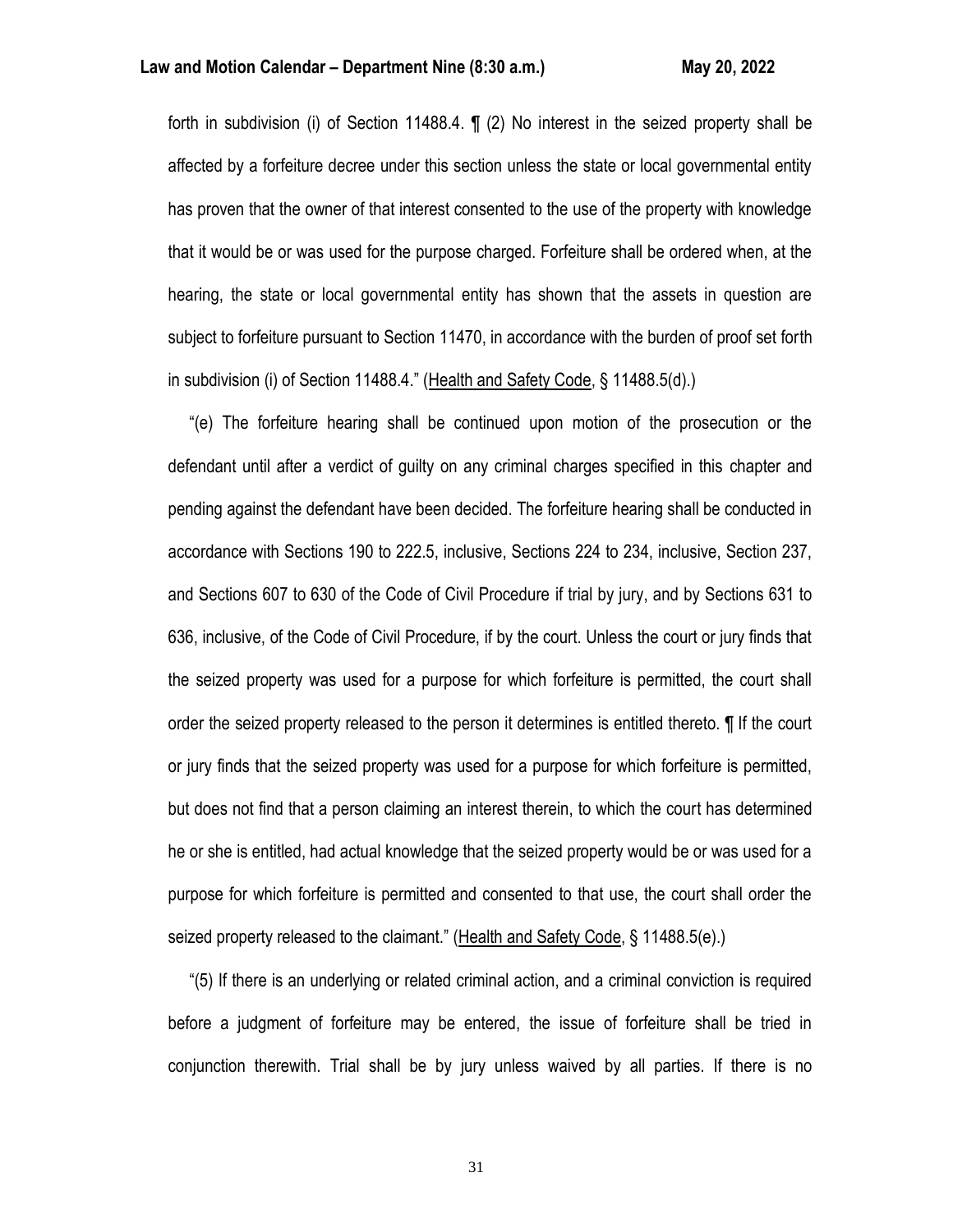underlying or related criminal action, the presiding judge of the superior court shall assign the action brought pursuant to this chapter for trial." (Health and Safety Code, § 11488.4(i)(5).)

 The court cannot consider the petition for forfeiture until adequate proof of service of the petition on the claimant's counsel is filed.

**TENTATIVE RULING # 10: APPEARANCES ARE REQUIRED AT 8:30 A.M. ON FRIDAY, MAY 20, 2022, IN DEPARTMENT NINE. IF A PARTY OR PARTIES WISH TO APPEAR TELEPHONICALLY THEY MUST APPEAR BY "VCOURT", WHICH MUST BE SCHEDULED AND PAID THROUGH THE COURT WEBSITE AT www.eldorado.courts.ca.gov/onlineservices/telephonic-appearances.**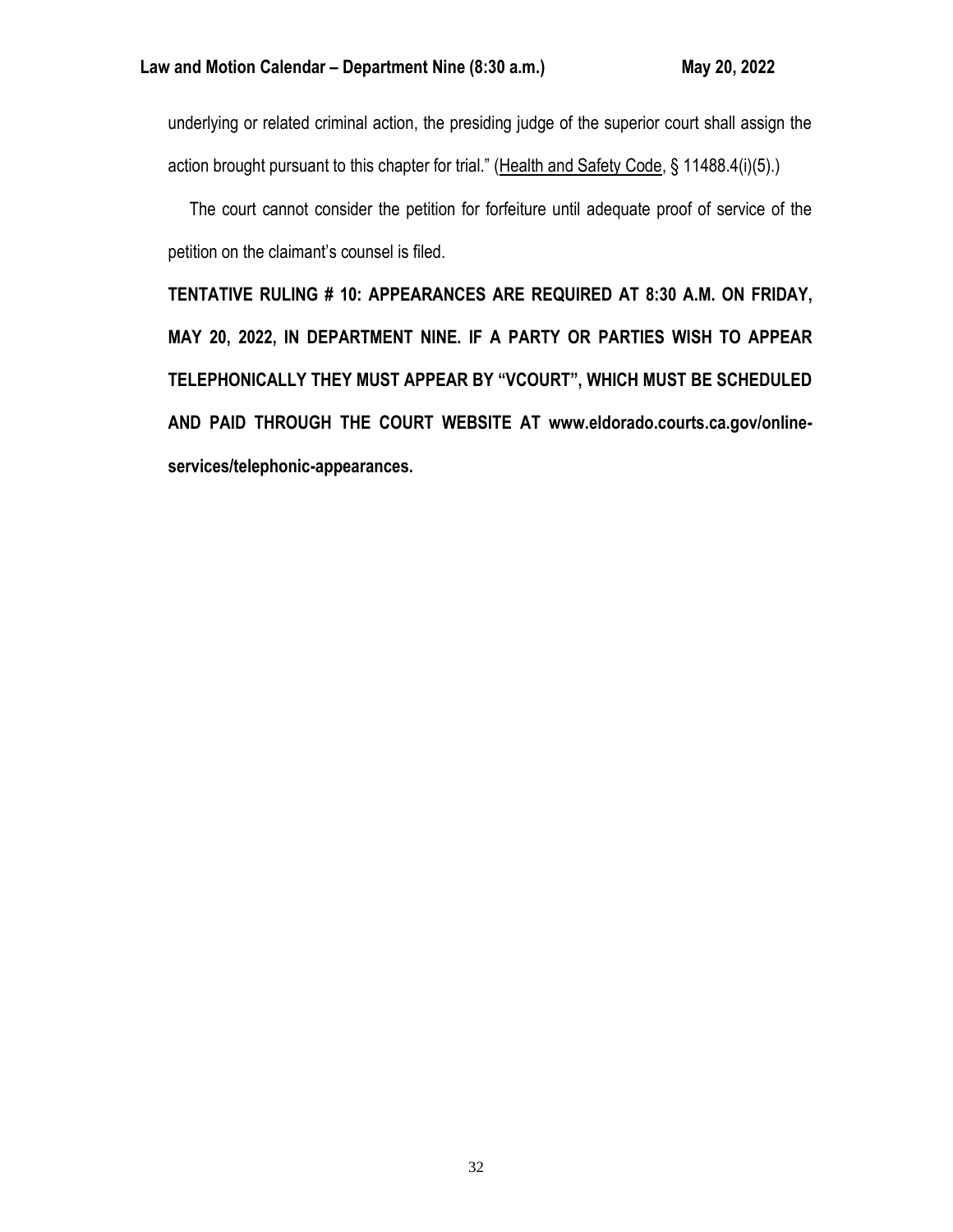# **11. PEOPLE v. BROUSSARD 22CV0481**

### **Petition for Forfeiture.**

 On March 15, 2022, the People filed a petition for forfeiture of cash seized by the El Dorado County Sheriff's Department. The petition states: \$66,570 in U.S. Currency was seized by the El Dorado County Sheriff's Office; such funds are currently in the hands of the El Dorado County District Attorney's Office; the property became subject to forfeiture pursuant to Health and Safety Code, § 11470(f), because that money was a thing of value furnished or intended to be furnished by a person in exchange for a controlled substance, the proceeds was traceable to such an exchange, and the money was used or intended to be used to facilitate a violation of various provisions of the Health and Safety Code. The People pray for judgment declaring that the money is forfeited to the State of California.

### Petition for Forfeiture Proof of Service

 "(c) The Attorney General or district attorney shall make service of process regarding this petition upon every individual designated in a receipt issued for the property seized. In addition, the Attorney General or district attorney shall cause a notice of the seizure, if any, and of the intended forfeiture proceeding, as well as a notice stating that any interested party may file a verified claim with the superior court of the county in which the property was seized or if the property was not seized, a notice of the initiation of forfeiture proceedings with respect to any interest in the property seized or subject to forfeiture, to be served by personal delivery or by registered mail upon any person who has an interest in the seized property or property subject to forfeiture other than persons designated in a receipt issued for the property seized. Whenever a notice is delivered pursuant to this section, it shall be accompanied by a claim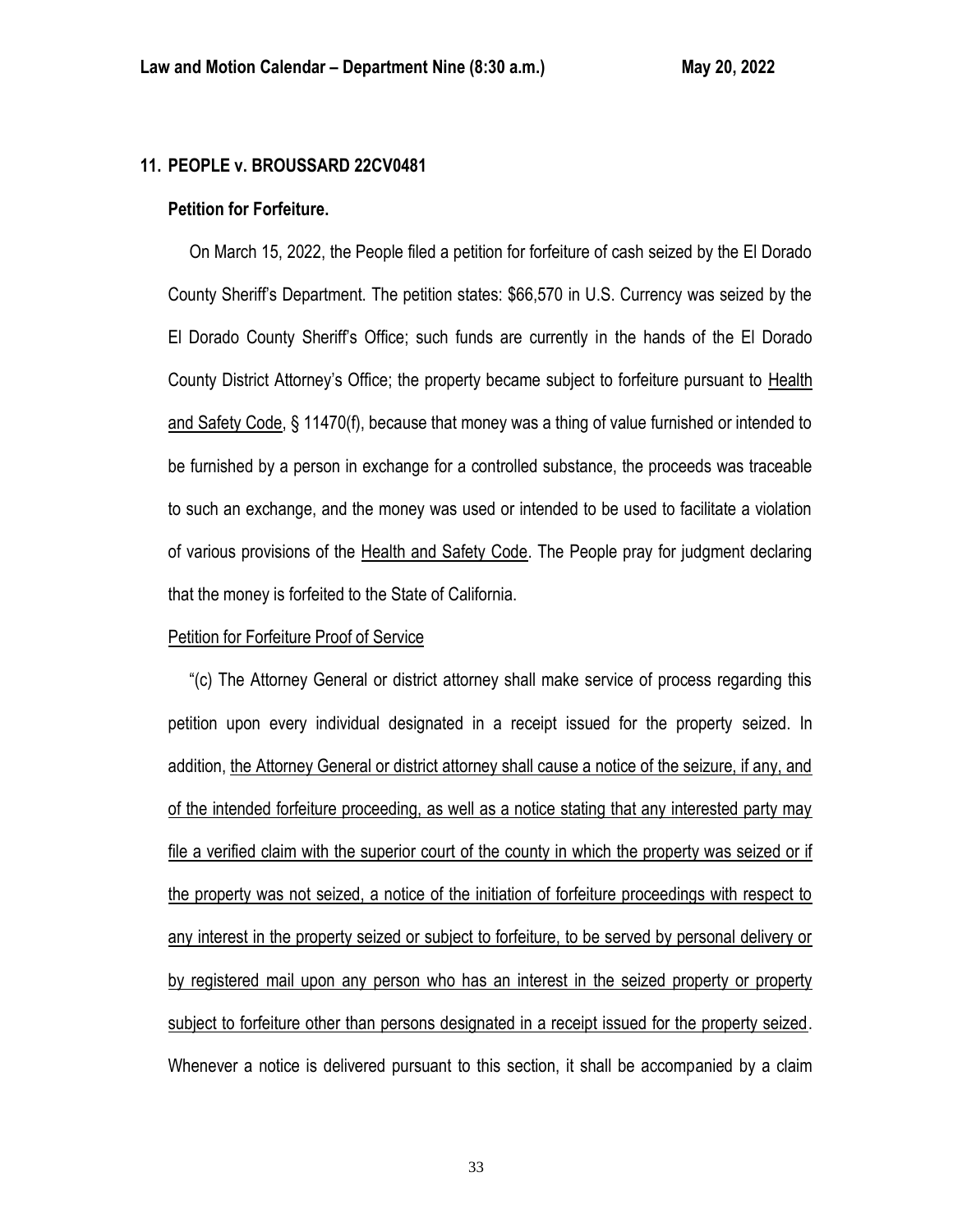form as described in Section 11488.5 and directions for the filing and service of a claim." (Emphasis added.) (Health & Safety Code, § 11488.4(c).)

 The proof of service declares that on April 14, 2022, the petition, notice of judicial asset forfeiture proceeding, blank claim form opposing forfeiture (MC-200), and disclaimer of interest was served by certified mail on Anthony Broussard at a street address and P.O. Box. At the time this ruling was prepared there was no response to the petition or claim opposing forfeiture in the court's file.

"The following are subject to forfeiture:  $\P$  \* \* \* (f) All moneys, negotiable instruments, securities, or other things of value furnished or intended to be furnished by any person in exchange for a controlled substance, all proceeds traceable to such an exchange, and all moneys, negotiable instruments, or securities used or intended to be used to facilitate any violation of Section 11351, 11351.5, 11352, 11355, 11359, 11360, 11378, 11378.5, 11379, 11379.5, 11379.6, 11380, 11382, or 11383 of this code, or Section 182 of the Penal Code, or a felony violation of Section 11366.8 of this code, insofar as the offense involves manufacture, sale, possession for sale, offer for sale, or offer to manufacture, or conspiracy to commit at least one of those offenses, if the exchange, violation, or other conduct which is the basis for the forfeiture occurred within five years of the seizure of the property, or the filing of a petition under this chapter, or the issuance of an order of forfeiture of the property, whichever comes first." (Health and Safety Code, § 11470(f).)

 "(a) Except as provided in subdivision (j), if the Department of Justice or the local governmental entity determines that the factual circumstances do warrant that the moneys, negotiable instruments, securities, or other things of value seized or subject to forfeiture come within the provisions of subdivisions (a) to (g), inclusive, of Section 11470, and are not automatically made forfeitable or subject to court order of forfeiture or destruction by another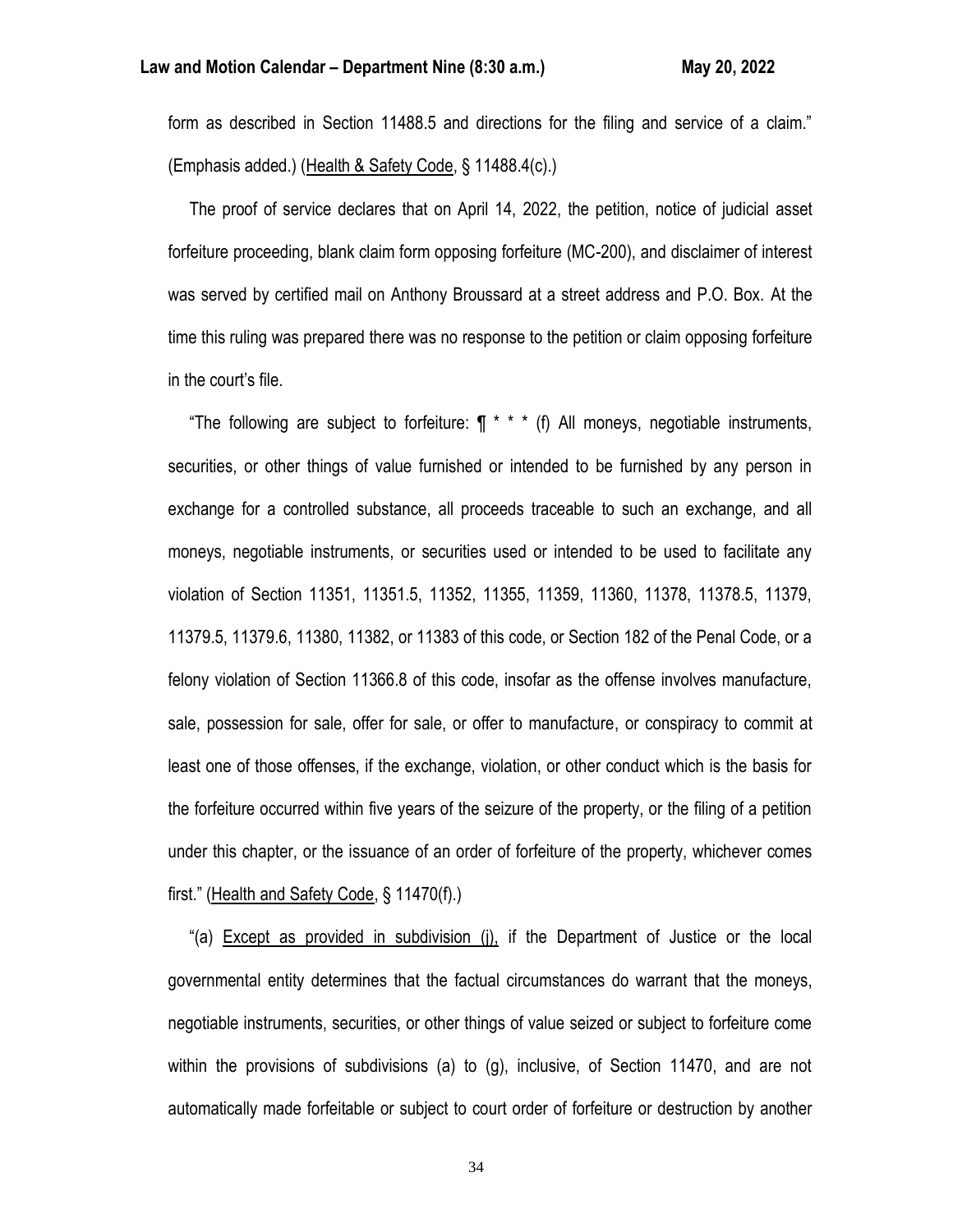### **Law and Motion Calendar – Department Nine (8:30 a.m.) May 20, 2022**

provision of this chapter, the Attorney General or district attorney shall file a petition of forfeiture with the superior court of the county in which the defendant has been charged with the underlying criminal offense or in which the property subject to forfeiture has been seized or, if no seizure has occurred, in the county in which the property subject to forfeiture is located. If the petition alleges that real property is forfeitable, the prosecuting attorney shall cause a lis pendens to be recorded in the office of the county recorder of each county in which the real property is located. ¶ A petition of forfeiture under this subdivision shall be filed as soon as practicable, but in any case within one year of the seizure of the property which is subject to forfeiture, or as soon as practicable, but in any case within one year of the filing by the Attorney General or district attorney of a lis pendens or other process against the property, whichever is earlier." (Emphasis added.) (Health and Safety Code, § 11488.4(a).)

 "(a)(1) Any person claiming an interest in the property seized pursuant to Section 11488 may, unless for good cause shown the court extends the time for filing, at any time within 30 days from the date of the first publication of the notice of seizure, if that person was not personally served or served by mail, or within 30 days after receipt of actual notice, file with the superior court of the county in which the defendant has been charged with the underlying or related criminal offense or in which the property was seized or, if there was no seizure, in which the property is located, a claim, verified in accordance with Section 446 of the Code of Civil Procedure, stating his or her interest in the property. An endorsed copy of the claim shall be served by the claimant on the Attorney General or district attorney, as appropriate, within 30 days of the filing of the claim…" (Health and Safety Code, § 11488.5(a)(1).)

 "(c)(1) If a verified claim is filed, the forfeiture proceeding shall be set for hearing on a day not less than 30 days therefrom, and the proceeding shall have priority over other civil cases. Notice of the hearing shall be given in the same manner as provided in Section 11488.4. Such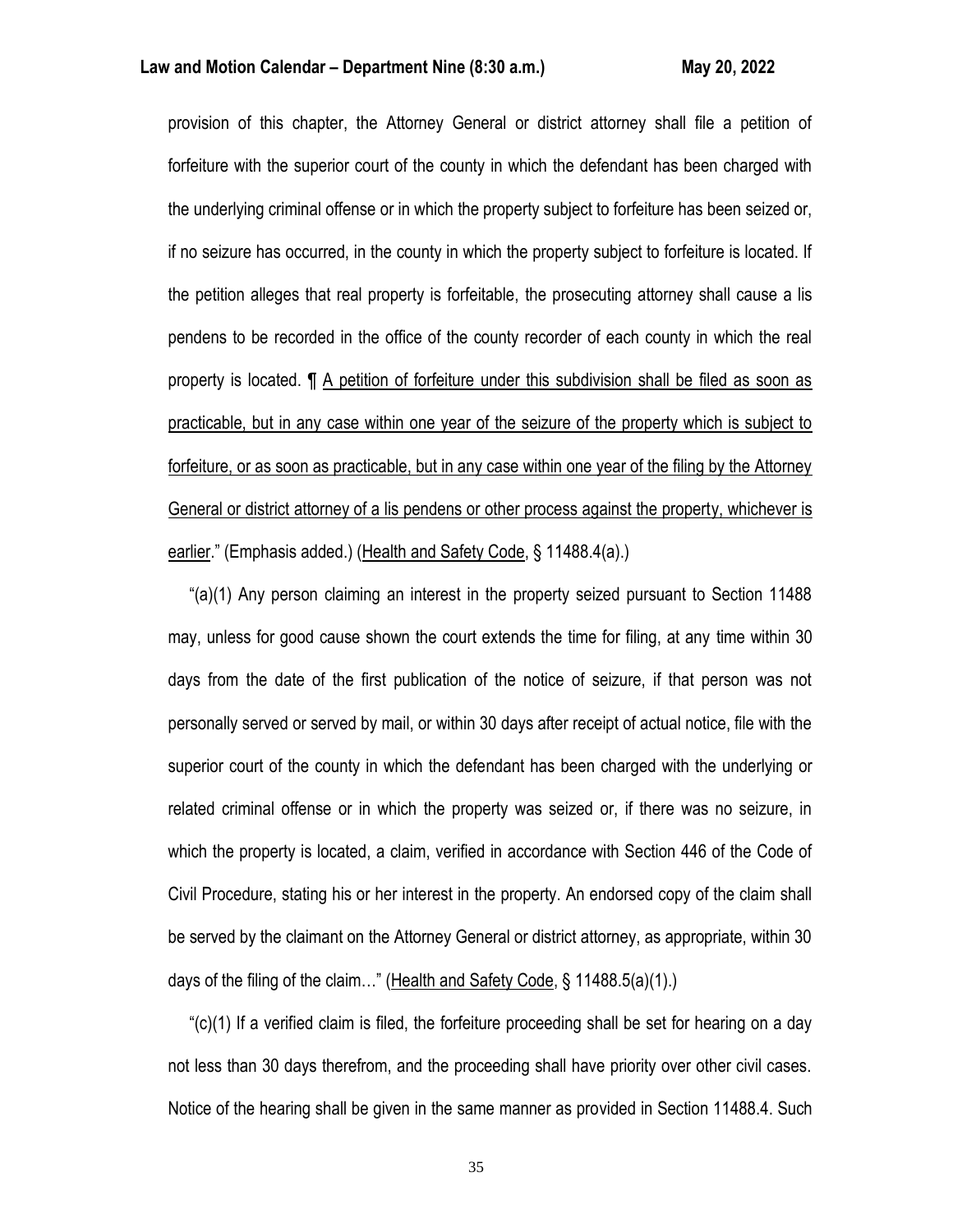a verified claim or a claim filed pursuant to subdivision (j) of Section 11488.4 shall not be admissible in the proceedings regarding the underlying or related criminal offense set forth in subdivision (a) of Section 11488. ¶ (2) The hearing shall be by jury, unless waived by consent of all parties. ¶ (3) The provisions of the Code of Civil Procedure shall apply to proceedings under this chapter unless otherwise inconsistent with the provisions or procedures set forth in this chapter. However, in proceedings under this chapter, there shall be no joinder of actions, coordination of actions, except for forfeiture proceedings, or cross-complaints, and the issues shall be limited strictly to the questions related to this chapter." (Health and Safety Code, § 11488.5(c).)

" $(d)(1)$  At the hearing, the state or local governmental entity shall have the burden of establishing, pursuant to subdivision (i) of Section 11488.4, that the owner of any interest in the seized property consented to the use of the property with knowledge that it would be or was used for a purpose for which forfeiture is permitted, in accordance with the burden of proof set forth in subdivision (i) of Section 11488.4. ¶ (2) No interest in the seized property shall be affected by a forfeiture decree under this section unless the state or local governmental entity has proven that the owner of that interest consented to the use of the property with knowledge that it would be or was used for the purpose charged. Forfeiture shall be ordered when, at the hearing, the state or local governmental entity has shown that the assets in question are subject to forfeiture pursuant to Section 11470, in accordance with the burden of proof set forth in subdivision (i) of Section 11488.4." (Health and Safety Code, § 11488.5(d).)

 "(e) The forfeiture hearing shall be continued upon motion of the prosecution or the defendant until after a verdict of guilty on any criminal charges specified in this chapter and pending against the defendant have been decided. The forfeiture hearing shall be conducted in accordance with Sections 190 to 222.5, inclusive, Sections 224 to 234, inclusive, Section 237,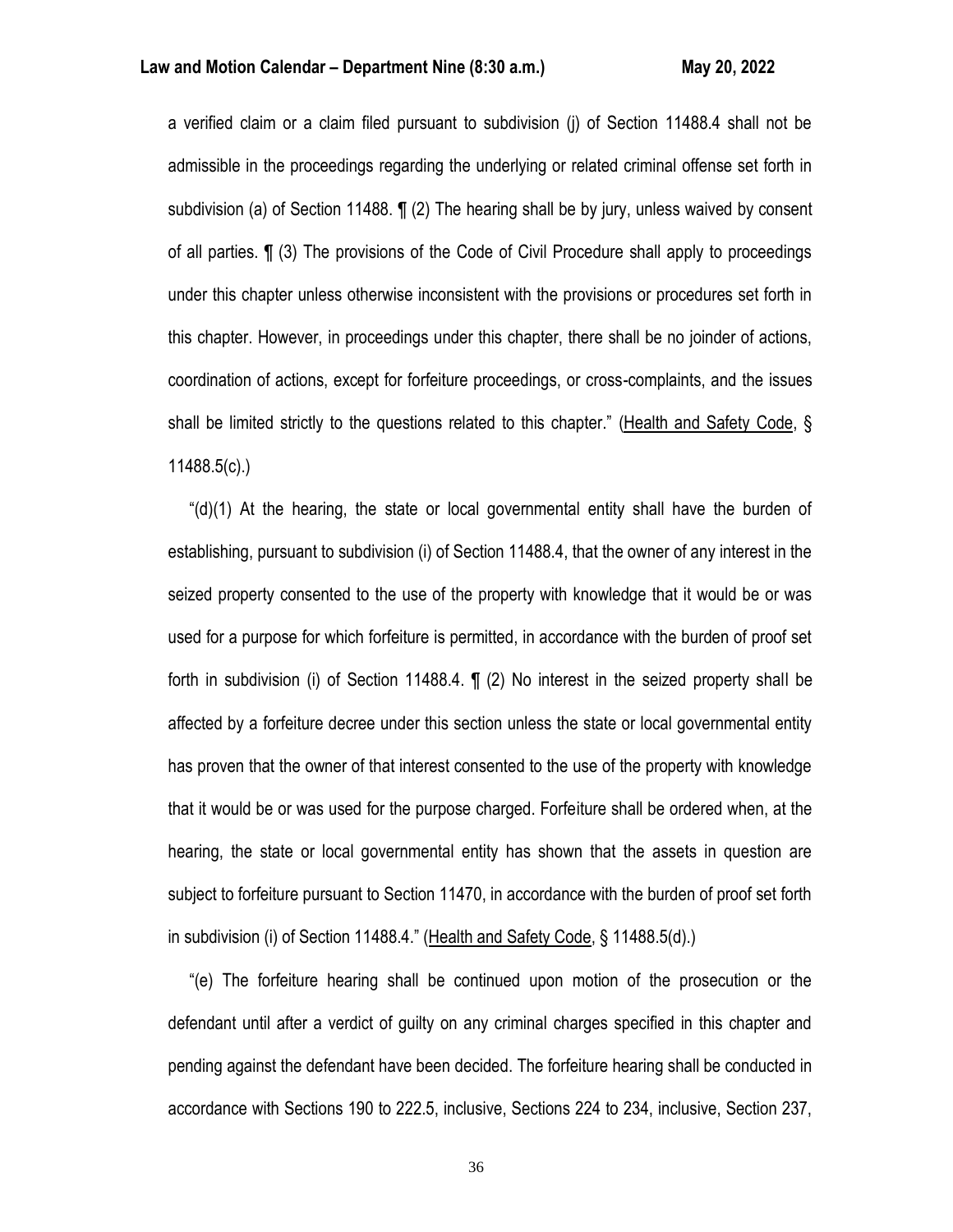and Sections 607 to 630 of the Code of Civil Procedure if trial by jury, and by Sections 631 to 636, inclusive, of the Code of Civil Procedure, if by the court. Unless the court or jury finds that the seized property was used for a purpose for which forfeiture is permitted, the court shall order the seized property released to the person it determines is entitled thereto. ¶ If the court or jury finds that the seized property was used for a purpose for which forfeiture is permitted, but does not find that a person claiming an interest therein, to which the court has determined he or she is entitled, had actual knowledge that the seized property would be or was used for a purpose for which forfeiture is permitted and consented to that use, the court shall order the seized property released to the claimant." (Health and Safety Code, § 11488.5(e).)

"(i)(1) With respect to property described in subdivisions (e) and (g) of Section 11470 for which forfeiture is sought and as to which forfeiture is contested, the state or local governmental entity shall have the burden of proving beyond a reasonable doubt that the property for which forfeiture is sought was used, or intended to be used, to facilitate a violation of one of the offenses enumerated in subdivision (f) or (g) of Section 11470." (Health and Safety Code, § 11488.4(i)(1).)

 "(2) In the case of property described in subdivision (f) of Section 11470, except cash, negotiable instruments, or other cash equivalents of a value of not less than twenty-five thousand dollars (\$25,000), for which forfeiture is sought and as to which forfeiture is contested, the state or local governmental entity shall have the burden of proving beyond a reasonable doubt that the property for which forfeiture is sought meets the criteria for forfeiture described in subdivision (f) of Section 11470." (Emphasis added.) (Health and Safety Code, § 11488.4(i)(2).)

**TENTATIVE RULING # 11: APPEARANCES ARE REQUIRED AT 8:30 A.M. ON FRIDAY, MAY 20, 2022, IN DEPARTMENT NINE. IF A PARTY OR PARTIES WISH TO APPEAR**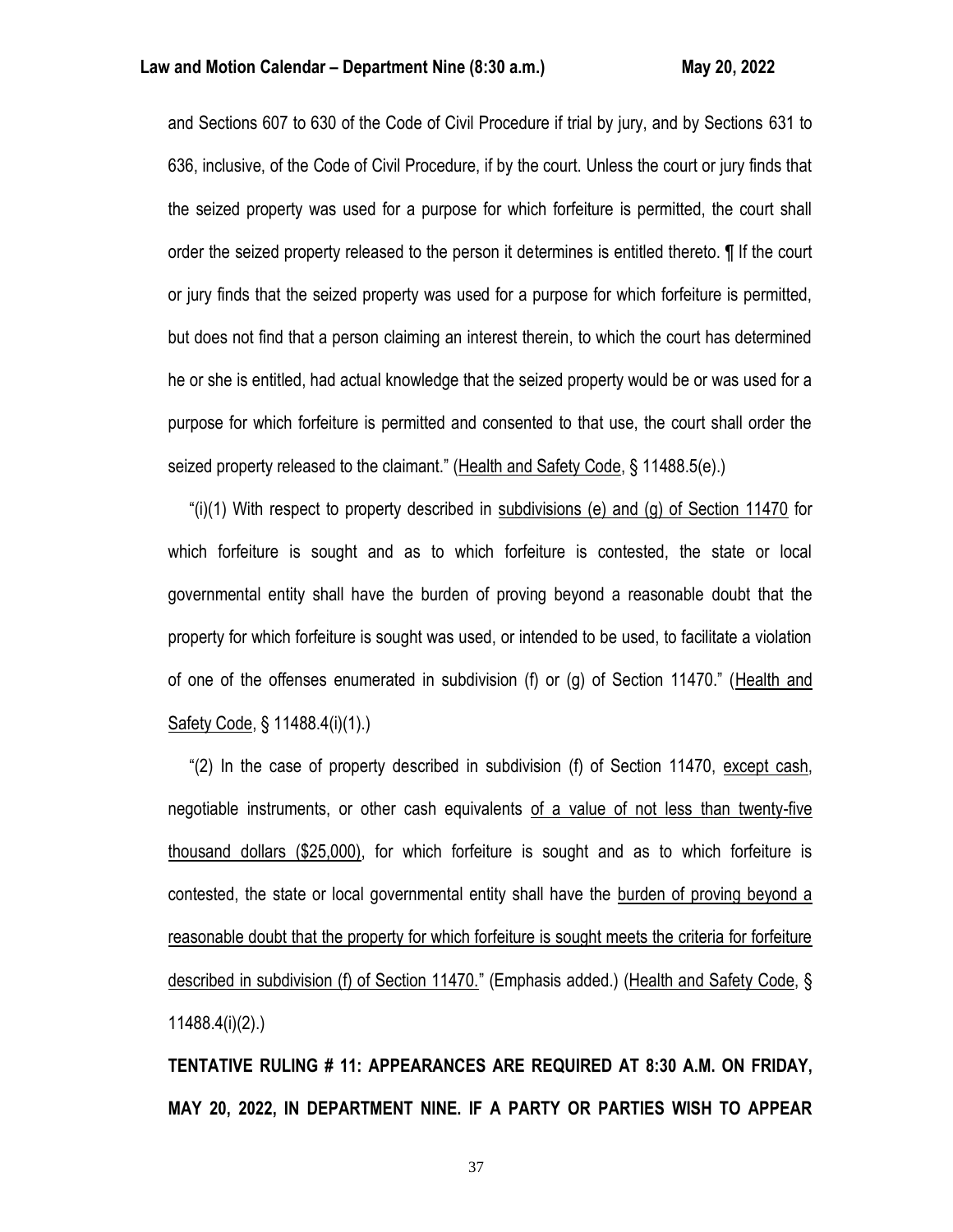**TELEPHONICALLY THEY MUST APPEAR BY "VCOURT", WHICH MUST BE SCHEDULED AND PAID THROUGH THE COURT WEBSITE AT www.eldorado.courts.ca.gov/onlineservices/telephonic-appearances.**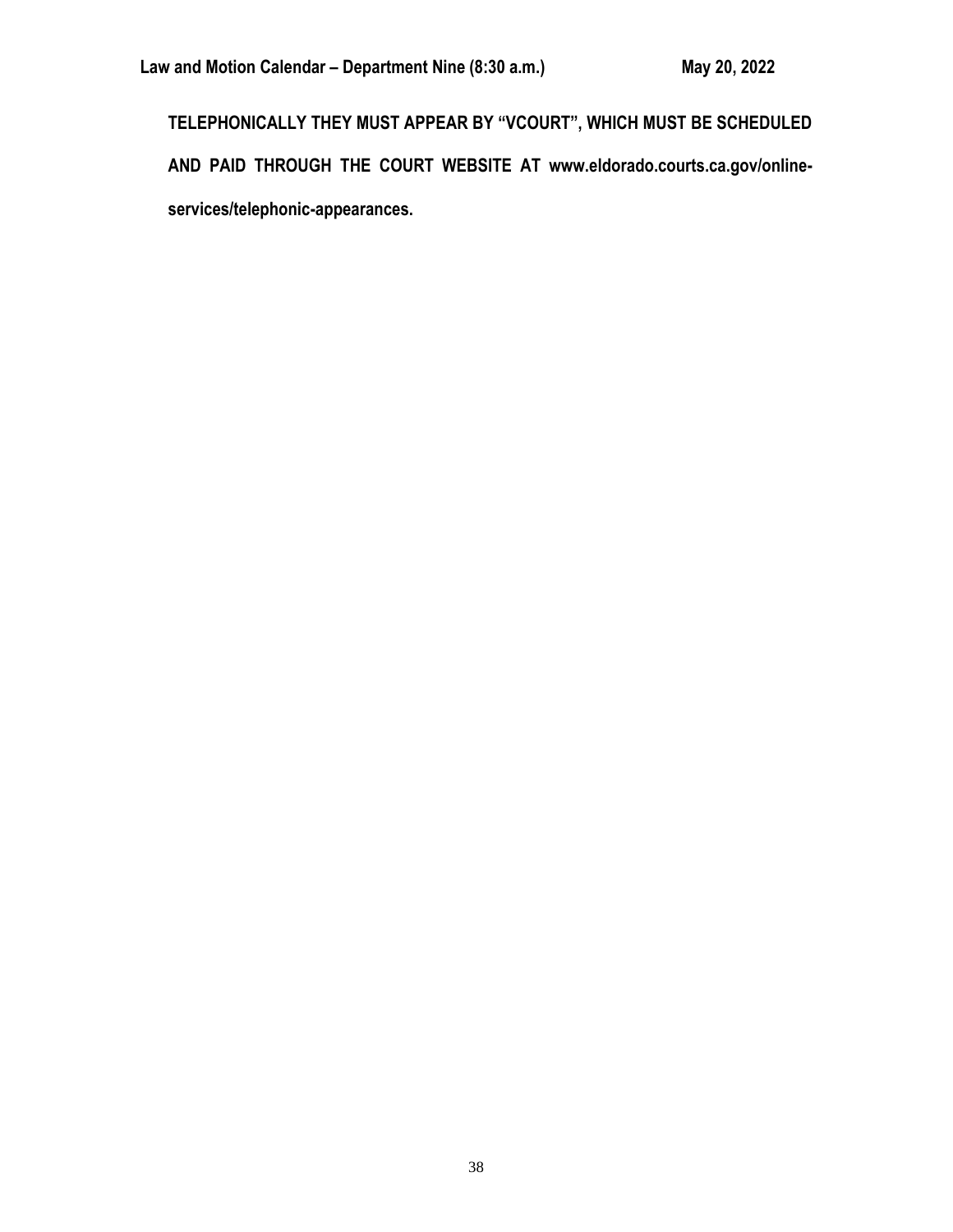# **12. PEOPLE v. JILL MCDONALD PCL-20210446**

### **Hearing Re: Claim Opposing Forfeiture.**

 Claimant Jill McDonald filed a claim opposing forfeiture in response to a notice of administrative proceedings to determine that certain funds are forfeited. The proof of service of non-judicial asset forfeiture proceedings dated May 13, 2021, is attached to the claim. The claim contends: the \$11,500 in cash seized is from rent money and she does not keep large balances in the bank, because the Franchise Tax Board has locked the account and seized funds on deposit; and she claims all the cash is rightfully hers.

"The following are subject to forfeiture:  $\int \pi^*$  \* (f) All moneys, negotiable instruments, securities, or other things of value furnished or intended to be furnished by any person in exchange for a controlled substance, all proceeds traceable to such an exchange, and all moneys, negotiable instruments, or securities used or intended to be used to facilitate any violation of Section 11351, 11351.5, 11352, 11355, 11359, 11360, 11378, 11378.5, 11379, 11379.5, 11379.6, 11380, 11382, or 11383 of this code, or Section 182 of the Penal Code, or a felony violation of Section 11366.8 of this code, insofar as the offense involves manufacture, sale, possession for sale, offer for sale, or offer to manufacture, or conspiracy to commit at least one of those offenses, if the exchange, violation, or other conduct which is the basis for the forfeiture occurred within five years of the seizure of the property, or the filing of a petition under this chapter, or the issuance of an order of forfeiture of the property, whichever comes first." (Health and Safety Code, § 11470(f).)

 "(j) The Attorney General or the district attorney of the county in which property is subject to forfeiture under Section 11470 may, pursuant to this subdivision, order forfeiture of personal property not exceeding twenty-five thousand dollars (\$25,000) in value. The Attorney General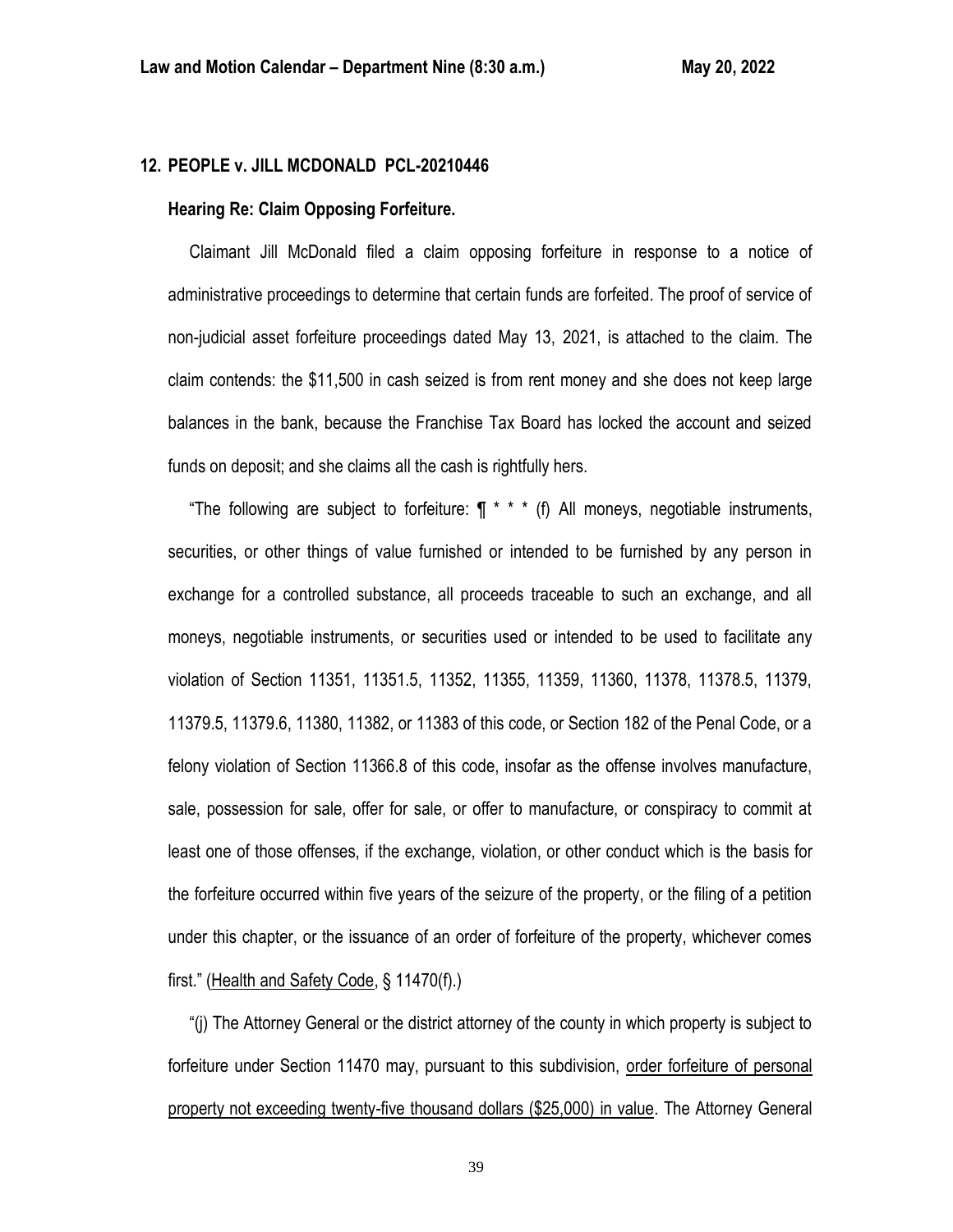or district attorney shall provide notice of proceedings under this subdivision pursuant to subdivisions (c), (d), (e), and (f), including:  $\P$  (1) A description of the property.  $\P$  (2) The appraised value of the property. ¶ (3) The date and place of seizure or location of any property not seized but subject to forfeiture. ¶ (4) The violation of law alleged with respect to forfeiture of the property. ¶ (5) The instructions for filing and serving a claim with the Attorney General or the district attorney pursuant to Section 11488.5 and time limits for filing a claim and claim form. ¶ If no claims are timely filed, the Attorney General or the district attorney shall prepare a written declaration of forfeiture of the subject property to the state and dispose of the property in accordance with Section 11489. A written declaration of forfeiture signed by the Attorney General or district attorney under this subdivision shall be deemed to provide good and sufficient title to the forfeited property. The prosecuting agency ordering forfeiture pursuant to this subdivision shall provide a copy of the declaration of forfeiture to any person listed in the receipt given at the time of seizure and to any person personally served notice of the forfeiture proceedings. ¶ If a claim is timely filed, then the Attorney General or district attorney shall file a petition of forfeiture pursuant to this section within 30 days of the receipt of the claim. The petition of forfeiture shall then proceed pursuant to other provisions of this chapter, except that no additional notice need be given and no additional claim need be filed." (Emphasis added.) (Health and Safety Code, § 11488.4(j).)

 "(a) Except as provided in subdivision (j), if the Department of Justice or the local governmental entity determines that the factual circumstances do warrant that the moneys, negotiable instruments, securities, or other things of value seized or subject to forfeiture come within the provisions of subdivisions (a) to (g), inclusive, of Section 11470, and are not automatically made forfeitable or subject to court order of forfeiture or destruction by another provision of this chapter, the Attorney General or district attorney shall file a petition of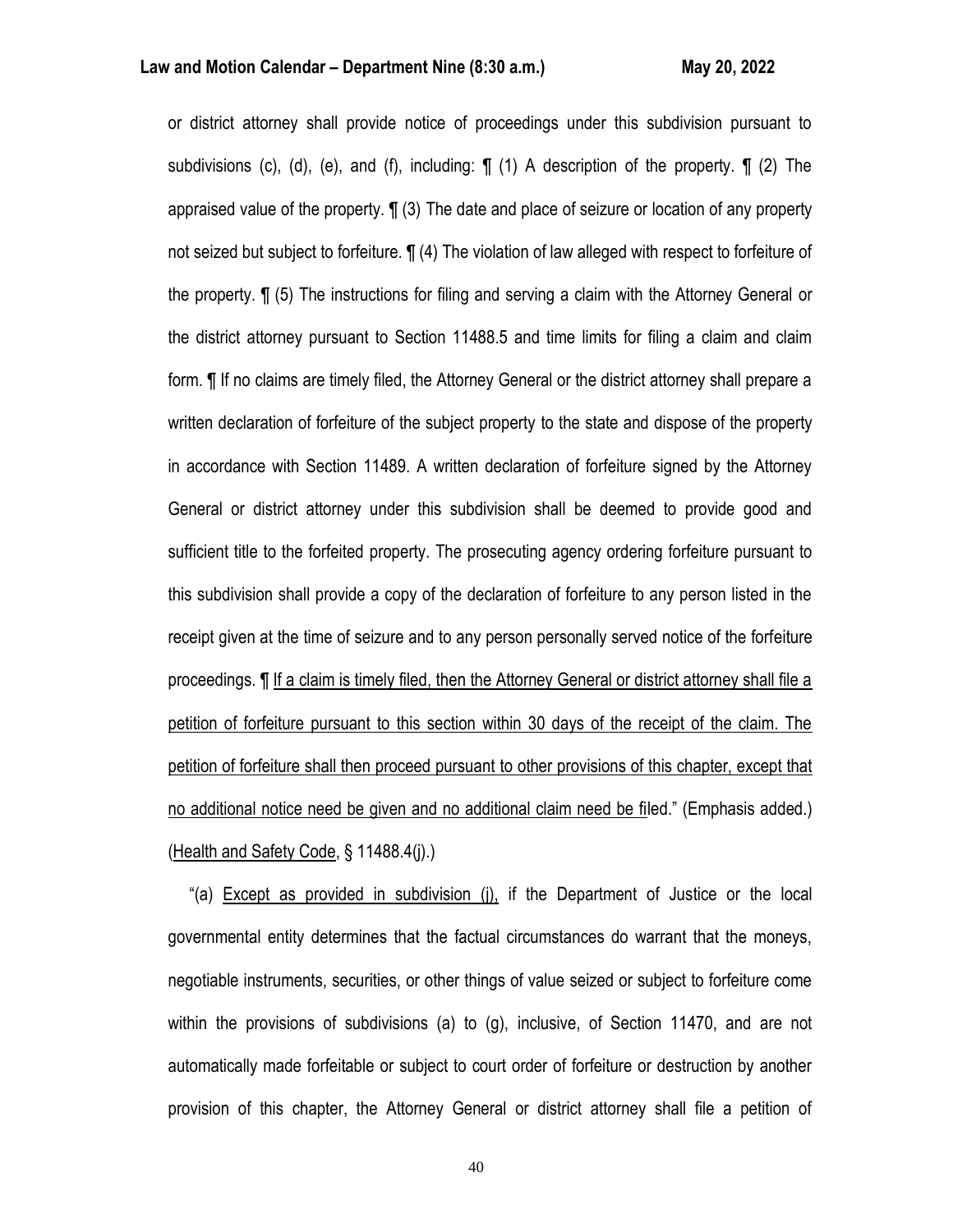forfeiture with the superior court of the county in which the defendant has been charged with the underlying criminal offense or in which the property subject to forfeiture has been seized or, if no seizure has occurred, in the county in which the property subject to forfeiture is located. If the petition alleges that real property is forfeitable, the prosecuting attorney shall cause a lis pendens to be recorded in the office of the county recorder of each county in which the real property is located. ¶ A petition of forfeiture under this subdivision shall be filed as soon as practicable, but in any case within one year of the seizure of the property which is subject to forfeiture, or as soon as practicable, but in any case within one year of the filing by the Attorney General or district attorney of a lis pendens or other process against the property, whichever is earlier." (Emphasis added.) (Health and Safety Code, § 11488.4(a).)

 "(a)(1) Any person claiming an interest in the property seized pursuant to Section 11488 may, unless for good cause shown the court extends the time for filing, at any time within 30 days from the date of the first publication of the notice of seizure, if that person was not personally served or served by mail, or within 30 days after receipt of actual notice, file with the superior court of the county in which the defendant has been charged with the underlying or related criminal offense or in which the property was seized or, if there was no seizure, in which the property is located, a claim, verified in accordance with Section 446 of the Code of Civil Procedure, stating his or her interest in the property. An endorsed copy of the claim shall be served by the claimant on the Attorney General or district attorney, as appropriate, within 30 days of the filing of the claim…" (Health and Safety Code, § 11488.5(a)(1).)

 The petition for forfeiture was filed on August 2, 2021. The proof of service declares it was served by mail on the claimant/respondent on August 2, 2021.

 "(c)(1) If a verified claim is filed, the forfeiture proceeding shall be set for hearing on a day not less than 30 days therefrom, and the proceeding shall have priority over other civil cases.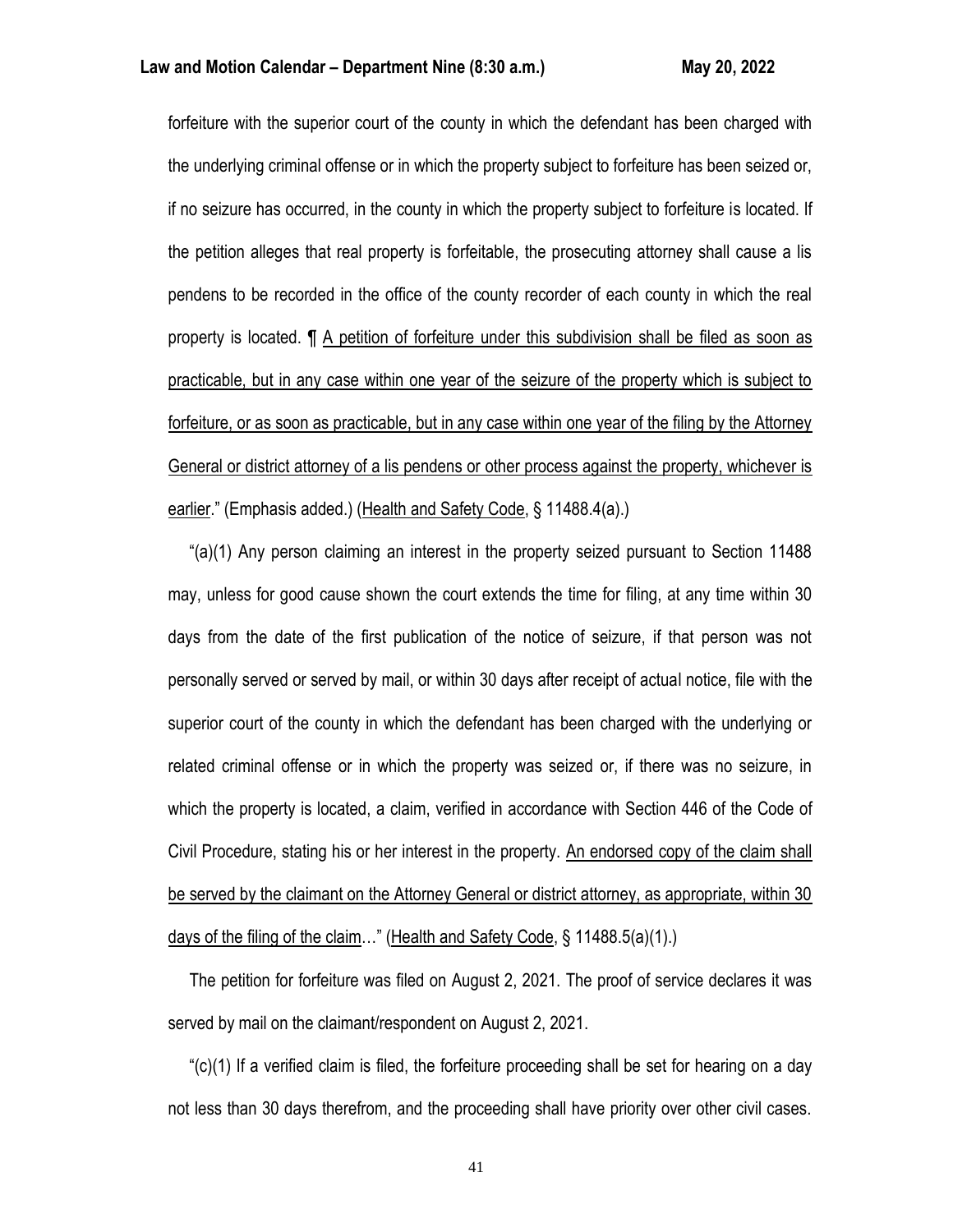Notice of the hearing shall be given in the same manner as provided in Section 11488.4. Such a verified claim or a claim filed pursuant to subdivision (j) of Section 11488.4 shall not be admissible in the proceedings regarding the underlying or related criminal offense set forth in subdivision (a) of Section 11488. ¶ (2) The hearing shall be by jury, unless waived by consent of all parties. ¶ (3) The provisions of the Code of Civil Procedure shall apply to proceedings under this chapter unless otherwise inconsistent with the provisions or procedures set forth in this chapter. However, in proceedings under this chapter, there shall be no joinder of actions, coordination of actions, except for forfeiture proceedings, or cross-complaints, and the issues shall be limited strictly to the questions related to this chapter." (Health and Safety Code, § 11488.5(c).)

 "(d)(1) At the hearing, the state or local governmental entity shall have the burden of establishing, pursuant to subdivision (i) of Section 11488.4, that the owner of any interest in the seized property consented to the use of the property with knowledge that it would be or was used for a purpose for which forfeiture is permitted, in accordance with the burden of proof set forth in subdivision (i) of Section 11488.4. ¶ (2) No interest in the seized property shall be affected by a forfeiture decree under this section unless the state or local governmental entity has proven that the owner of that interest consented to the use of the property with knowledge that it would be or was used for the purpose charged. Forfeiture shall be ordered when, at the hearing, the state or local governmental entity has shown that the assets in question are subject to forfeiture pursuant to Section 11470, in accordance with the burden of proof set forth in subdivision (i) of Section 11488.4." (Health and Safety Code, § 11488.5(d).)

 "(e) The forfeiture hearing shall be continued upon motion of the prosecution or the defendant until after a verdict of guilty on any criminal charges specified in this chapter and pending against the defendant have been decided. The forfeiture hearing shall be conducted in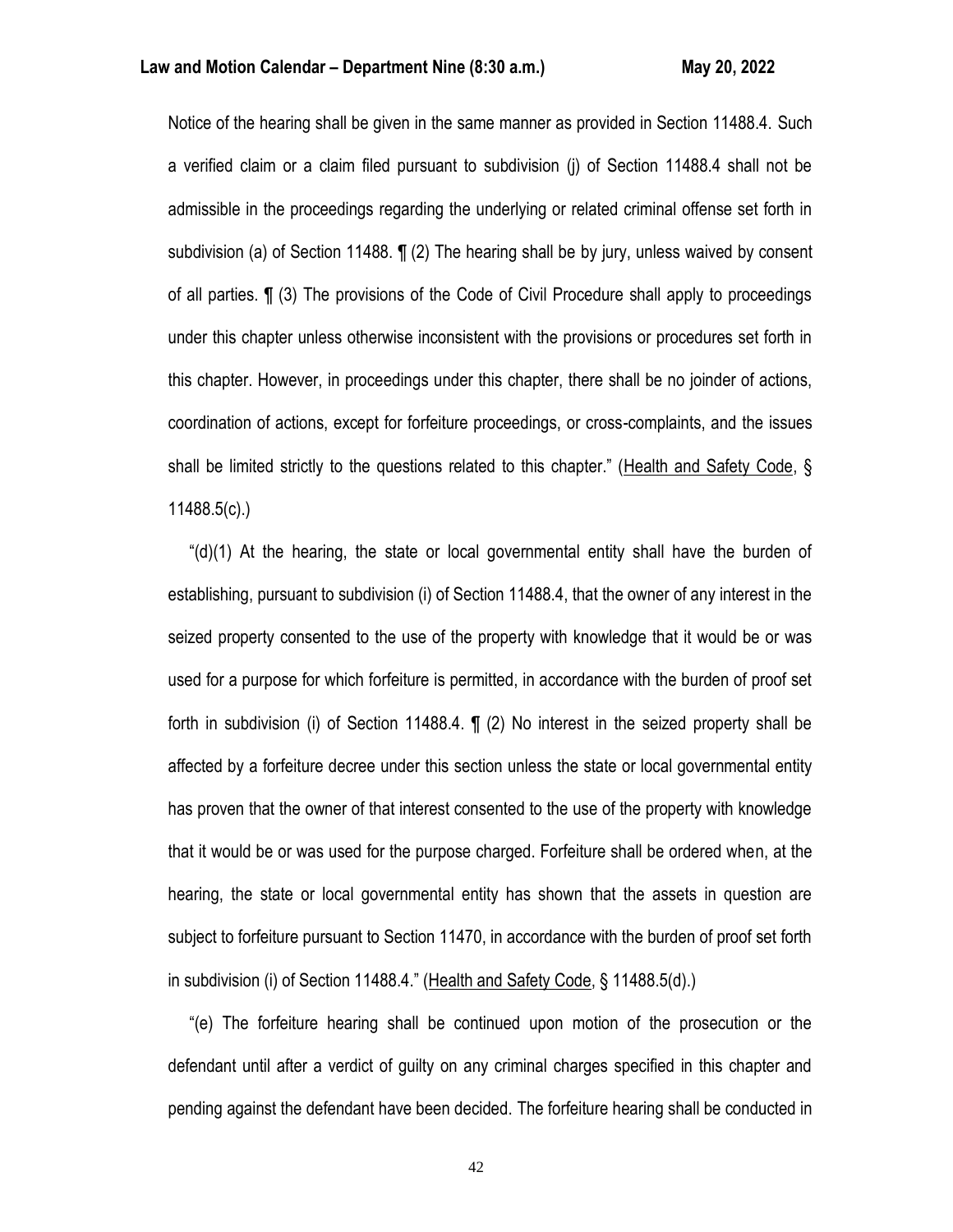### **Law and Motion Calendar – Department Nine (8:30 a.m.) May 20, 2022**

accordance with Sections 190 to 222.5, inclusive, Sections 224 to 234, inclusive, Section 237, and Sections 607 to 630 of the Code of Civil Procedure if trial by jury, and by Sections 631 to 636, inclusive, of the Code of Civil Procedure, if by the court. Unless the court or jury finds that the seized property was used for a purpose for which forfeiture is permitted, the court shall order the seized property released to the person it determines is entitled thereto. ¶ If the court or jury finds that the seized property was used for a purpose for which forfeiture is permitted, but does not find that a person claiming an interest therein, to which the court has determined he or she is entitled, had actual knowledge that the seized property would be or was used for a purpose for which forfeiture is permitted and consented to that use, the court shall order the seized property released to the claimant." (Health and Safety Code, § 11488.5(e).)

 "(2) In the case of property described in subdivision (f) of Section 11470, except cash, negotiable instruments, or other cash equivalents of a value of not less than twenty-five thousand dollars (\$25,000), for which forfeiture is sought and as to which forfeiture is contested, the state or local governmental entity shall have the burden of proving beyond a reasonable doubt that the property for which forfeiture is sought meets the criteria for forfeiture described in subdivision (f) of Section 11470." (Emphasis added.) (Health and Safety Code, § 11488.4(i)(2).)

 "(3) In the case of property described in paragraphs (1) and (2), a judgment of forfeiture requires as a condition precedent thereto, that a defendant be convicted in an underlying or related criminal action of an offense specified in subdivision (f) or (g) of Section 11470 which offense occurred within five years of the seizure of the property subject to forfeiture or within five years of the notification of intention to seek forfeiture. If the defendant is found guilty of the underlying or related criminal offense, the issue of forfeiture shall be tried before the same jury, if the trial was by jury, or tried before the same court, if trial was by court, unless waived by all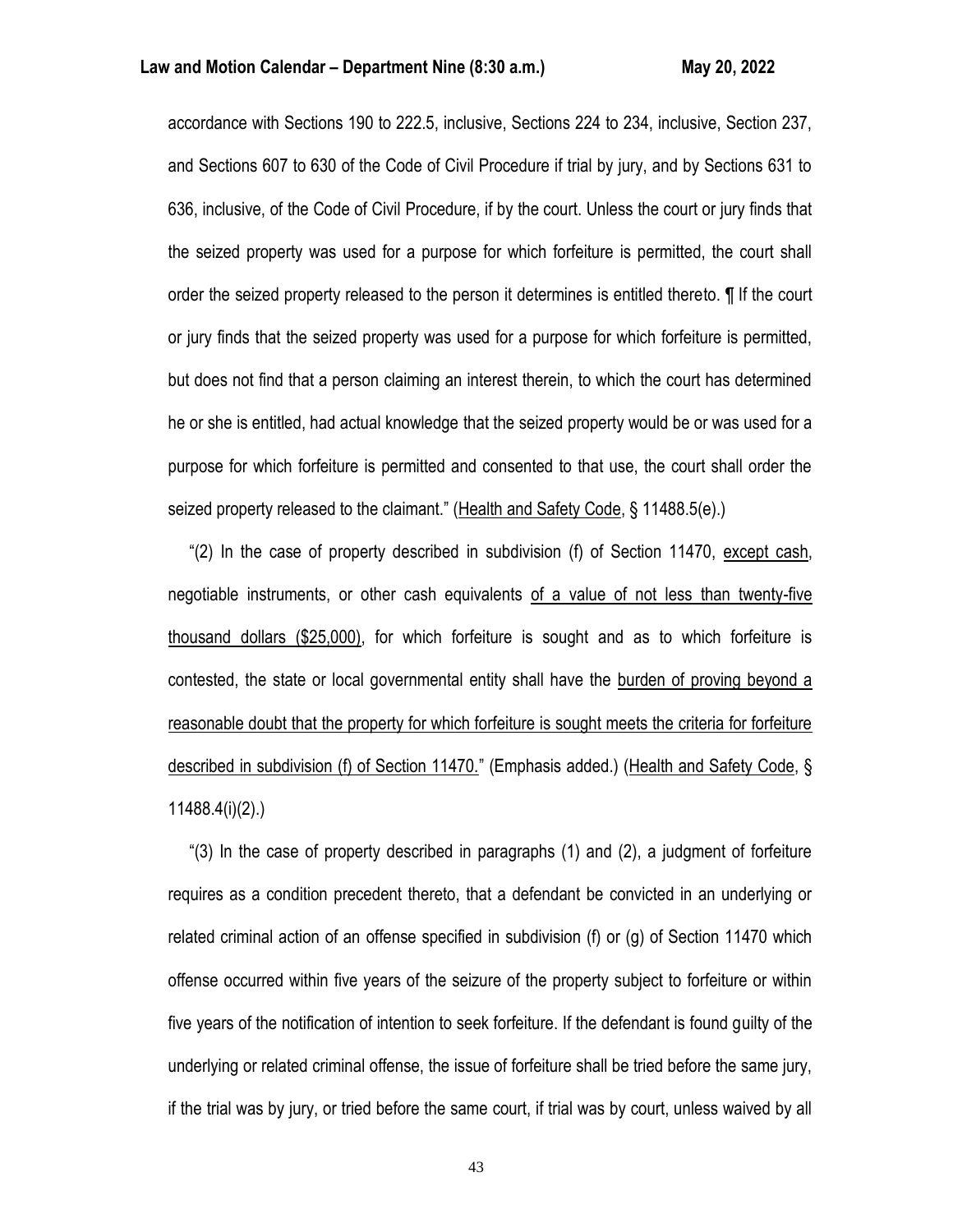### **Law and Motion Calendar – Department Nine (8:30 a.m.) May 20, 2022**

parties. The issue of forfeiture shall be bifurcated from the criminal trial and tried after conviction unless waived by all the parties." (Health and Safety Code, § 11488.4(i)(3).)

 "(5) If there is an underlying or related criminal action, and a criminal conviction is required before a judgment of forfeiture may be entered, the issue of forfeiture shall be tried in conjunction therewith. Trial shall be by jury unless waived by all parties. If there is no underlying or related criminal action, the presiding judge of the superior court shall assign the action brought pursuant to this chapter for trial." (Health and Safety Code, § 11488.4(i)(5).)

 The People appeared at the hearing on February 4, 2022. Jill McDonald did not appear. The People advised the court that Jill McDonald had notice of the hearing, the criminal case was now concluded, and the People needed to publish the seizure and requested a continuance of the hearing.

 The hearing was continued to May 20, 2022. The February 4, 2022, minute order continuing the hearing was mailed to Jill McDonald's address of record on February 4, 2022, and placed in the Department 7 will call box for the District Attorney on that same date. The court has not received any further word from the parties.

**TENTATIVE RULING # 12: APPEARANCES ARE REQUIRED AT 8:30 A.M. ON FRIDAY, MAY 20, 2022, IN DEPARTMENT NINE. IF A PARTY OR PARTIES WISH TO APPEAR TELEPHONICALLY THEY MUST APPEAR BY "VCOURT", WHICH MUST BE SCHEDULED AND PAID THROUGH THE COURT WEBSITE AT www.eldorado.courts.ca.gov/onlineservices/telephonic-appearances.**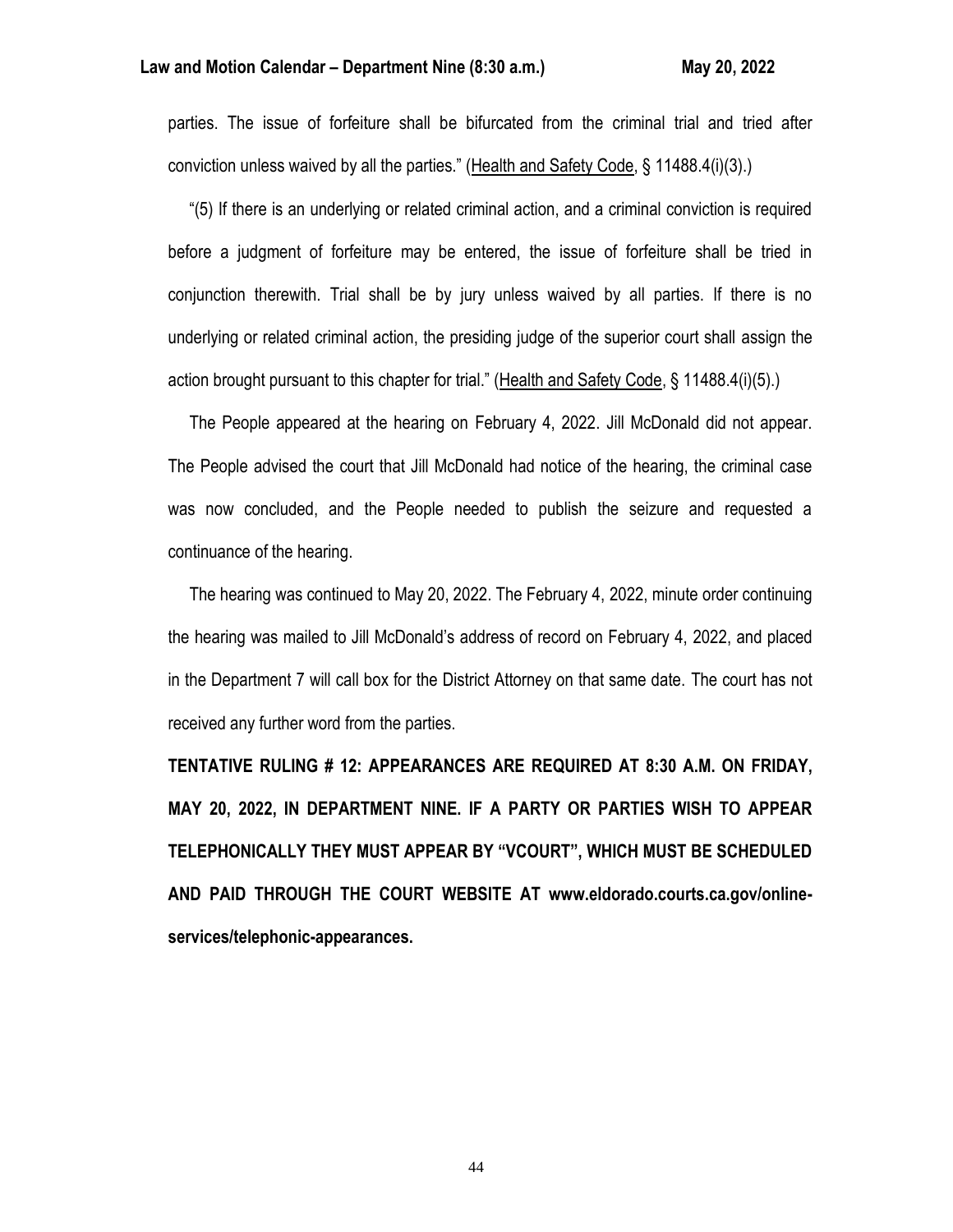# **13. PEOPLE v. MACEIUNAS 22CV0482**

#### **Petition for Forfeiture.**

 On March 15, 2022, the People filed a petition for forfeiture of cash seized by the El Dorado County Sheriff's Department. The petition states: \$27,000 in U.S. Currency was seized by the El Dorado County Sheriff's Office; such funds are currently in the hands of the El Dorado County District Attorney's Office; the property became subject to forfeiture pursuant to Health and Safety Code, § 11470(f), because that money was a thing of value furnished or intended to be furnished by a person in exchange for a controlled substance, the proceeds was traceable to such an exchange, and the money was used or intended to be used to facilitate a violation of various provisions of the Health and Safety Code. The People pray for judgment declaring that the money is forfeited to the State of California.

### Petition for Forfeiture Proof of Service

 "(c) The Attorney General or district attorney shall make service of process regarding this petition upon every individual designated in a receipt issued for the property seized. In addition, the Attorney General or district attorney shall cause a notice of the seizure, if any, and of the intended forfeiture proceeding, as well as a notice stating that any interested party may file a verified claim with the superior court of the county in which the property was seized or if the property was not seized, a notice of the initiation of forfeiture proceedings with respect to any interest in the property seized or subject to forfeiture, to be served by personal delivery or by registered mail upon any person who has an interest in the seized property or property subject to forfeiture other than persons designated in a receipt issued for the property seized. Whenever a notice is delivered pursuant to this section, it shall be accompanied by a claim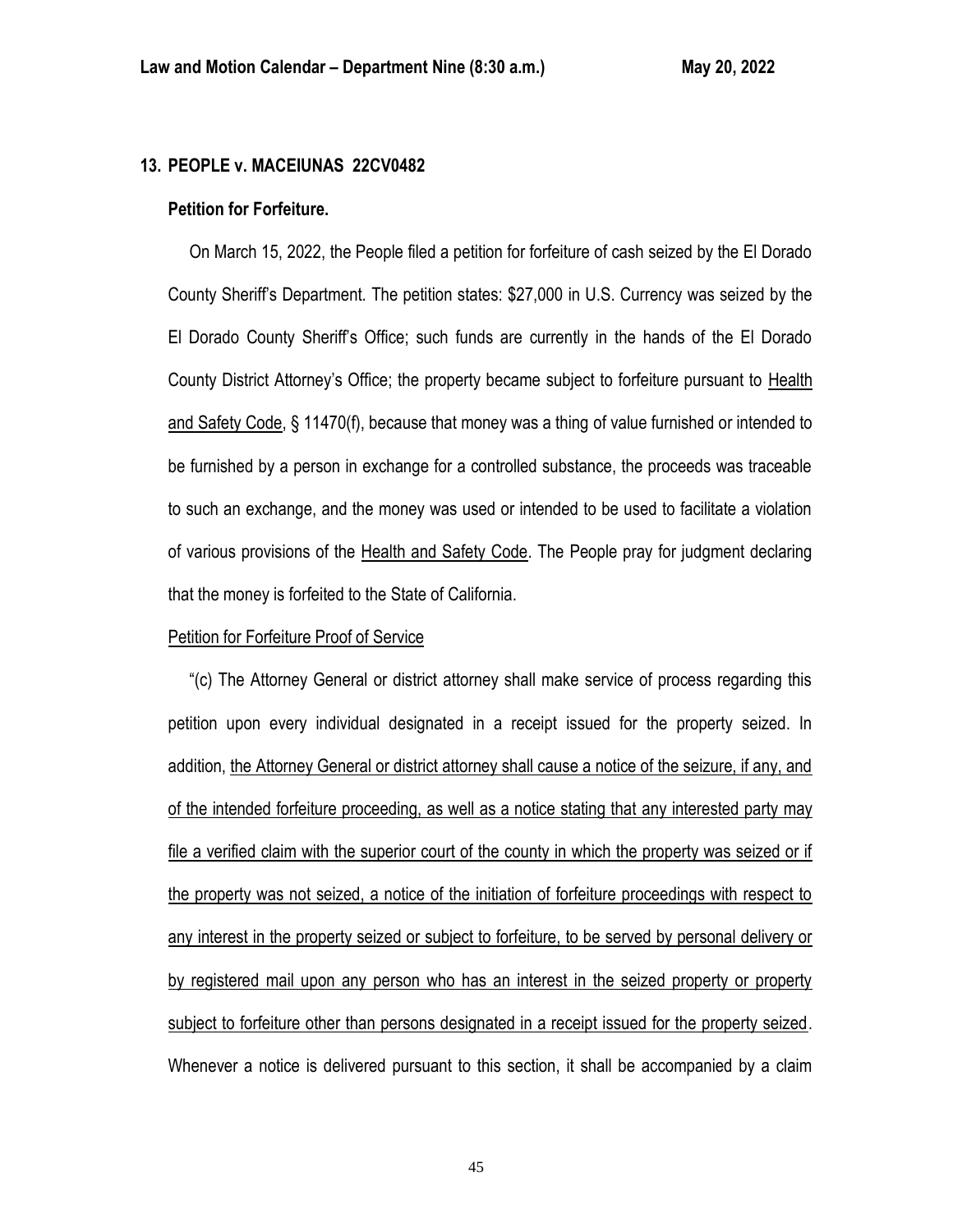form as described in Section 11488.5 and directions for the filing and service of a claim." (Emphasis added.) (Health & Safety Code, § 11488.4(c).)

 The proof of service declares on April 19, 2022, the petition for forfeiture, notice of judicial asset forfeiture proceeding, blank claim form opposing forfeiture (MC-200) and disclaimer of interest were served by certified mail on John Maceiunas to a certain street address. At the time this ruling was prepared, there was no response to the petition or claim opposing forfeiture in the court's file.

"The following are subject to forfeiture:  $\P$  \* \* \* (f) All moneys, negotiable instruments, securities, or other things of value furnished or intended to be furnished by any person in exchange for a controlled substance, all proceeds traceable to such an exchange, and all moneys, negotiable instruments, or securities used or intended to be used to facilitate any violation of Section 11351, 11351.5, 11352, 11355, 11359, 11360, 11378, 11378.5, 11379, 11379.5, 11379.6, 11380, 11382, or 11383 of this code, or Section 182 of the Penal Code, or a felony violation of Section 11366.8 of this code, insofar as the offense involves manufacture, sale, possession for sale, offer for sale, or offer to manufacture, or conspiracy to commit at least one of those offenses, if the exchange, violation, or other conduct which is the basis for the forfeiture occurred within five years of the seizure of the property, or the filing of a petition under this chapter, or the issuance of an order of forfeiture of the property, whichever comes first." (Health and Safety Code, § 11470(f).)

 "(a) Except as provided in subdivision (j), if the Department of Justice or the local governmental entity determines that the factual circumstances do warrant that the moneys, negotiable instruments, securities, or other things of value seized or subject to forfeiture come within the provisions of subdivisions (a) to (g), inclusive, of Section 11470, and are not automatically made forfeitable or subject to court order of forfeiture or destruction by another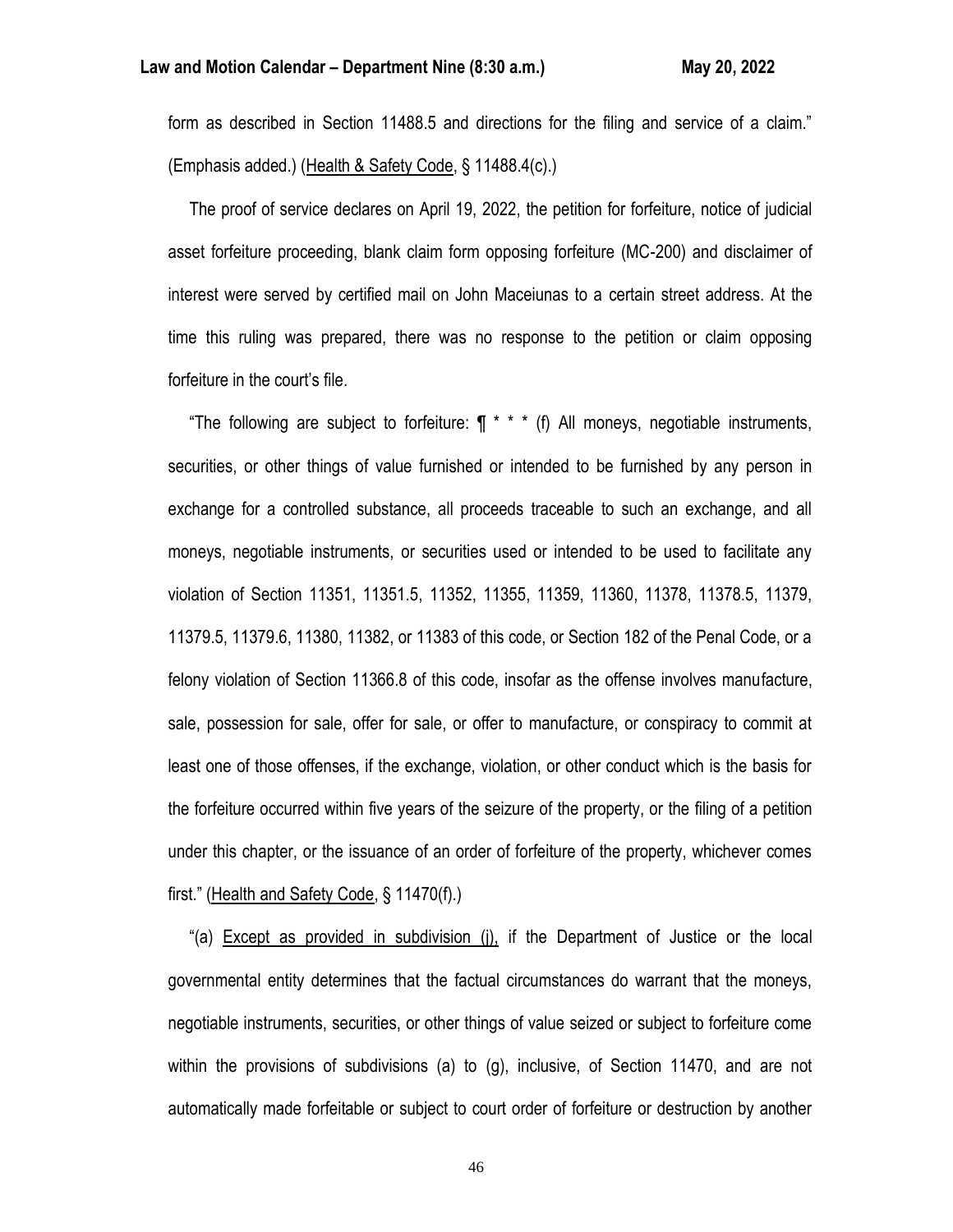### **Law and Motion Calendar – Department Nine (8:30 a.m.) May 20, 2022**

provision of this chapter, the Attorney General or district attorney shall file a petition of forfeiture with the superior court of the county in which the defendant has been charged with the underlying criminal offense or in which the property subject to forfeiture has been seized or, if no seizure has occurred, in the county in which the property subject to forfeiture is located. If the petition alleges that real property is forfeitable, the prosecuting attorney shall cause a lis pendens to be recorded in the office of the county recorder of each county in which the real property is located. ¶ A petition of forfeiture under this subdivision shall be filed as soon as practicable, but in any case within one year of the seizure of the property which is subject to forfeiture, or as soon as practicable, but in any case within one year of the filing by the Attorney General or district attorney of a lis pendens or other process against the property, whichever is earlier." (Emphasis added.) (Health and Safety Code, § 11488.4(a).)

 "(a)(1) Any person claiming an interest in the property seized pursuant to Section 11488 may, unless for good cause shown the court extends the time for filing, at any time within 30 days from the date of the first publication of the notice of seizure, if that person was not personally served or served by mail, or within 30 days after receipt of actual notice, file with the superior court of the county in which the defendant has been charged with the underlying or related criminal offense or in which the property was seized or, if there was no seizure, in which the property is located, a claim, verified in accordance with Section 446 of the Code of Civil Procedure, stating his or her interest in the property. An endorsed copy of the claim shall be served by the claimant on the Attorney General or district attorney, as appropriate, within 30 days of the filing of the claim…" (Health and Safety Code, § 11488.5(a)(1).)

 "(c)(1) If a verified claim is filed, the forfeiture proceeding shall be set for hearing on a day not less than 30 days therefrom, and the proceeding shall have priority over other civil cases. Notice of the hearing shall be given in the same manner as provided in Section 11488.4. Such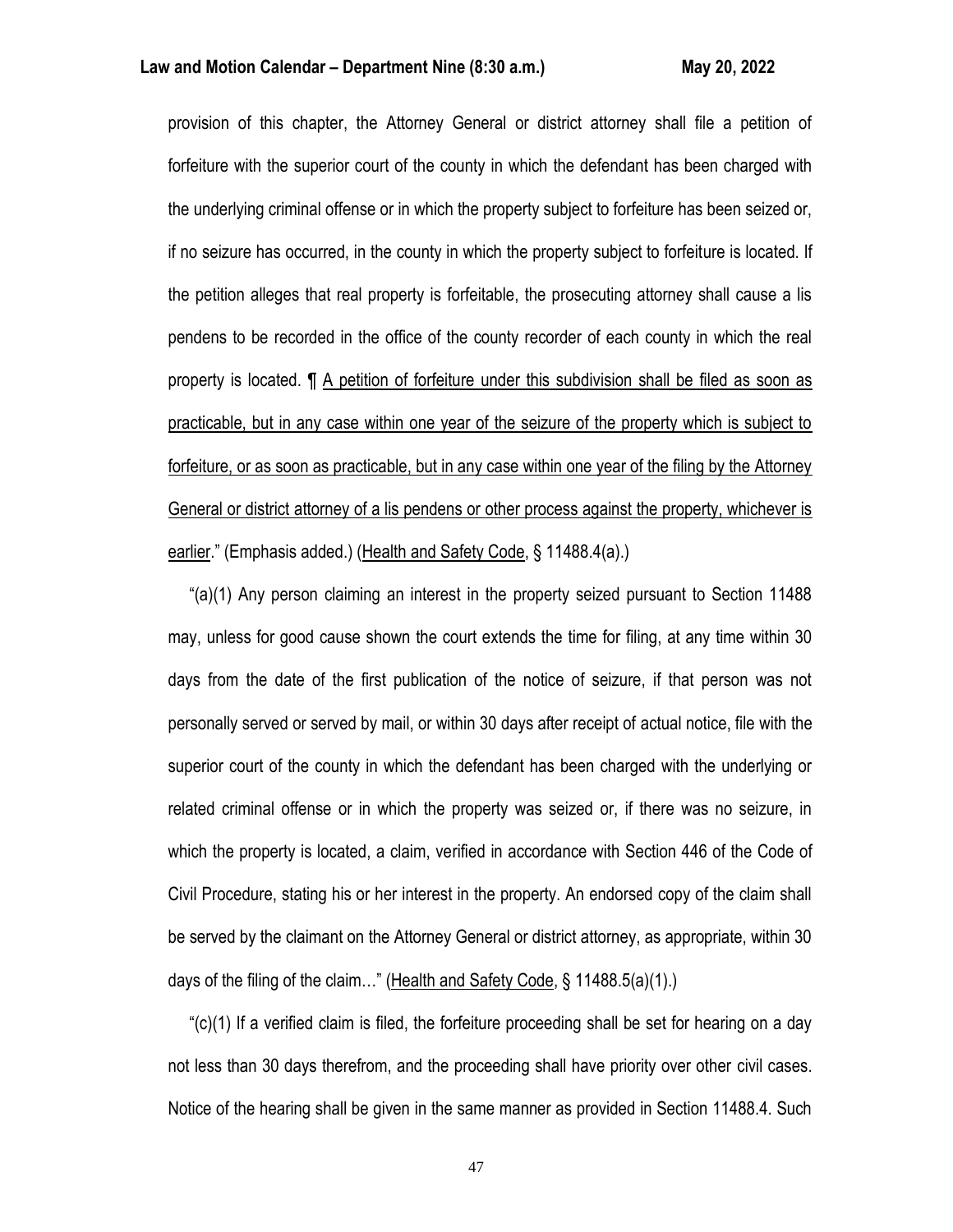a verified claim or a claim filed pursuant to subdivision (j) of Section 11488.4 shall not be admissible in the proceedings regarding the underlying or related criminal offense set forth in subdivision (a) of Section 11488. **[1** (2) The hearing shall be by jury, unless waived by consent of all parties. ¶ (3) The provisions of the Code of Civil Procedure shall apply to proceedings under this chapter unless otherwise inconsistent with the provisions or procedures set forth in this chapter. However, in proceedings under this chapter, there shall be no joinder of actions, coordination of actions, except for forfeiture proceedings, or cross-complaints, and the issues shall be limited strictly to the questions related to this chapter." (Health and Safety Code, § 11488.5(c).)

" $(d)(1)$  At the hearing, the state or local governmental entity shall have the burden of establishing, pursuant to subdivision (i) of Section 11488.4, that the owner of any interest in the seized property consented to the use of the property with knowledge that it would be or was used for a purpose for which forfeiture is permitted, in accordance with the burden of proof set forth in subdivision (i) of Section 11488.4. ¶ (2) No interest in the seized property shall be affected by a forfeiture decree under this section unless the state or local governmental entity has proven that the owner of that interest consented to the use of the property with knowledge that it would be or was used for the purpose charged. Forfeiture shall be ordered when, at the hearing, the state or local governmental entity has shown that the assets in question are subject to forfeiture pursuant to Section 11470, in accordance with the burden of proof set forth in subdivision (i) of Section 11488.4." (Health and Safety Code, § 11488.5(d).)

 "(e) The forfeiture hearing shall be continued upon motion of the prosecution or the defendant until after a verdict of guilty on any criminal charges specified in this chapter and pending against the defendant have been decided. The forfeiture hearing shall be conducted in accordance with Sections 190 to 222.5, inclusive, Sections 224 to 234, inclusive, Section 237,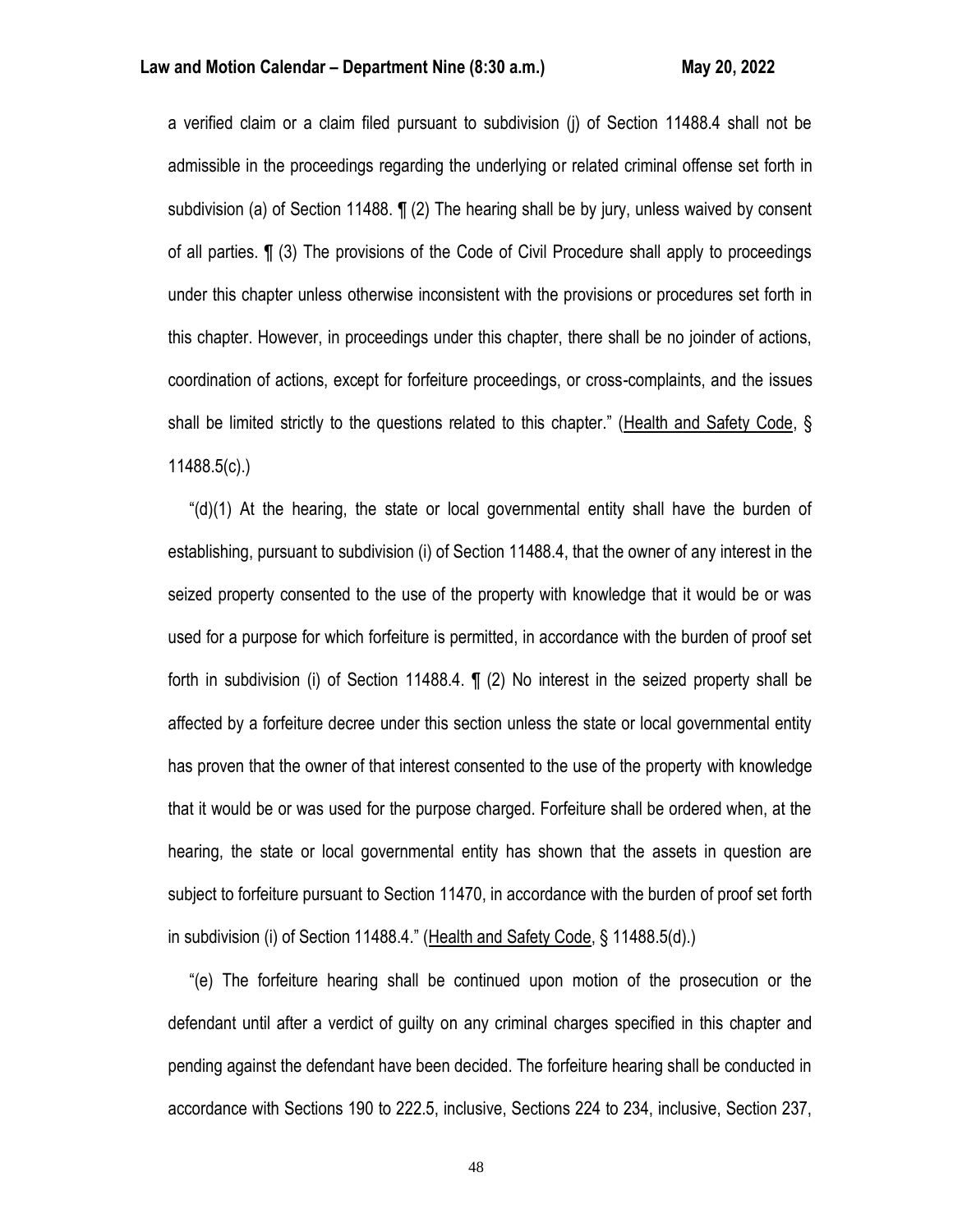and Sections 607 to 630 of the Code of Civil Procedure if trial by jury, and by Sections 631 to 636, inclusive, of the Code of Civil Procedure, if by the court. Unless the court or jury finds that the seized property was used for a purpose for which forfeiture is permitted, the court shall order the seized property released to the person it determines is entitled thereto. ¶ If the court or jury finds that the seized property was used for a purpose for which forfeiture is permitted, but does not find that a person claiming an interest therein, to which the court has determined he or she is entitled, had actual knowledge that the seized property would be or was used for a purpose for which forfeiture is permitted and consented to that use, the court shall order the seized property released to the claimant." (Health and Safety Code, § 11488.5(e).)

"(i)(1) With respect to property described in subdivisions (e) and (g) of Section 11470 for which forfeiture is sought and as to which forfeiture is contested, the state or local governmental entity shall have the burden of proving beyond a reasonable doubt that the property for which forfeiture is sought was used, or intended to be used, to facilitate a violation of one of the offenses enumerated in subdivision (f) or (g) of Section 11470." (Health and Safety Code, § 11488.4(i)(1).)

 "(2) In the case of property described in subdivision (f) of Section 11470, except cash, negotiable instruments, or other cash equivalents of a value of not less than twenty-five thousand dollars (\$25,000), for which forfeiture is sought and as to which forfeiture is contested, the state or local governmental entity shall have the burden of proving beyond a reasonable doubt that the property for which forfeiture is sought meets the criteria for forfeiture described in subdivision (f) of Section 11470." (Emphasis added.) (Health and Safety Code, § 11488.4(i)(2).)

**TENTATIVE RULING # 13: APPEARANCES ARE REQUIRED AT 8:30 A.M. ON FRIDAY, MAY 20, 2022, IN DEPARTMENT NINE. IF A PARTY OR PARTIES WISH TO APPEAR**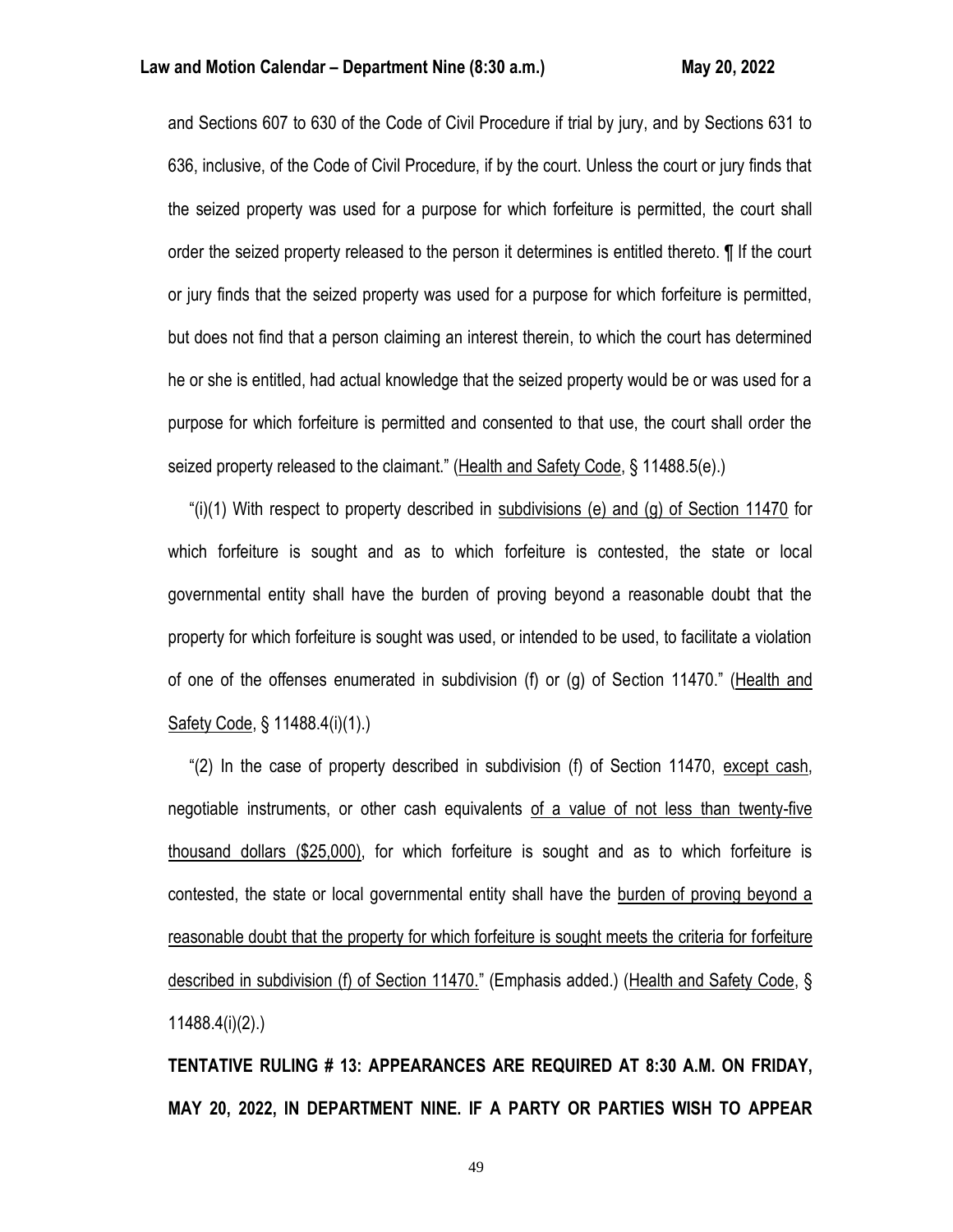**TELEPHONICALLY THEY MUST APPEAR BY "VCOURT", WHICH MUST BE SCHEDULED AND PAID THROUGH THE COURT WEBSITE AT www.eldorado.courts.ca.gov/onlineservices/telephonic-appearances.**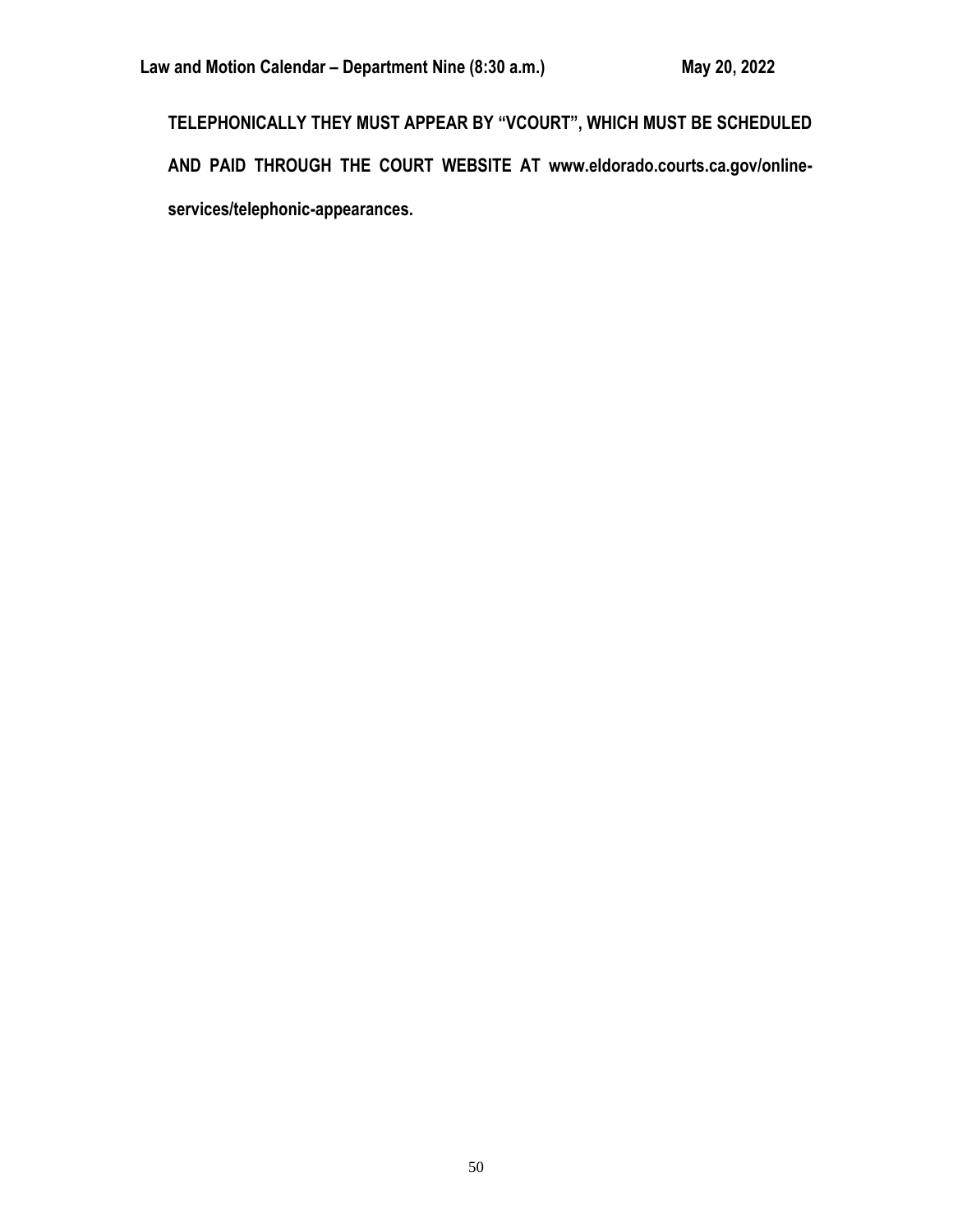# **14. PEOPLE v. PALAGYE 22CV0483**

#### **Petition for Forfeiture.**

 On March 15, 2022, the People filed a petition for forfeiture of cash seized by the El Dorado County Sheriff's Department. The petition states: \$29,331 in U.S. Currency was seized by the El Dorado County Sheriff's Office; such funds are currently in the hands of the El Dorado County District Attorney's Office; the property became subject to forfeiture pursuant to Health and Safety Code, § 11470(f), because that money was a thing of value furnished or intended to be furnished by a person in exchange for a controlled substance, the proceeds was traceable to such an exchange, and the money was used or intended to be used to facilitate a violation of various provisions of the Health and Safety Code. The People pray for judgment declaring that the money is forfeited to the State of California.

### Petition for Forfeiture Proof of Service

 "(c) The Attorney General or district attorney shall make service of process regarding this petition upon every individual designated in a receipt issued for the property seized. In addition, the Attorney General or district attorney shall cause a notice of the seizure, if any, and of the intended forfeiture proceeding, as well as a notice stating that any interested party may file a verified claim with the superior court of the county in which the property was seized or if the property was not seized, a notice of the initiation of forfeiture proceedings with respect to any interest in the property seized or subject to forfeiture, to be served by personal delivery or by registered mail upon any person who has an interest in the seized property or property subject to forfeiture other than persons designated in a receipt issued for the property seized. Whenever a notice is delivered pursuant to this section, it shall be accompanied by a claim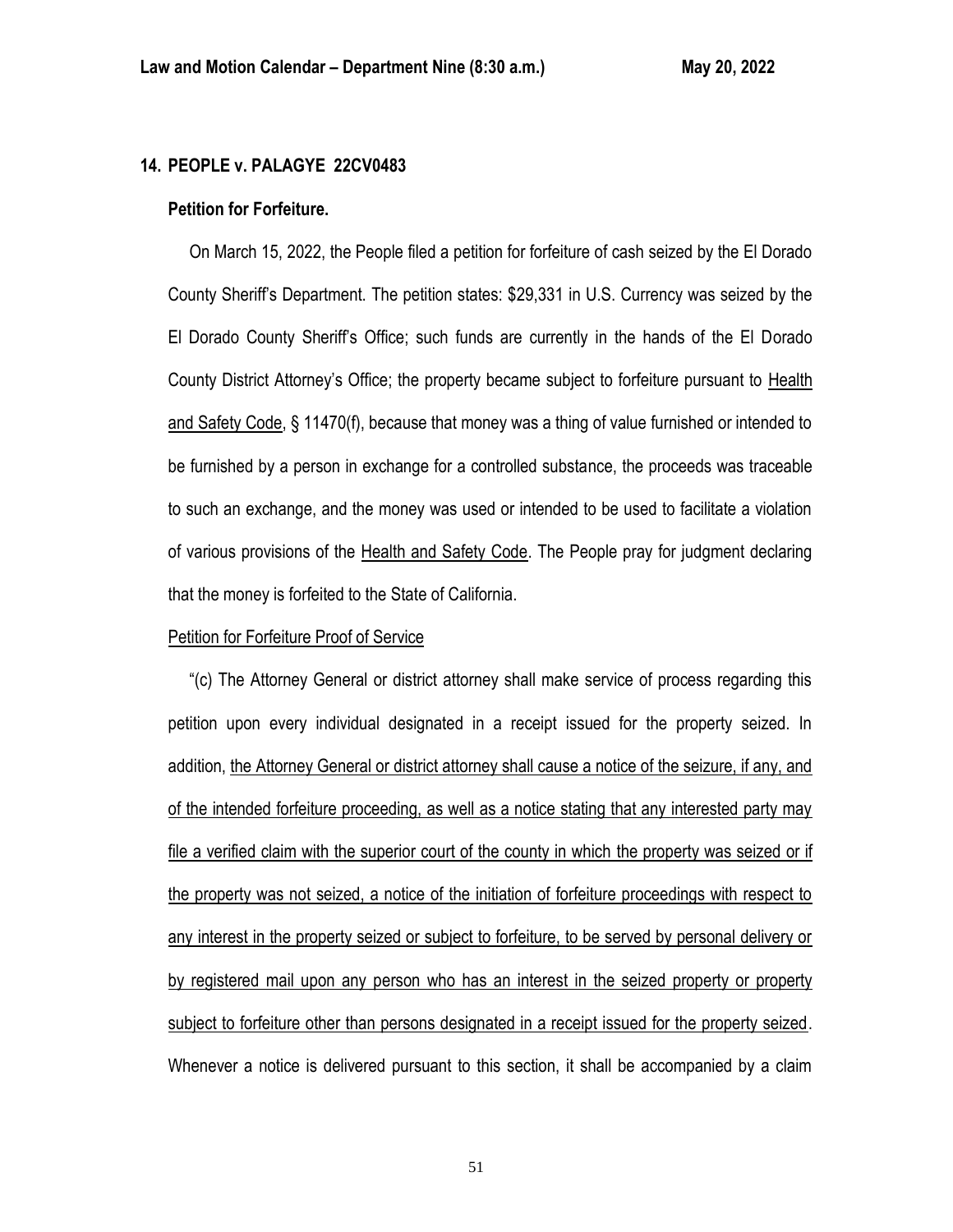form as described in Section 11488.5 and directions for the filing and service of a claim." (Emphasis added.) (Health & Safety Code, § 11488.4(c).)

 There was no proof of service of the petition on the interested persons in the court's file at the time this ruling was prepared. The court cannot consider the petition absent proof of adequate service on the interested persons.

**TENTATIVE RULING # 14: APPEARANCES ARE REQUIRED AT 8:30 A.M. ON FRIDAY, MAY 20, 2022, IN DEPARTMENT NINE. IF A PARTY OR PARTIES WISH TO APPEAR TELEPHONICALLY THEY MUST APPEAR BY "VCOURT", WHICH MUST BE SCHEDULED AND PAID THROUGH THE COURT WEBSITE AT www.eldorado.courts.ca.gov/onlineservices/telephonic-appearances.**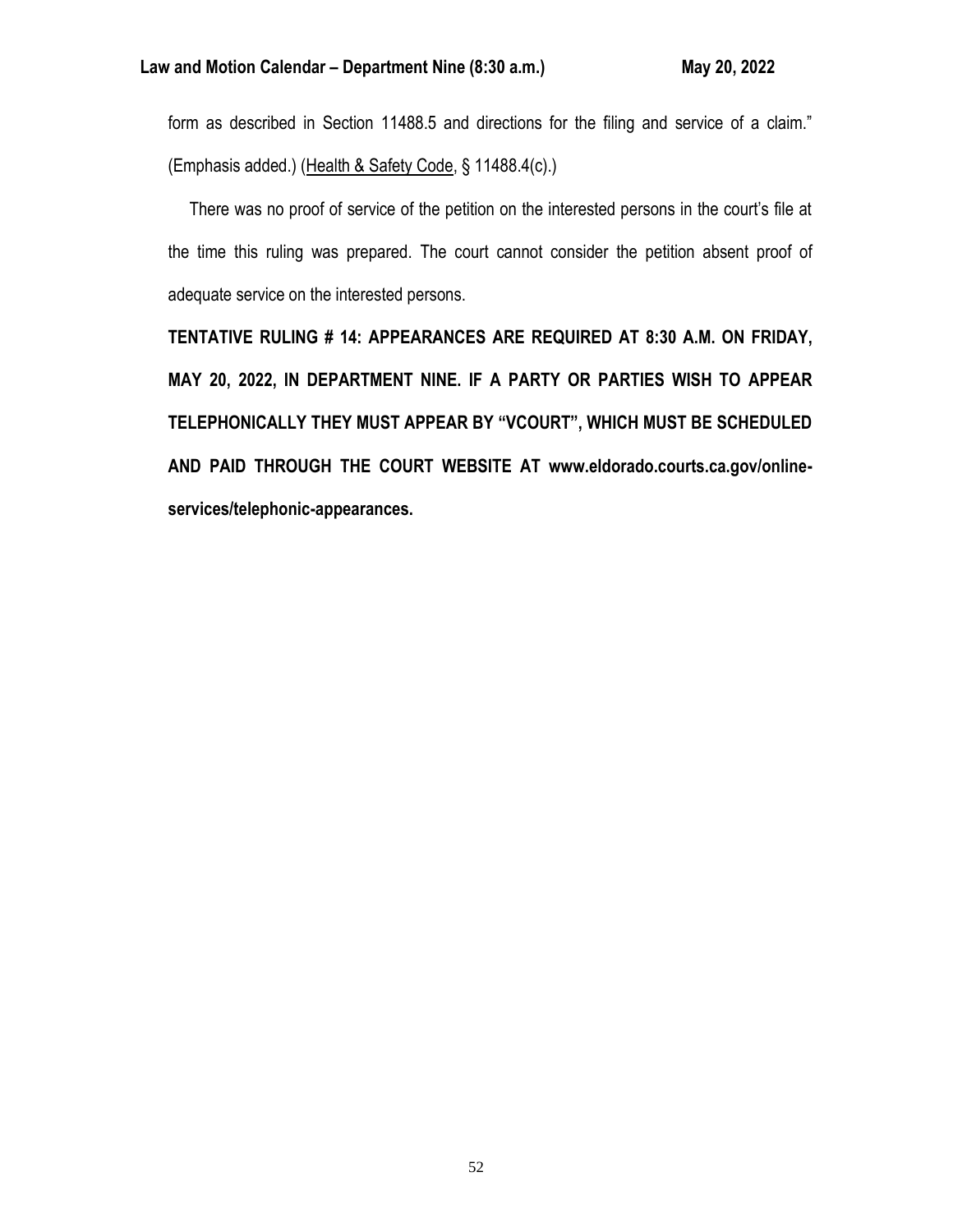### **15. PHELAN v. TOFANELLI PSC-20150184**

### **Hearing Re: Claim of Exemption.**

 On October 6, 2015, judgement was entered against defendant in the amount of \$9,275. The judgment creditor executed on the judgment by wage garnishment.

 The judgment debtor claims all her earnings are exempt because they are necessary for the support of herself and her family. Her family is stated to consist of a 16-year-old son, an adult daughter (18-years-old), who she claims is still in high school and works part-time, and a disabled spouse that the debtor is engaged in the process of divorcing, who has lived in Colorado since January 2021.

 The judgment creditor opposes the claim on the following grounds: the income is not exempt from garnishment; the verified financial statement is not sufficient evidence of her income and expenses, because she needs to provide other evidence to support her clam, such as pay stubs, statements, and etc.; there is \$3,680 in monthly income and monthly expenses of \$3,715, yet she still has savings of \$500 in the bank; there is an adult daughter who contributes income; and the spouse who lives separate and apart from the debtor cannot be claimed as dependent for the purposes of a claim of exemption.

The judgment creditor will accept \$160 per month garnished from her monthly wages.

 The public policy of the state's wage exemption statutes is to ensure that the debtor and his or her family will retain enough money to maintain a basic standard of living. (Barnhill v. Robert Saunders & Co. (1981) 125 Cal.App.3d 1, 6.) The exemption claimant has the burden of proof. (Code of Civil Procedure, § 703.580(b).) Absent the judgment debtor establishing her entire monthly net income is necessary for support of herself and her family, the amount subject to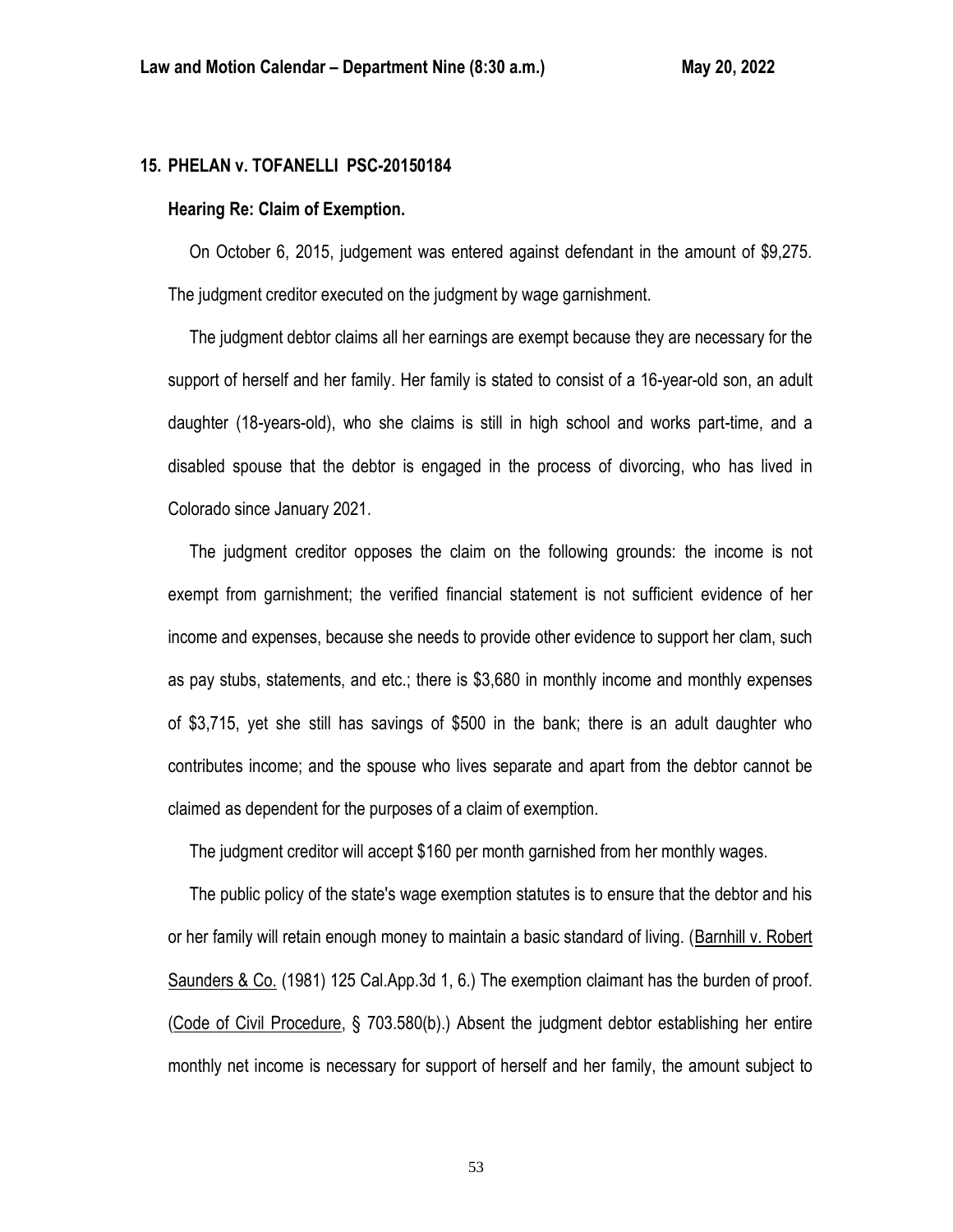garnishment is 25% of her net monthly income (See 15 U.S.C. § 1673; and Code of Civil Procedure, § 706.050.), which amounts to \$920 per month.

 The daughter makes \$900 part-time and can contribute something to the household expenses thereby resulting in some funds earned by the debtor not being necessary to support the family. The court finds that there remains available the amount of \$160 per month to be deducted from her pay, which amounts to approximately \$73.84 per two week pay period.

 The exemption claimant has not met her burden of proof that all wages are exempt. (Code of Civil Procedure, § 703.580(b).) The court finds that \$73.84 each two week pay period is available for garnishment.

**TENTATIVE RULING # 15: THE CLAIM OF EXEMPTION IS DENIED IN PART AND GRANTED IN PART. THE EXEMPTION CLAIMANT HAS NOT MET HER BURDEN OF PROOF THAT ALL WAGES ARE EXEMPT. (CODE OF CIVIL PROCEDURE, § 703.580(B).) THE COURT FINDS THAT \$73.84 EACH TWO WEEK PAY PERIOD IS AVAILABLE FOR GARNISHMENT. NO HEARING ON THIS MATTER WILL BE HELD (LEWIS V. SUPERIOR COURT (1999) 19 CAL.4TH 1232, 1247.), UNLESS A NOTICE OF INTENT TO APPEAR AND REQUEST FOR ORAL ARGUMENT IS TRANSMITTED ELECTRONICALLY THROUGH THE COURT'S WEBSITE OR BY TELEPHONE TO THE COURT AT (530) 621-6551 BY 4:00 P.M. ON THE DAY THE TENTATIVE RULING IS ISSUED. NOTICE TO ALL PARTIES OF AN INTENT TO APPEAR MUST BE MADE BY TELEPHONE OR IN PERSON. PROOF OF SERVICE OF SAID NOTICE MUST BE FILED PRIOR TO OR AT THE HEARING. LONG CAUSE HEARINGS MUST BE REQUESTED BY 4:00 P.M. ON THE DAY THE TENTATIVE RULING IS ISSUED AND THE PARTIES ARE PROVIDE THE COURT WITH THREE MUTUALLY AGREEABLE DATES ON FRIDAY AFTERNOONS AT 2:30 P.M. LONG CAUSE ORAL ARGUMENT REQUESTS WILL BE SET FOR HEARING ON ONE OF THE THREE**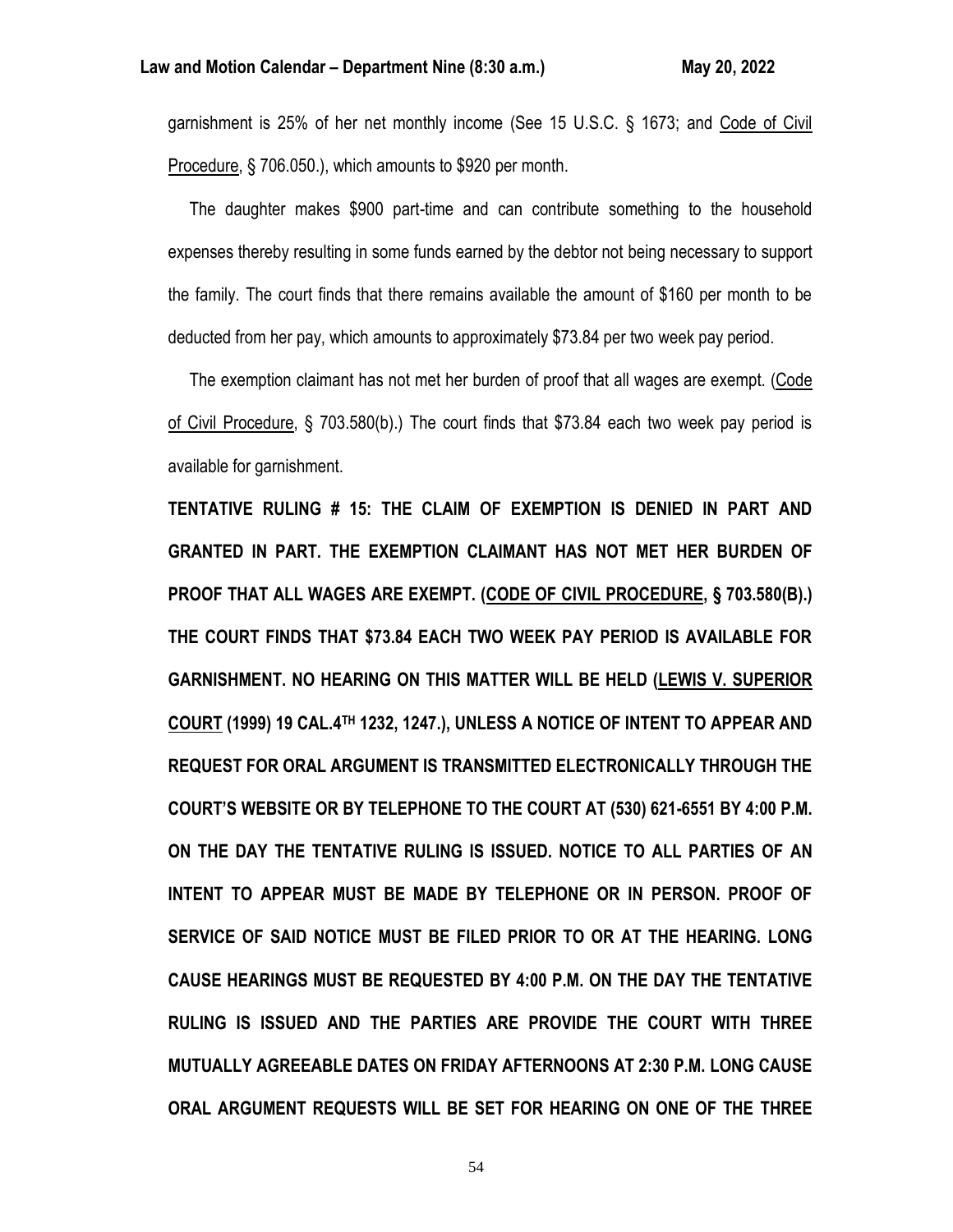**MUTUALLY AGREEABLE DATES ON FRIDAY AFTERNOONS AT 2:30 P.M. THE COURT WILL ADVISE THE PARTIES OF THE LONG CAUSE HEARING DATE AND TIME BY 5:00 P.M. ON THE DAY THE TENTATIVE RULING IS ISSUED. PARTIES MAY PERSONALLY APPEAR AT THE HEARING. IF A PARTY OR PARTIES WISH TO APPEAR TELEPHONICALLY THEY MUST APPEAR BY "VCOURT", WHICH MUST BE SCHEDULED AND PAID THROUGH THE COURT WEBSITE AT www.eldoradocourt.org/onlineservices/vcourt.html. MATTERS IN WHICH THE PARTIES' TOTAL TIME ESTIMATE FOR ARGUMENT IS 15 MINUTES OR LESS WILL BE HEARD ON THE LAW AND MOTION CALENDAR AT 8:30 A.M. ON FRIDAY, MAY 20, 2022, EITHER IN PERSON OR BY VCOURT TELEPHONIC APPEARANCE UNLESS OTHERWISE NOTIFIED BY THE COURT.**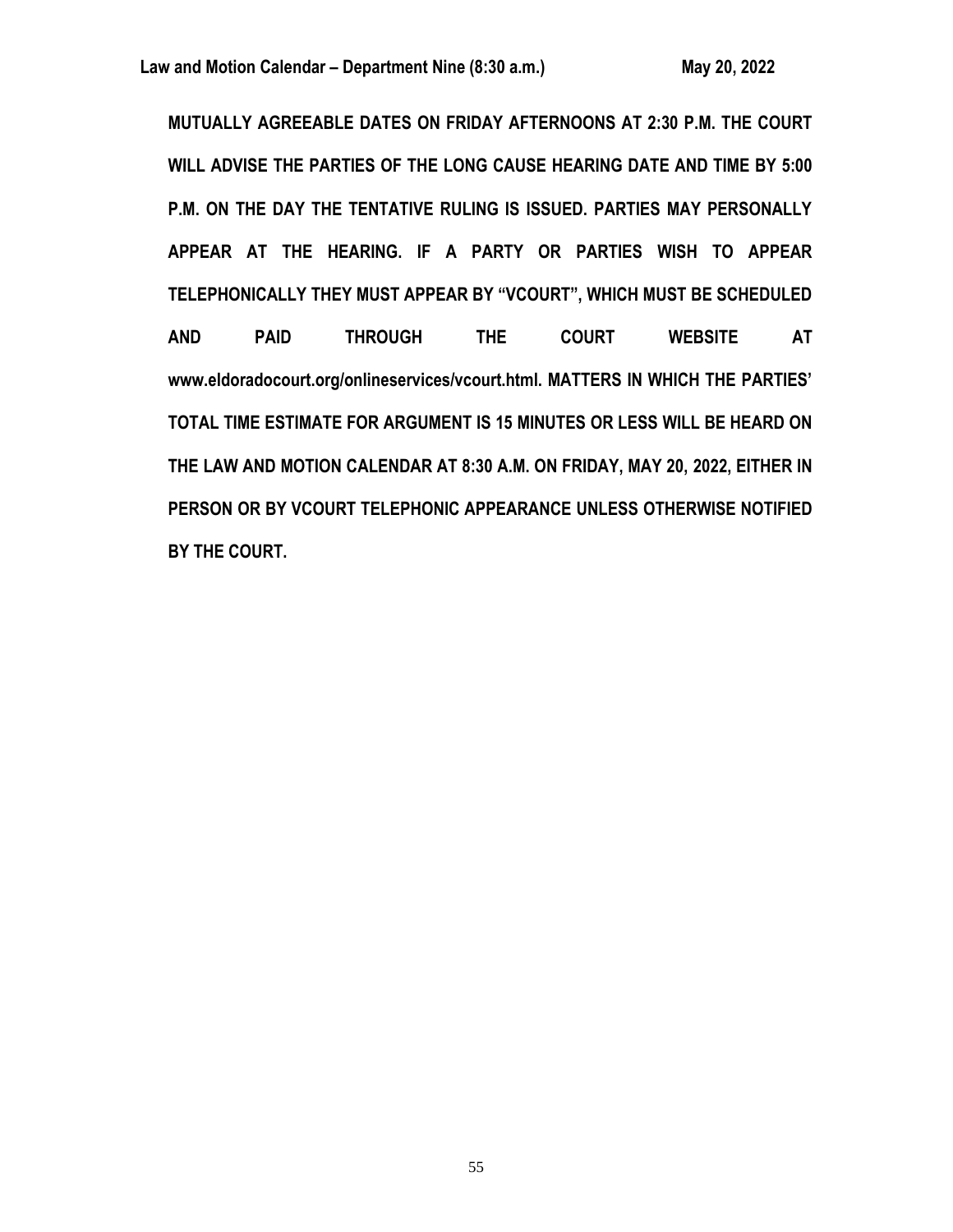# **16. SMITH v. HENDRICKS 21UD0036**

#### **Motion for Leave to Withdraw as Attorney of Record for Defendants.**

 On April 7, 2022, defense counsel filed a motion to be relieved as counsel of record for defendants. Counsel declares the following in support of the motion: the specific facts concerning the motion are confidential; despite agreeing to execute a substitution of attorney, the clients have failed to do so; and the counsel served the clients copies of the motion papers and the declaration by mail to their last known address, which was confirmed within the past 30 days by conversation.

 There was no opposition to the motion in the court's file at the time this ruling was prepared. Trial is set to commence on May 26, 2022.

**TENTATIVE RULING # 16: ABSENT OPPOSITION, THE MOTION IS GRANTED. WITHDRAWAL WILL BE EFFECTIVE AS OF THE DATE OF FILING PROOF OF SERVICE OF THE FORMAL, SIGNED ORDER UPON THE CLIENT. NO HEARING ON THIS MATTER WILL BE HELD (LEWIS V. SUPERIOR COURT (1999) 19 CAL.4TH 1232, 1247.), UNLESS A NOTICE OF INTENT TO APPEAR AND REQUEST FOR ORAL ARGUMENT IS TRANSMITTED ELECTRONICALLY THROUGH THE COURT'S WEBSITE OR BY TELEPHONE TO THE COURT AT (530) 621-6551 BY 4:00 P.M. ON THE DAY THE TENTATIVE RULING IS ISSUED. NOTICE TO ALL PARTIES OF AN INTENT TO APPEAR MUST BE MADE BY TELEPHONE OR IN PERSON. PROOF OF SERVICE OF SAID NOTICE MUST BE FILED PRIOR TO OR AT THE HEARING. LONG CAUSE HEARINGS MUST BE REQUESTED BY 4:00 P.M. ON THE DAY THE TENTATIVE RULING IS ISSUED AND THE PARTIES ARE PROVIDE THE COURT WITH THREE MUTUALLY AGREEABLE DATES ON FRIDAY AFTERNOONS AT 2:30 P.M. LONG CAUSE ORAL ARGUMENT**